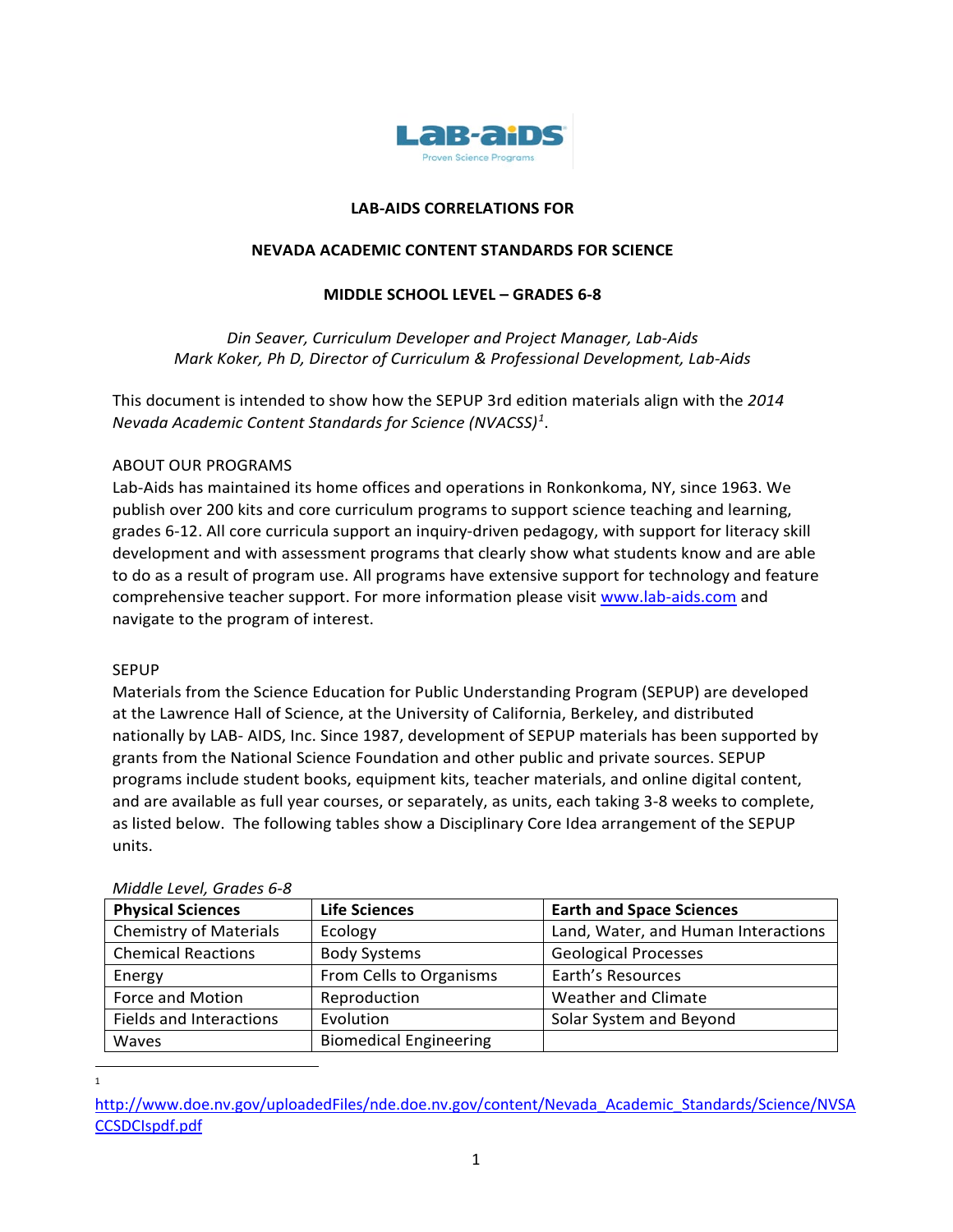## ABOUT THE LAB-AIDS CITATIONS

|                                     | Citations included in the correlation document are as follows: |                                          |  |  |  |  |
|-------------------------------------|----------------------------------------------------------------|------------------------------------------|--|--|--|--|
| <b>SEPUP Unit title</b>             | The Chemistry of Materials                                     |                                          |  |  |  |  |
| <b>Activity Number</b>              | $2, 12, 14*$                                                   |                                          |  |  |  |  |
|                                     | * indicates where Performance Expectation is assessed          |                                          |  |  |  |  |
| NVACSS/NGSS Performance Expectation |                                                                | $MS-PS1-2$                               |  |  |  |  |
| Science and Engineering Practice    |                                                                | Planning and Carrying Out Investigations |  |  |  |  |
| <b>Crosscutting Concept</b>         |                                                                | <b>Structure and Function</b>            |  |  |  |  |
| Disciplinary Core Idea              |                                                                | $MS-PS1.A$                               |  |  |  |  |
| Common Core English-Language Arts   |                                                                | RST 6-8.3                                |  |  |  |  |
| <b>Common Core Mathematics</b>      |                                                                | MP.2                                     |  |  |  |  |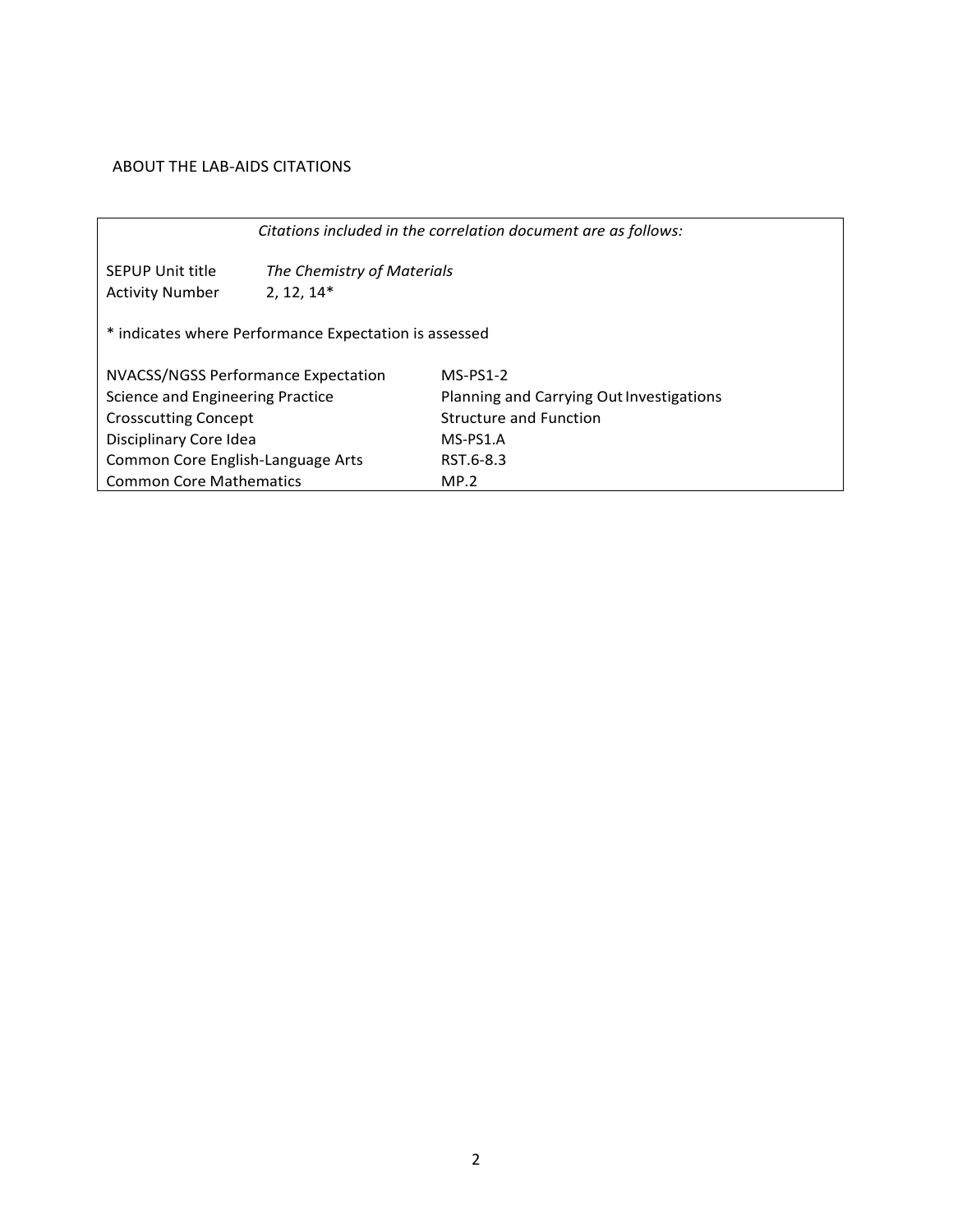## **PHYSICAL SCIENCES**

#### **Structure and Properties of Matter**

| Performance<br><b>Expectation</b>                                                                                                                                     | <b>SEPUP Unit</b><br>and Activity<br><b>Number</b>          | <b>Science and Engineering</b><br><b>Practices</b>                                                                                                                                                                                                                               | <b>Disciplinary</b><br><b>Core Ideas</b> | <b>Crosscutting Concepts</b>                                                                                                                     | <b>Common</b><br><b>Core</b><br>ELA/Math                       |
|-----------------------------------------------------------------------------------------------------------------------------------------------------------------------|-------------------------------------------------------------|----------------------------------------------------------------------------------------------------------------------------------------------------------------------------------------------------------------------------------------------------------------------------------|------------------------------------------|--------------------------------------------------------------------------------------------------------------------------------------------------|----------------------------------------------------------------|
| MS-PS1-1: Develop<br>models to describe the<br>atomic composition of<br>simple molecules and<br>extended structures.                                                  | Chemistry of<br>Materials:<br>$2, 6, 7, 12*$                | Analyzing and Interpreting Data<br>Developing and Using Models<br>Obtaining, Evaluating, and<br><b>Communicating Information</b><br>Planning and Carrying Out                                                                                                                    | MS-PS1.A<br>MS-PS1.B                     | Connections to Engineering,<br>Technology, and Applications<br>of Science<br>Scale, Proportion, and<br>Quantity<br><b>Structure and Function</b> | RST.6-8.2<br>RST.6-8.3<br>RST.6-8.7                            |
| MS-PS1-3: Gather and<br>make sense of<br>information to describe<br>that synthetic materials<br>come from natural<br>resources and impact<br>society.                 | Chemistry of<br>Materials:<br>1, 2, 3, 4, 5,<br>11, 12, 13* | Investigations<br>Analyzing and Interpreting Data<br><b>Asking Questions and Defining</b><br>Problems<br>Obtaining, Evaluating, and<br>Communicating Information<br>Planning and Carrying Out<br>Investigations<br><b>Using Mathematics and</b><br><b>Computational Thinking</b> | MS-PS1.A<br>MS-PS1.B                     | Connections to Engineering,<br>Technology, and Applications<br>of Science<br>Scale, Proportion, and<br>Quantity<br><b>Structure and Function</b> | RST.6-8.3<br>RST.6-8.7<br>WHST.6-8.1<br>WHST.6-8.9<br>7.RP.A.2 |
| MS-PS1-4: Develop a<br>model that predicts and<br>describes changes in<br>particle motion,<br>temperature, and state<br>of a pure substance<br>when thermal energy is | Chemistry of<br>Materials:<br>$8, 9, 10*$                   | <b>Constructing Explanations and</b><br><b>Designing Solutions</b><br>Developing and Using Models<br>Engaging in Argument from<br>Evidence                                                                                                                                       | MS-PS1.A<br>MS-PS3.A                     | Cause and Effect                                                                                                                                 | RST.6-8.3                                                      |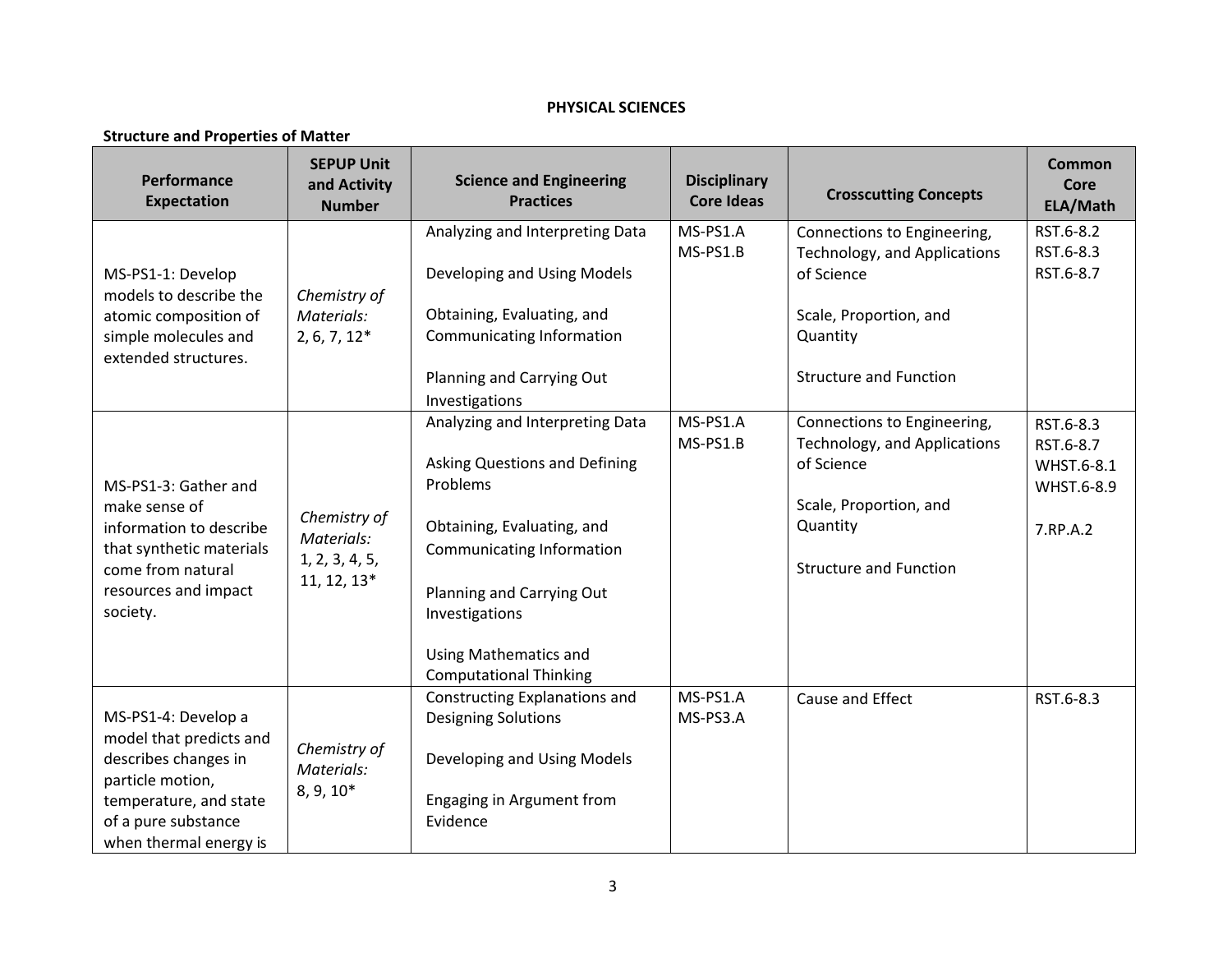| <b>Performance</b><br><b>Expectation</b> | <b>SEPUP Unit</b><br>and Activity<br><b>Number</b> | <b>Science and Engineering</b><br><b>Practices</b> | <b>Disciplinary</b><br><b>Core Ideas</b> | <b>Crosscutting Concepts</b> | Common<br>Core<br>ELA/Math |
|------------------------------------------|----------------------------------------------------|----------------------------------------------------|------------------------------------------|------------------------------|----------------------------|
| added or removed.                        |                                                    | Planning and Carrying Out<br>Investigations        |                                          |                              |                            |

### **Chemical Reactions**

| Performance<br><b>Expectation</b>                                                                                                                                                    | <b>SEPUP Unit</b><br>and Activity<br><b>Number</b>                             | <b>Science and Engineering</b><br><b>Practices</b>                                                                                                                                                                                                                                                                                                                            | <b>Disciplinary</b><br><b>Core Ideas</b> | <b>Crosscutting Concepts</b>                                                                                                                           | Common<br>Core<br>ELA/Math                                                                        |
|--------------------------------------------------------------------------------------------------------------------------------------------------------------------------------------|--------------------------------------------------------------------------------|-------------------------------------------------------------------------------------------------------------------------------------------------------------------------------------------------------------------------------------------------------------------------------------------------------------------------------------------------------------------------------|------------------------------------------|--------------------------------------------------------------------------------------------------------------------------------------------------------|---------------------------------------------------------------------------------------------------|
| MS-PS1-2: Analyze and<br>interpret data on the<br>properties of<br>substances before and<br>after the substances<br>interact to determine if<br>a chemical reaction has<br>occurred. | Chemical<br>Reactions:<br>$1, 2, 3, 4, 5^*$<br>Chemistry of<br>Materials:<br>4 | Analyzing and Interpreting Data<br>Connections to the Nature of<br>Science<br>Developing and Using Models<br>Obtaining, Evaluating, and<br><b>Communicating Information</b><br>Planning and Carrying Out<br>Investigations<br>Analyzing and Interpreting Data<br>Planning and Carrying Out<br>Investigations<br><b>Using Mathematics and</b><br><b>Computational Thinking</b> | MS-PS1.A<br>MS-PS1.B<br>MS-PS1.A         | Patterns<br>Scale, Proportion, and<br>Quantity<br><b>Structure and Function</b><br>Scale, Proportion, and<br>Quantity<br><b>Structure and Function</b> | RST.6-8.1<br>RST.6-8.3<br>RST.6-8.4<br>RST.6-8.7<br>RST.6-8.9<br>SL.8.1<br>WHST.6-8.9<br>7.RP.A.2 |
| MS-PS1-5: Develop and<br>use a model to describe<br>how the total number                                                                                                             | Chemical<br>Reactions:<br>1, 2, 3, 4, 5, 6,<br>$7*$                            | Analyzing and Interpreting Data<br>Connections to the Nature of<br>Science                                                                                                                                                                                                                                                                                                    | MS-PS1.A<br>MS-PS1.B                     | <b>Energy and Matter Patterns</b><br>Scale, Proportion, and<br>Quantity                                                                                | RST.6-8.1<br>RST.6-8.3<br>RST.6-8.4<br>RST.6-8.7                                                  |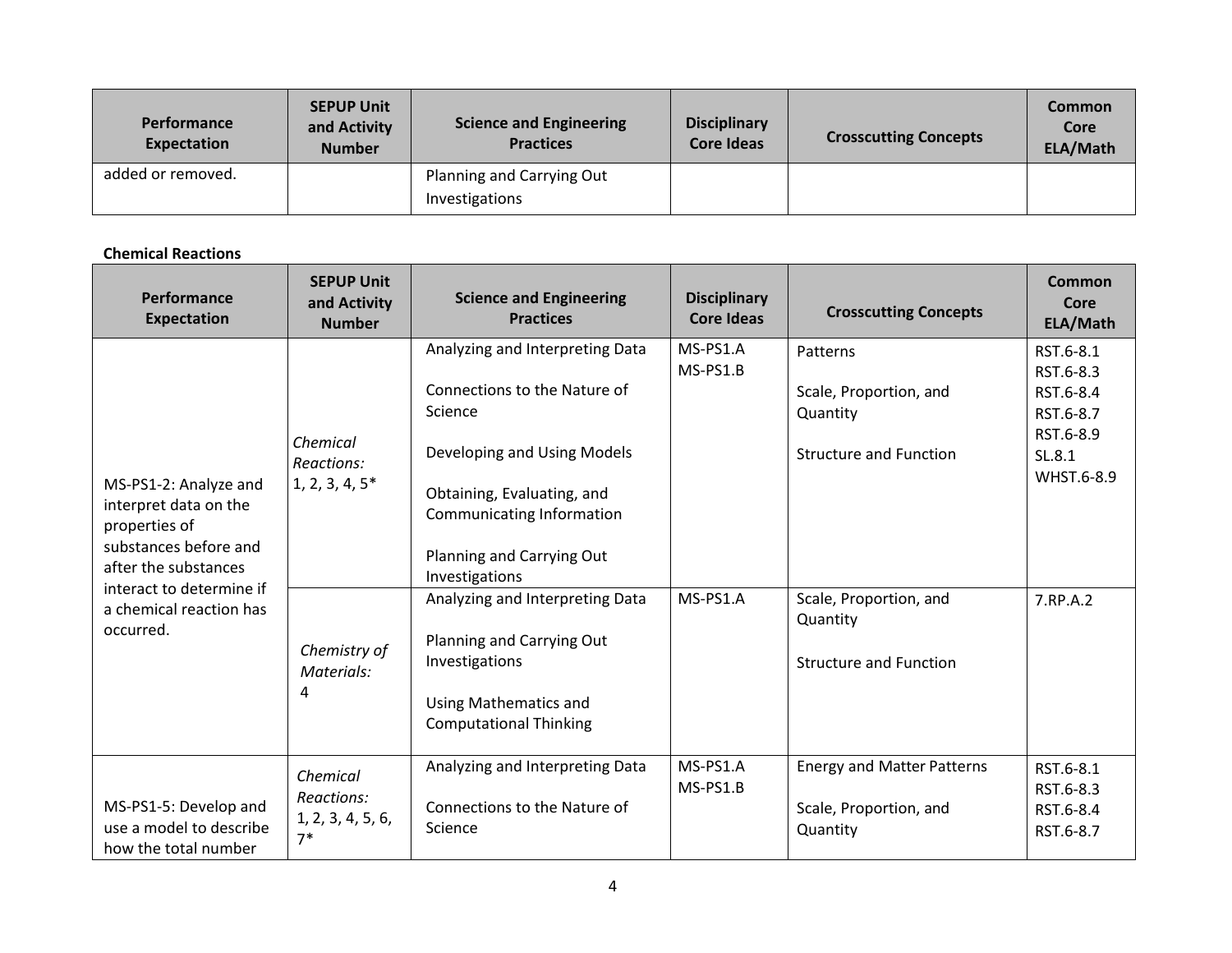| Performance<br><b>Expectation</b>                                      | <b>SEPUP Unit</b><br>and Activity<br><b>Number</b> | <b>Science and Engineering</b><br><b>Practices</b>          | <b>Disciplinary</b><br>Core Ideas | <b>Crosscutting Concepts</b>      | Common<br>Core<br>ELA/Math |
|------------------------------------------------------------------------|----------------------------------------------------|-------------------------------------------------------------|-----------------------------------|-----------------------------------|----------------------------|
| of atoms does not                                                      |                                                    | Developing and Using Models                                 |                                   | <b>Structure and Function</b>     | RST.6-8.9                  |
| change in a chemical<br>reaction and thus mass<br>is conserved.        |                                                    | Obtaining, Evaluating, and<br>Communicating Information     |                                   | Systems and System Models         | SL.8.1<br>WHST.6-8.9       |
|                                                                        |                                                    | Planning and Carrying Out<br>Investigations                 |                                   |                                   |                            |
|                                                                        |                                                    | Analyzing and Interpreting Data                             | MS-ETS1.B<br>MS-ETS1.C            | <b>Energy and Matter Patterns</b> | RST.6-8.1<br>RST.6-8.3     |
|                                                                        |                                                    | Connections to the Nature of                                | MS-PS1.A                          |                                   | RST.6-8.4                  |
| MS-PS1-6: Undertake a                                                  |                                                    | Science                                                     | MS-PS1.B                          |                                   | RST.6-8.7                  |
| design project to<br>construct, test, and<br>modify a device that      | Chemical<br>Reactions:<br>2, 3, 5, 8, 9, 10,       | Constructing Explanations and<br><b>Designing Solutions</b> | MS-PS3.A                          |                                   | SL.8.1<br>WHST.6-8.9       |
| either releases or<br>absorbs thermal energy<br>by chemical processes. | $11*$                                              | Obtaining, Evaluating, and<br>Communicating Information     |                                   |                                   |                            |
|                                                                        |                                                    | Planning and Carrying Out<br>Investigations                 |                                   |                                   |                            |

## **Forces and Interactions**

| Performance<br>Expectation                                                                                                         | <b>SEPUP Unit</b><br>and Activity<br><b>Number</b> | <b>Science and Engineering</b><br><b>Practices</b>                                                                                      | <b>Disciplinary</b><br>Core Ideas             | <b>Crosscutting Concepts</b>                                                                                               | <b>Common</b><br>Core<br>ELA/Math           |
|------------------------------------------------------------------------------------------------------------------------------------|----------------------------------------------------|-----------------------------------------------------------------------------------------------------------------------------------------|-----------------------------------------------|----------------------------------------------------------------------------------------------------------------------------|---------------------------------------------|
| MS-PS2-1: Apply<br>Newton's Third Law to<br>design a solution to a<br>problem involving the<br>motion of two colliding<br>objects. | Force and<br>Motion:<br>$1, 10, 11, 12*$           | Asking Questions and Defining<br>Problems<br>Constructing Explanations and<br><b>Designing Solutions</b><br>Developing and Using Models | MS-ETS1.A<br>MS-PS2.A<br>MS.PS3.A<br>MS-PS3.C | Cause and Effect<br>Connections to Engineering,<br>Technology, and Applications<br>of Science<br>Systems and System Models | RST.6-8.1<br>RST.6-8.3<br>RST.6-8.7<br>MP.2 |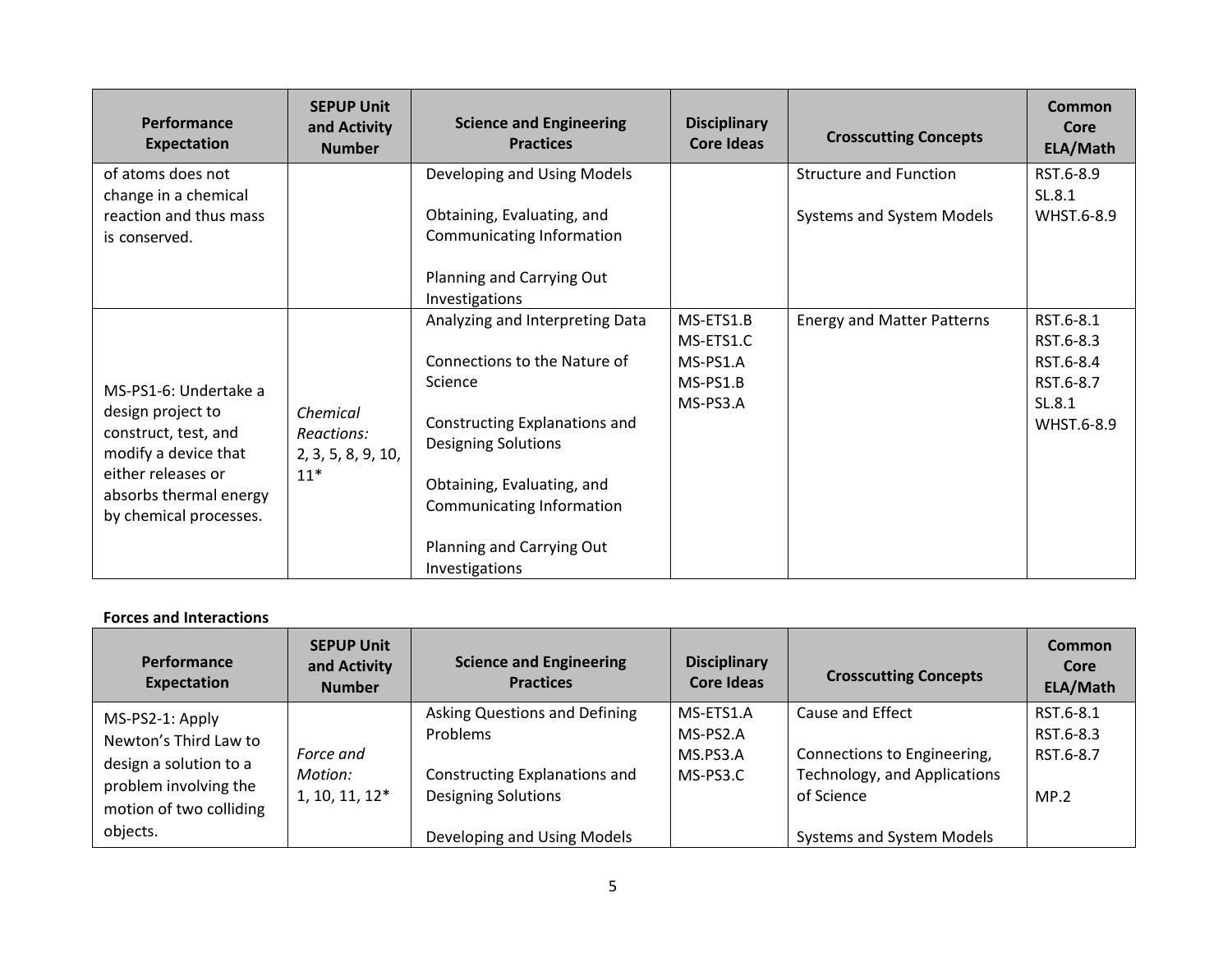| Performance<br><b>Expectation</b>                                                                                                                                                         | <b>SEPUP Unit</b><br>and Activity<br><b>Number</b>         | <b>Science and Engineering</b><br><b>Practices</b>                                                                                                                                                                                                                                                                                                                | <b>Disciplinary</b><br><b>Core Ideas</b>      | <b>Crosscutting Concepts</b>                                                                                                                                         | Common<br>Core<br>ELA/Math                                                                                  |
|-------------------------------------------------------------------------------------------------------------------------------------------------------------------------------------------|------------------------------------------------------------|-------------------------------------------------------------------------------------------------------------------------------------------------------------------------------------------------------------------------------------------------------------------------------------------------------------------------------------------------------------------|-----------------------------------------------|----------------------------------------------------------------------------------------------------------------------------------------------------------------------|-------------------------------------------------------------------------------------------------------------|
|                                                                                                                                                                                           |                                                            | Obtaining, Evaluating, and<br>Communicating Information                                                                                                                                                                                                                                                                                                           |                                               |                                                                                                                                                                      |                                                                                                             |
| MS-PS2-2: Plan an<br>investigation to provide<br>evidence that the<br>change in an object's<br>motion depends on the<br>sum of the forces on<br>the object and the mass<br>of the object. | Force and<br>Motion:<br>1, 6, 7, 8, 9,<br>$13*$            | Analyzing and Interpreting Data<br>Asking Questions and Defining<br>Problems<br>Connections to the Nature of<br>Science<br>Constructing Explanations and<br><b>Designing Solutions</b><br>Obtaining, Evaluating, and<br>Communicating Information<br>Planning and Carrying Out<br>Investigations<br><b>Using Mathematics and</b><br><b>Computational Thinking</b> | MS-ETS1.A<br>MS-PS2.A<br>MS.PS3.A<br>MS-PS3.C | Cause and Effect<br>Connections to Engineering,<br>Technology, and Applications<br>of Science<br>Scale, Proportional, and<br>Quantity<br><b>Stability and Change</b> | RST.6-8.1<br>RST.6-8.2<br>RST.6-8.3<br>RST.6-8.7<br>6.RP.AP.2<br>6. SP.B.5<br>7. EE.B.4<br>7.RP.A.2<br>MP.2 |
| MS-PS2-3: Ask<br>questions about data to<br>determine the factors<br>that affect the strength<br>of electric and<br>magnetic forces.                                                      | Fields and<br>Interactions:<br>7, 8, 9, 12,<br>$13^*$ , 14 | <b>Asking Questions and Defining</b><br>Problems<br>Developing and Using Models<br>Engaging in Argument from<br>Evidence<br>Connections to the Nature of<br>Science                                                                                                                                                                                               | MS-PS2.B<br>MS-ETS1.B                         | Cause and Effect<br>Patterns<br>Systems and System Models                                                                                                            | RST.6-8.1<br>RST.6-8.3<br>WHST.6-8.7<br>MP.2                                                                |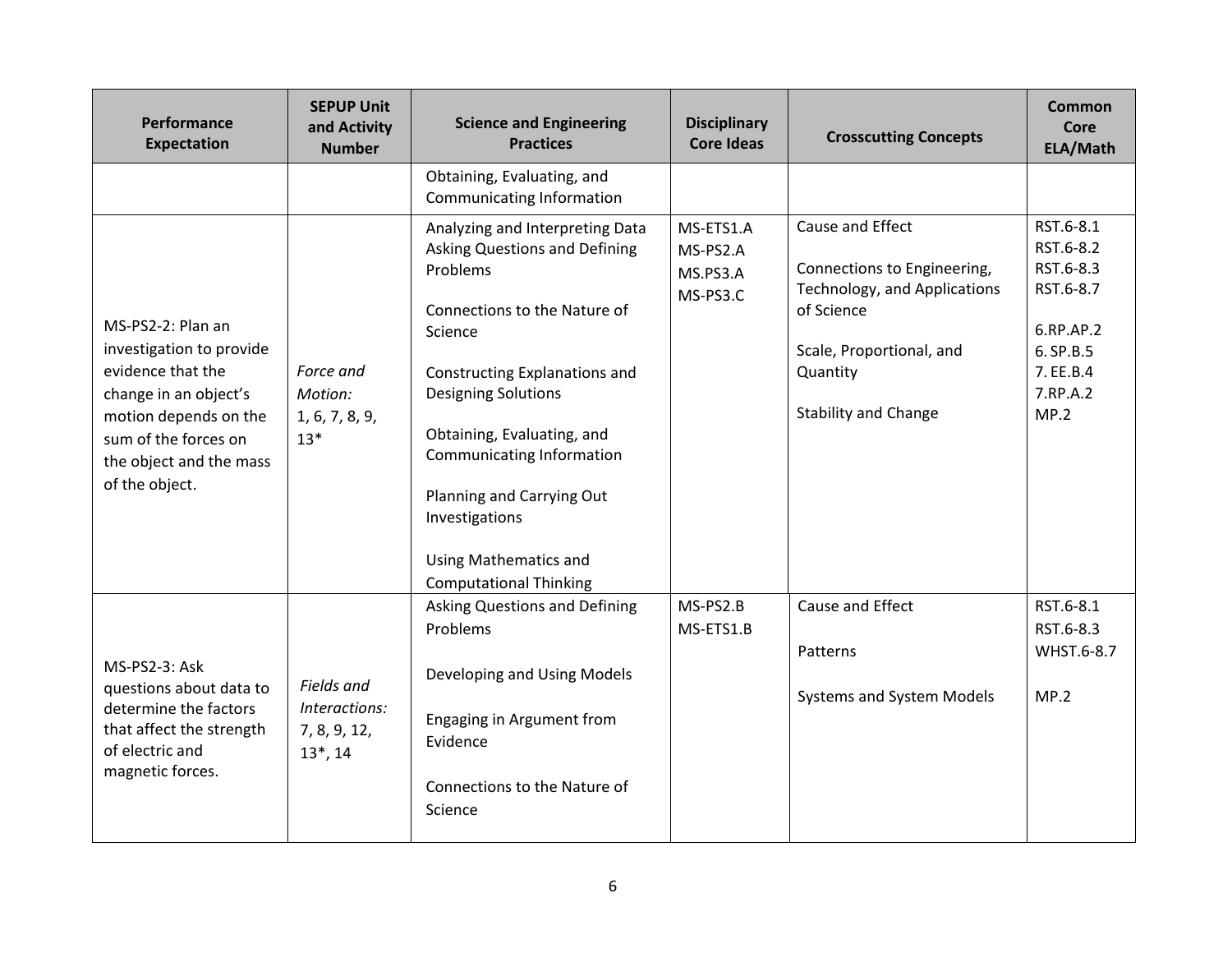| Performance<br><b>Expectation</b>                                                                                                                                                                                                  | <b>SEPUP Unit</b><br>and Activity<br><b>Number</b>   | <b>Science and Engineering</b><br><b>Practices</b>                                                                                                                                                                                                                                                        | <b>Disciplinary</b><br><b>Core Ideas</b>                   | <b>Crosscutting Concepts</b>                                                        | <b>Common</b><br>Core<br>ELA/Math                     |
|------------------------------------------------------------------------------------------------------------------------------------------------------------------------------------------------------------------------------------|------------------------------------------------------|-----------------------------------------------------------------------------------------------------------------------------------------------------------------------------------------------------------------------------------------------------------------------------------------------------------|------------------------------------------------------------|-------------------------------------------------------------------------------------|-------------------------------------------------------|
|                                                                                                                                                                                                                                    |                                                      | Planning and Carrying Out<br>Investigations                                                                                                                                                                                                                                                               |                                                            |                                                                                     |                                                       |
| MS-PS2-4: Construct<br>and present arguments<br>using evidence to<br>support the claim that<br>gravitational<br>interactions are<br>attractive and depend<br>on the masses of<br>interacting objects.                              | Fields and<br>Interactions:<br>$3, 4, 7*$            | Analyzing and Interpreting Data<br>Asking Questions and Defining<br>Problems<br>Constructing Explanations and<br><b>Designing Solutions</b><br>Developing and Using Models<br>Engaging in Argument from<br>Evidence                                                                                       | MS-PS2.B<br>MS-PS3.A<br>MS-PS3.C<br>MS-ETS1.A<br>MS-ETS1.B | Connections to Nature of<br>Science<br>Patterns<br><b>Systems and System Models</b> | RST.6.8.1<br>WHST.6-8.1<br>SL.8.5<br>6.EE.C.9<br>MP.2 |
| MS-PS2-5: Conduct an<br>investigation and<br>evaluate the<br>experimental design to<br>provide evidence that<br>fields exist between<br>objects exerting forces<br>on each other even<br>though the objects are<br>not in contact. | Fields and<br>Interactions:<br>5, 7, 9, 10,<br>$12*$ | Analyzing and Interpreting Data<br>Asking Questions and Defining<br>Problems<br>Connections to Nature of<br>Science<br>Constructing Explanations and<br><b>Designing Solutions</b><br>Developing and Using Models<br>Engaging in Argument from<br>Evidence<br>Planning and Carrying Out<br>Investigations | MS-PS2.B<br>MS-PS3.A<br>MS-PS3.C<br>MS-ETS1.B              | Cause and Effect<br>Patterns<br>Systems and System Models                           | RST.6-8.3<br>WHST.6-8.1<br>WHST.6-8.7<br>MP.2         |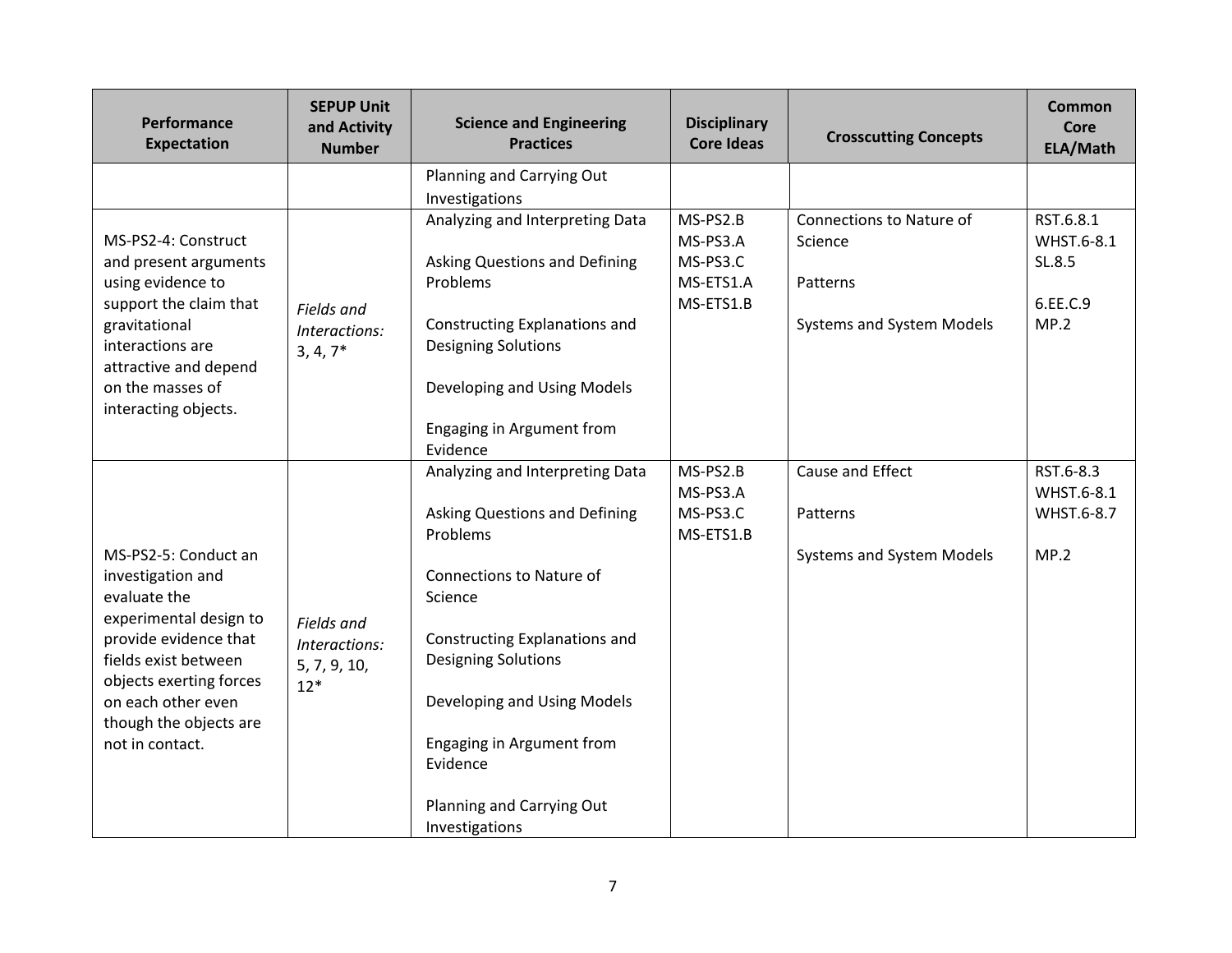**Energy**

| Performance<br><b>Expectation</b>                                                                | <b>SEPUP Unit</b><br>and Activity<br><b>Number</b> | <b>Science and Engineering</b><br><b>Practices</b>                                                     | <b>Disciplinary</b><br><b>Core Ideas</b>                   | <b>Crosscutting Concepts</b>                                              | <b>Common</b><br>Core<br>ELA/Math                            |
|--------------------------------------------------------------------------------------------------|----------------------------------------------------|--------------------------------------------------------------------------------------------------------|------------------------------------------------------------|---------------------------------------------------------------------------|--------------------------------------------------------------|
|                                                                                                  |                                                    | Analyzing and Interpreting Data                                                                        | MS-ETS1.A                                                  | Cause and Effect                                                          | RST.6-8.7                                                    |
| MS-PS3-1: Construct<br>and interpret graphical<br>displays of data to                            | Force and                                          | Asking Questions and Defining<br>Problems<br>Constructing Explanations and                             | MS-PS2.A<br>MS.PS3.A<br>MS-PS3.C                           | Connections to Engineering,<br>Technology, and Applications<br>of Science | WHST.6-8.2<br>6.SP.B.5<br>7.RP.A.2                           |
| describe the                                                                                     | Motion:                                            | <b>Designing Solutions</b>                                                                             |                                                            | <b>Energy and Matter Patterns</b>                                         |                                                              |
| relationships of kinetic<br>energy to the mass of<br>an object and to the<br>speed of an object. | $1, 2, 3, 4, 5*$                                   | Obtaining, Evaluating, and<br>Communicating Information<br>Planning and Carrying Out<br>Investigations |                                                            | Scale, Proportion, and<br>Quantity                                        |                                                              |
|                                                                                                  |                                                    | Analyzing and Interpreting Data                                                                        | MS-ETS1.A                                                  | Cause and Effect                                                          | RST.6-8.1                                                    |
| MS-PS3-2: Develop a                                                                              |                                                    | Asking Questions and Defining<br>Problems<br>Connections to Nature of                                  | MS-ETS1.B<br>MS-ETS1.C<br>MS-PS2.B<br>MS.PS3.A<br>MS.PS3.C | Connections to Nature of<br>Science<br>Scale, Proportion, and             | RST.6-8.3<br>RST.6-8.7<br>SL.8.5<br>WHST.6-8.1<br>WHST.6-8.7 |
| model to describe that                                                                           | Fields and                                         | Science                                                                                                |                                                            | Quantity                                                                  |                                                              |
| when the arrangement<br>of objects interacting at<br>a distance changes,<br>different amounts of | Interactions:<br>3, 4, 6, 7, 10,<br>$11*$          | Constructing Explanations and<br><b>Designing Solutions</b>                                            |                                                            | Systems and System Models                                                 | 6.EE.C.9<br>MP <sub>2</sub>                                  |
| potential energy are                                                                             |                                                    | Developing and Using Models                                                                            |                                                            |                                                                           |                                                              |
| stored in the system.                                                                            |                                                    | Engaging in Argument from<br>Evidence                                                                  |                                                            |                                                                           |                                                              |
|                                                                                                  | Force and                                          | Asking Questions and Defining                                                                          | MS-ETS1.A                                                  | Cause and Effect                                                          | RST.6-8.7                                                    |
|                                                                                                  | Motion:                                            | Problems                                                                                               | MS-PS2.A<br>MS-PS3.A                                       |                                                                           |                                                              |
|                                                                                                  | 1, 3, 4, 5, 10,<br>14                              | Obtaining, Evaluating, and                                                                             | MS-PS3.C                                                   | Connections to Engineering,<br>Technology, and Applications               |                                                              |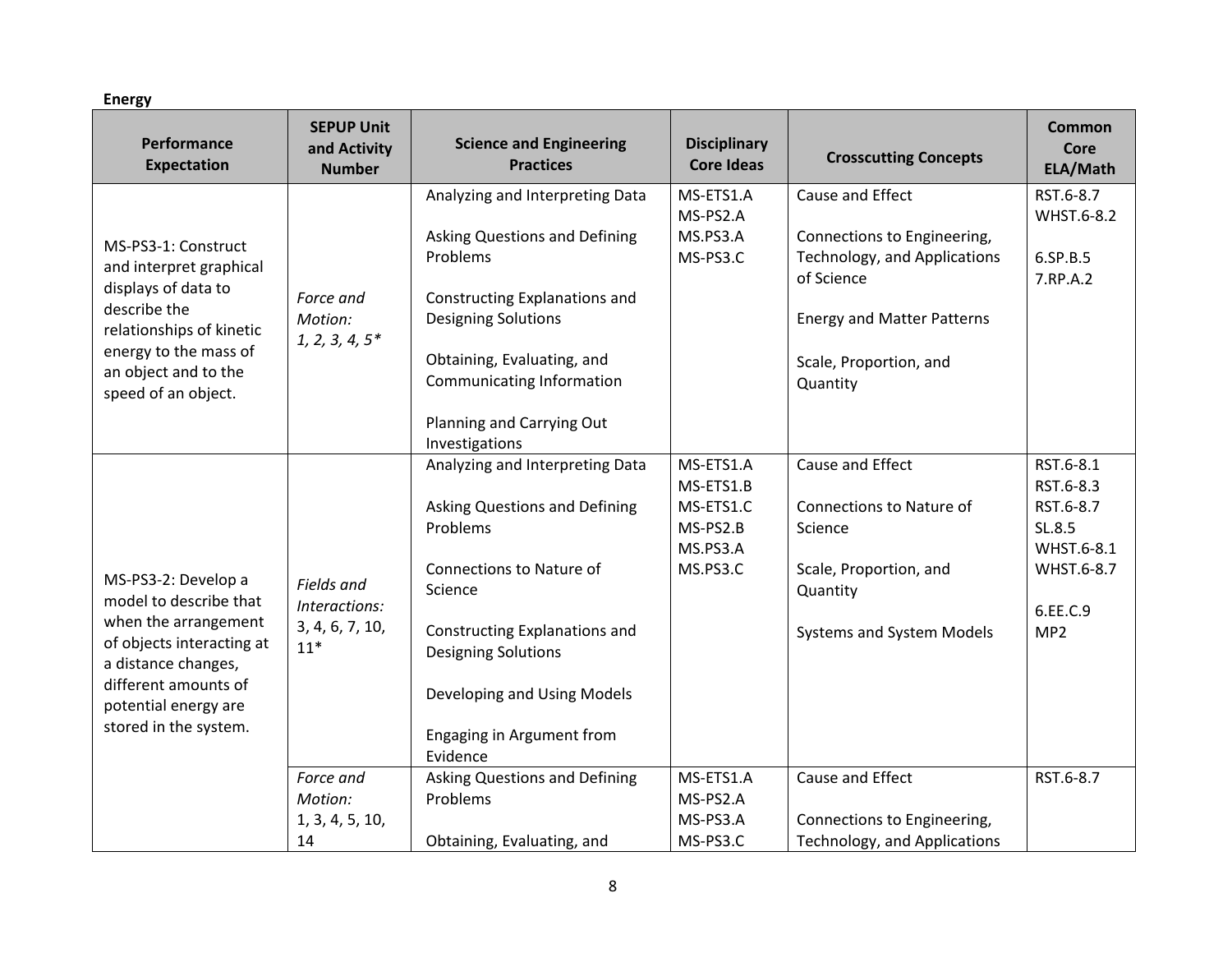| Performance<br><b>Expectation</b>                                                                                                                                                                                                                                       | <b>SEPUP Unit</b><br>and Activity<br><b>Number</b> | <b>Science and Engineering</b><br><b>Practices</b>                                                                                                                                                                                                         | <b>Disciplinary</b><br><b>Core Ideas</b>       | <b>Crosscutting Concepts</b>                                                                                                                                                                         | <b>Common</b><br>Core<br>ELA/Math                                              |
|-------------------------------------------------------------------------------------------------------------------------------------------------------------------------------------------------------------------------------------------------------------------------|----------------------------------------------------|------------------------------------------------------------------------------------------------------------------------------------------------------------------------------------------------------------------------------------------------------------|------------------------------------------------|------------------------------------------------------------------------------------------------------------------------------------------------------------------------------------------------------|--------------------------------------------------------------------------------|
|                                                                                                                                                                                                                                                                         |                                                    | Communicating Information                                                                                                                                                                                                                                  |                                                | of Science                                                                                                                                                                                           |                                                                                |
| MS-PS3-3: Apply<br>scientific principles to<br>design, construct, and<br>test a device that either<br>minimizes or maximizes<br>thermal energy<br>transfer.                                                                                                             | Energy:<br>1, 7, 8, 10,<br>$11, 12, 13*$           | Analyzing and Interpreting Data<br>Connections to the Nature of<br>Science<br>Constructing Explanations and<br><b>Designing Solutions</b><br>Obtaining, Evaluating, and<br><b>Communicating Information</b><br>Planning and Carrying Out<br>Investigations | MS-ETS1.A<br>MS-ETS1.B<br>MS-PS3.A<br>MS-PS3.B | Cause and Effect<br>Connections to the Nature of<br>Science<br><b>Energy and Matter Patterns</b><br>Scale, Proportion, and<br>Quantity<br><b>Structure and Function</b><br>Systems and System Models | RST.6-8.1<br>RST.6-8.3<br>SL.8.4<br>WHST.6-8.9<br>EE.6.A.2<br>EE.6.C.9<br>MP.2 |
| MS-PS3-4: Plan an<br>investigation to<br>determine the<br>relationships among the<br>energy transferred, the<br>type of matter, the<br>mass, and the change in<br>the average kinetic<br>energy of the particles<br>as measured by the<br>temperature of the<br>sample. | Energy:<br>$1, 4, 6, 7, 8*$                        | Analyzing and Interpreting Data<br>Connections to the Nature of<br>Science<br>Constructing Explanations and<br><b>Designing Solutions</b><br>Engaging in Argument from<br>Evidence<br>Planning and Carrying Out<br>Investigations                          | MS-PS3.A<br>MS-PS3.B<br>MS-PS3.C               | Cause and Effect<br><b>Energy and Matter Patterns</b><br>Scale, Proportion, and<br>Quantity<br>Systems and System Models                                                                             | RST.6-8.3<br>WHST.6-8.1<br>WHST.6-8.9<br>EE.6.C.9<br>MP.2                      |
| MS-PS3-5: Construct,<br>use, and present<br>arguments to support<br>the claim that when the                                                                                                                                                                             | Energy:<br>$2, 3, 4, 5, 6*$                        | Analyzing and Interpreting Data<br>Connections to the Nature of<br>Science                                                                                                                                                                                 | MS-PS3.A<br>MS-PS3.B<br>MS-PS3.C               | Cause and Effect<br><b>Energy and Matter</b>                                                                                                                                                         | RST.6-8.3<br>WHST.6-8.1<br>WHST.6-8.9                                          |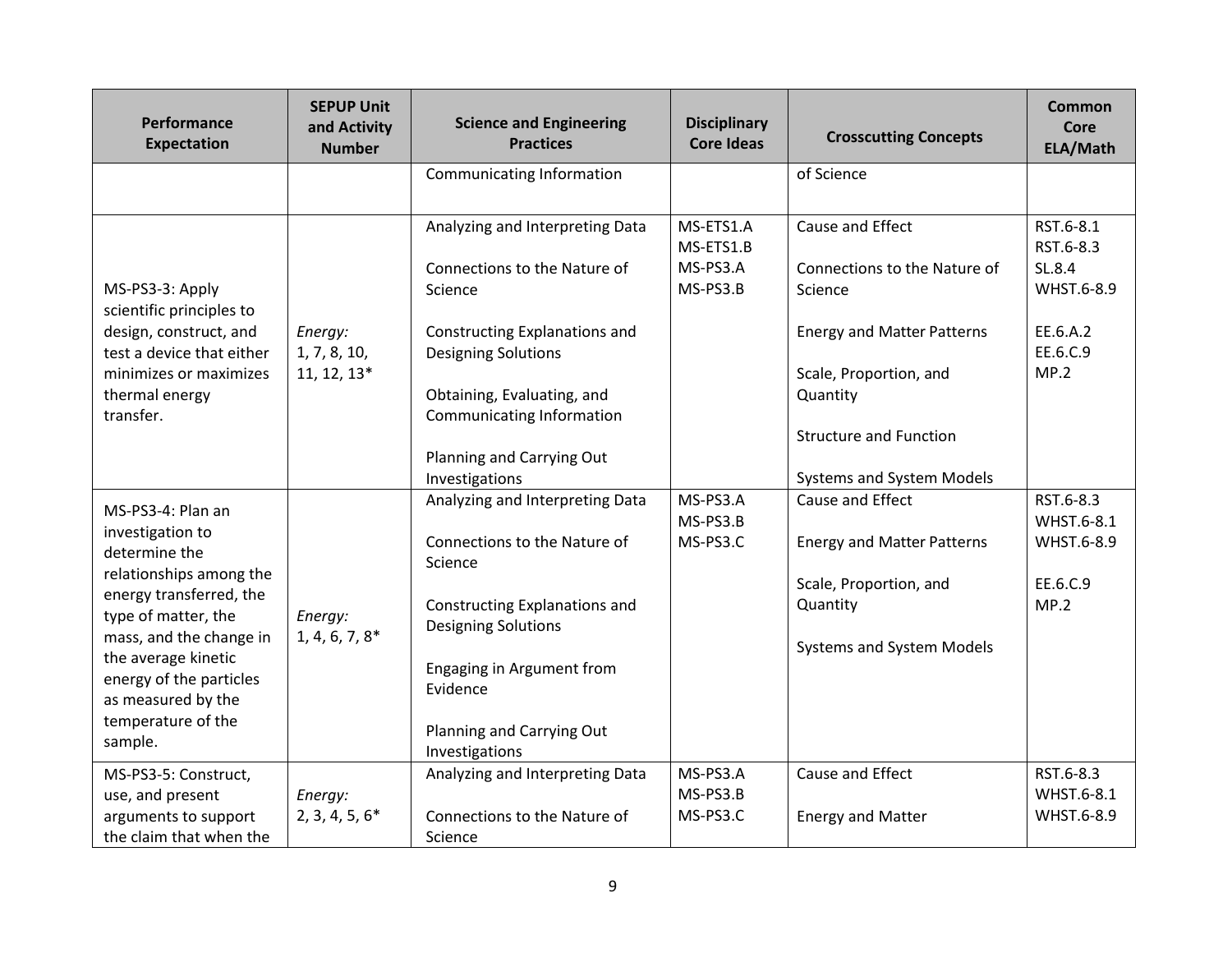| Performance<br><b>Expectation</b> | <b>SEPUP Unit</b><br>and Activity<br><b>Number</b> | <b>Science and Engineering</b><br><b>Practices</b>      | <b>Disciplinary</b><br><b>Core Ideas</b> | <b>Crosscutting Concepts</b> | <b>Common</b><br>Core<br>ELA/Math |
|-----------------------------------|----------------------------------------------------|---------------------------------------------------------|------------------------------------------|------------------------------|-----------------------------------|
| kinetic energy of an              |                                                    |                                                         |                                          | Patterns                     | EE.6.C.9                          |
| object changes, energy            |                                                    | Constructing Explanations and                           |                                          |                              | MP.2                              |
| is transferred to or from         |                                                    | <b>Designing Solutions</b>                              |                                          | Scale, Proportion, and       |                                   |
| the object.                       |                                                    |                                                         |                                          | Quantity                     |                                   |
|                                   |                                                    | Developing and Using Models                             |                                          |                              |                                   |
|                                   |                                                    |                                                         |                                          | Systems and System Models    |                                   |
|                                   |                                                    | Engaging in Argument from<br>Evidence                   |                                          |                              |                                   |
|                                   |                                                    | Obtaining, Evaluating, and<br>Communicating Information |                                          |                              |                                   |
|                                   |                                                    | Planning and Carrying Out<br>Investigations             |                                          |                              |                                   |

# **Waves and Electromagnetic Radiation**

| <b>Performance</b><br>Expectation                                                                | <b>SEPUP Unit</b><br>and Activity<br><b>Number</b> | <b>Science and Engineering</b><br><b>Practices</b>                                           | <b>Disciplinary</b><br>Core Ideas | <b>Crosscutting Concepts</b>                                                          | Common<br>Core<br>ELA/Math                      |
|--------------------------------------------------------------------------------------------------|----------------------------------------------------|----------------------------------------------------------------------------------------------|-----------------------------------|---------------------------------------------------------------------------------------|-------------------------------------------------|
| MS-PS4-1: Use<br>mathematical<br>representations to<br>describe a simple model                   | Waves:<br>$1, 2, 3, 7*$                            | Analyzing and Interpreting Data<br>Developing and Using Models<br>Obtaining, Evaluating, and | MS-PS4.A                          | Connections to Engineering,<br>Technology, and Applications<br>of Science<br>Patterns | RST.6-8.1<br>RST.6-8.3<br>RST.6-8.9<br>6.RP.A.1 |
| for waves that includes<br>how the amplitude of a<br>wave is related to the<br>energy in a wave. |                                                    | <b>Communicating Information</b><br>Using Mathematics and<br><b>Computational Thinking</b>   |                                   | <b>Structure and Function</b>                                                         | 7.RP.A.2<br>MP.2<br>MP.4                        |
| MS-PS4-2: Develop and                                                                            | Waves:                                             | Analyzing and Interpreting Data                                                              | MS-PS4.A                          | Connections to Engineering,                                                           | RST.6-8.1                                       |
| use a model to describe                                                                          | 3, 4, 8, 9, 10, 11,                                |                                                                                              | MS-PS4.B                          | Technology, and Applications                                                          | RST.6-8.3                                       |
| that waves are                                                                                   | $12, 13*$                                          | Connections to the Nature of                                                                 |                                   | of Science                                                                            | RST.6-8.9                                       |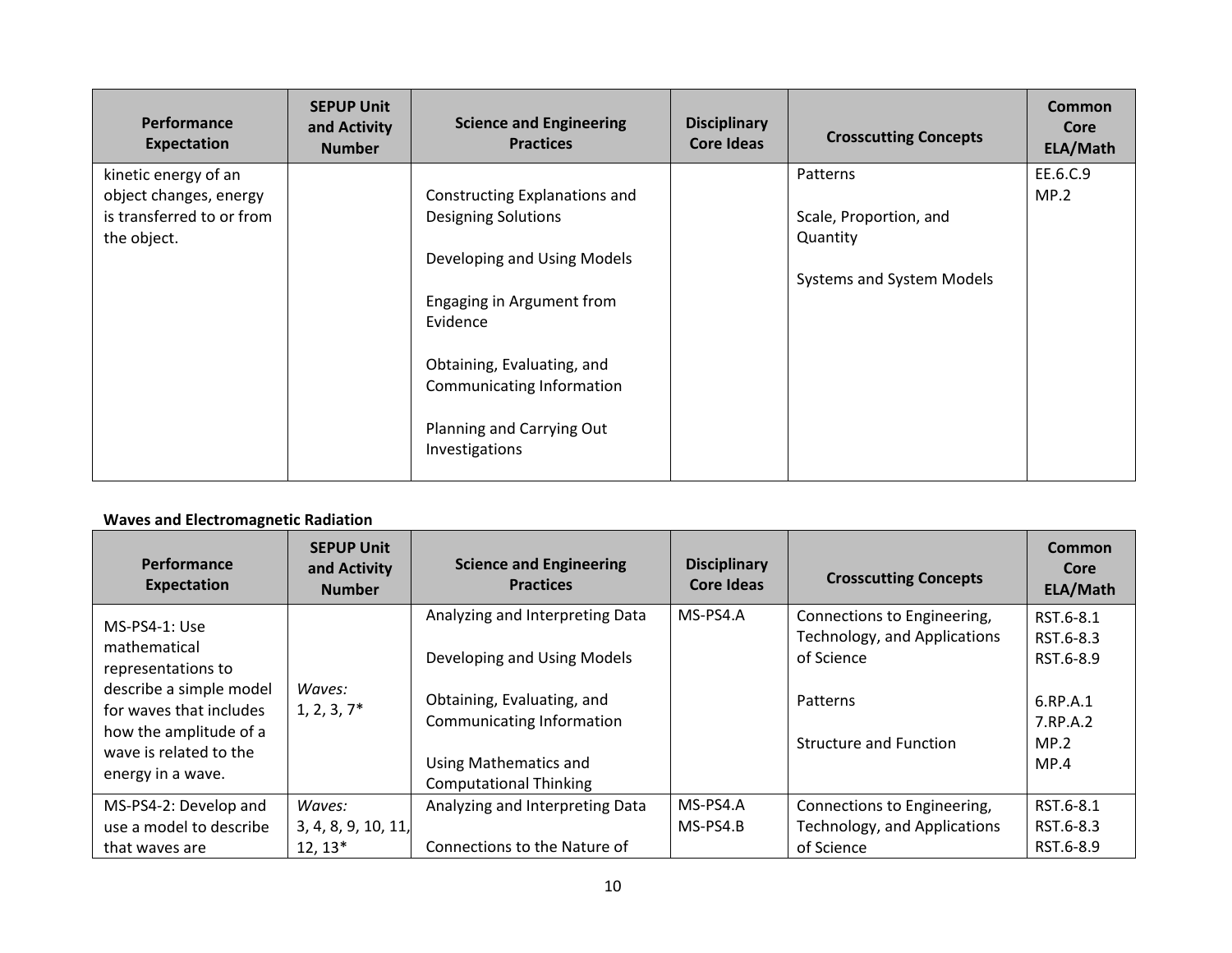| Performance<br><b>Expectation</b>                                                                                                                                                                                        | <b>SEPUP Unit</b><br>and Activity<br><b>Number</b> | <b>Science and Engineering</b><br><b>Practices</b>                                                                                                                                                                                                                                        | <b>Disciplinary</b><br><b>Core Ideas</b>        | <b>Crosscutting Concepts</b>                                                                               | Common<br>Core<br>ELA/Math                        |
|--------------------------------------------------------------------------------------------------------------------------------------------------------------------------------------------------------------------------|----------------------------------------------------|-------------------------------------------------------------------------------------------------------------------------------------------------------------------------------------------------------------------------------------------------------------------------------------------|-------------------------------------------------|------------------------------------------------------------------------------------------------------------|---------------------------------------------------|
| reflected, absorbed, or<br>transmitted through<br>various materials.                                                                                                                                                     |                                                    | Science<br>Developing and Using Models<br>Obtaining, Evaluating, and                                                                                                                                                                                                                      |                                                 | Patterns<br><b>Structure and Function</b>                                                                  | MP.2                                              |
|                                                                                                                                                                                                                          |                                                    | Communicating Information<br>Planning and Carrying Out<br>Investigations<br><b>Using Mathematics and</b>                                                                                                                                                                                  |                                                 |                                                                                                            |                                                   |
| MS-PS4-3: Integrate<br>qualitative scientific and<br>technical information to<br>support the claim that<br>digitized signals are a<br>more reliable way to<br>encode and transmit<br>information than analog<br>signals. | Waves:<br>5, 6                                     | <b>Computational Thinking</b><br><b>Asking Questions and Defining</b><br>Problems<br>Connections to Engineering,<br>Technology, and Applications of<br>Science<br><b>Structure and Function</b><br>Developing and Using Models<br>Obtaining, Evaluating, and<br>Communicating Information | MS-PS4.C<br>MS-ETS1.A<br>MS-ETS1.B<br>MS-ETS1.C | Connections to Engineering,<br>Technology, and Applications<br>of Science<br><b>Structure and Function</b> | RST.6-8.1<br>RST.6-8.3<br>RST.6-8.9<br>WHST.6-8.9 |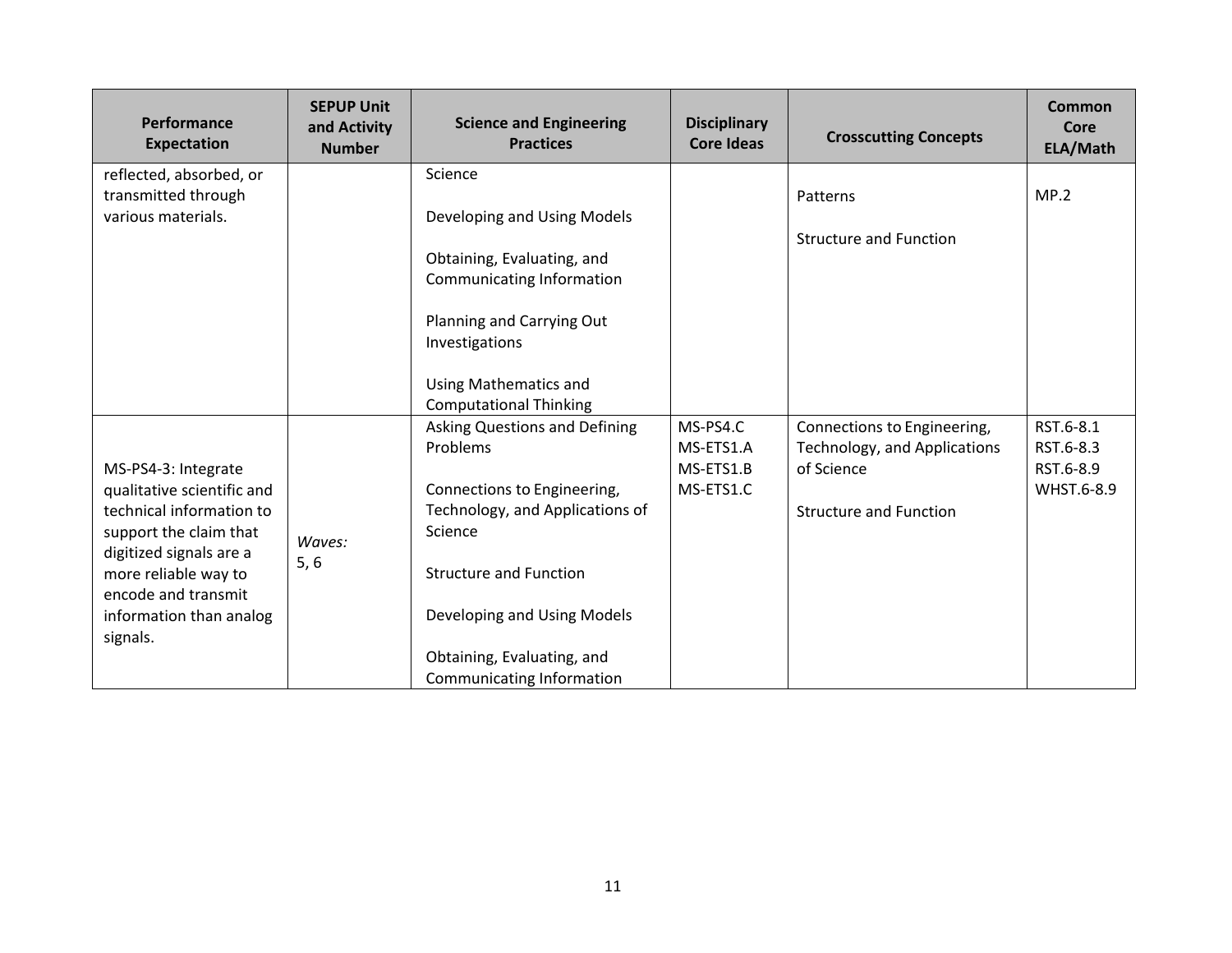### **LIFE SCIENCES**

#### **Structure, Function, and Information Processing**

| Performance<br><b>Expectation</b>                                                                                                                                            | <b>SEPUP Unit</b><br>and Activity<br><b>Number</b> | <b>Science and Engineering</b><br><b>Practices</b>                                                                                                                                                                                                                                                                                                                                           | <b>Disciplinary</b><br><b>Core Ideas</b> | <b>Crosscutting Concepts</b>                                                                                                                                                                                                                                                      | <b>Common</b><br>Core<br>ELA/Math                                                       |
|------------------------------------------------------------------------------------------------------------------------------------------------------------------------------|----------------------------------------------------|----------------------------------------------------------------------------------------------------------------------------------------------------------------------------------------------------------------------------------------------------------------------------------------------------------------------------------------------------------------------------------------------|------------------------------------------|-----------------------------------------------------------------------------------------------------------------------------------------------------------------------------------------------------------------------------------------------------------------------------------|-----------------------------------------------------------------------------------------|
| MS-LS1-1: Conduct an<br>investigation to provide<br>evidence that living<br>things are made of cells;<br>either one cell or many<br>different numbers and<br>types of cells. | From Cells to<br>Organisms:<br>$1, 2, 3, 4, 9*$    | Analyzing and Interpreting Data<br>Connections to the Nature of<br>Science<br>Constructing Explanations and<br><b>Designing Solutions</b><br>Developing and Using Models<br>Engaging in Argument from<br>Evidence<br>Obtaining, Evaluating, and<br>Communicating Information<br>Planning and Carrying Out<br>Investigations<br><b>Using Mathematics and</b><br><b>Computational Thinking</b> | MS-LS1.A<br>MS-LS1.C<br>MS-PS3.D         | Cause and Effect<br>Connections to Engineering,<br>Technology, and Applications<br>of Science<br>Connections to the Nature of<br>Science<br><b>Energy and Matter Patterns</b><br>Scale, Proportion, and<br>Quantity<br><b>Structure and Function</b><br>Systems and System Models | RST.6-8.3<br>RST.6-8.7<br>RST.6-8.9<br>WHST.6-8.2<br>WHST.6-8.7<br>WHST.6-8.9<br>SL.8.5 |
| MS-LS1-2: Develop and<br>use a model to describe<br>the function of a cell as a<br>whole and ways the<br>parts of cells contribute<br>to the function.                       | From Cells to<br>Organisms:<br>$6, 7, 8*$          | Analyzing and Interpreting Data<br>Connections to the Nature of<br>Science<br>Constructing Explanations and<br><b>Designing Solutions</b><br>Developing and Using Models                                                                                                                                                                                                                     | MS-LS1.A                                 | Connections to Engineering,<br>Technology, and Applications<br>of Science<br>Connections to the Nature of<br>Science<br>Scale, Proportion, and<br>Quantity                                                                                                                        | RST.6-8.3<br>RST.6-8.7<br>RST.6-8.9<br>WHST.6-8.2<br>WHST.6-8.7<br>WHST.6-8.9<br>SL.8.5 |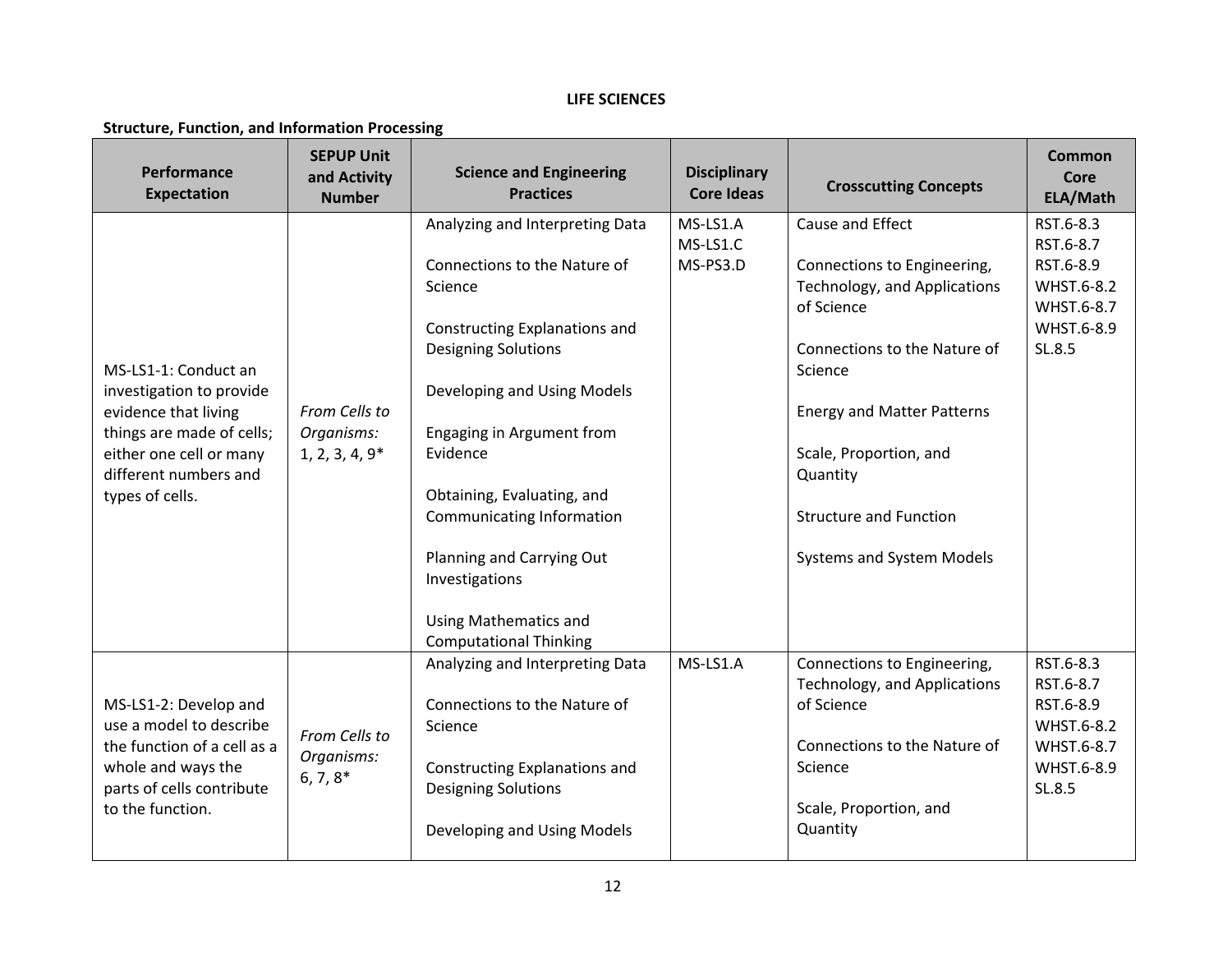| Performance<br><b>Expectation</b>                                                | <b>SEPUP Unit</b><br>and Activity<br><b>Number</b>      | <b>Science and Engineering</b><br><b>Practices</b>                                                                                                                                                                                                                                                                            | <b>Disciplinary</b><br><b>Core Ideas</b> | <b>Crosscutting Concepts</b>                                                                                                                                                               | <b>Common</b><br>Core<br>ELA/Math                                                                                             |
|----------------------------------------------------------------------------------|---------------------------------------------------------|-------------------------------------------------------------------------------------------------------------------------------------------------------------------------------------------------------------------------------------------------------------------------------------------------------------------------------|------------------------------------------|--------------------------------------------------------------------------------------------------------------------------------------------------------------------------------------------|-------------------------------------------------------------------------------------------------------------------------------|
|                                                                                  |                                                         | Obtaining, Evaluating, and<br>Communicating Information<br>Planning and Carrying Out<br>Investigations                                                                                                                                                                                                                        |                                          | <b>Structure and Function</b><br>Systems and System<br>Models                                                                                                                              |                                                                                                                               |
| MS-LS1-3: Use<br>argument supported by<br>evidence for how the                   | From Cells to<br>Organisms:<br>10, 14, 15               | Analyzing and Interpret Data<br>Constructing Explanations and<br><b>Designing Solutions</b><br>Engaging in Argument from<br>Evidence<br>Obtaining, Evaluating, and<br>Communicating Information<br><b>Using Mathematics and</b><br><b>Computational Thinking</b>                                                              | MS-LS1.A                                 | Cause and Effect<br>Connections to Engineering,<br>Technology, and Applications<br>of Science<br>Connections to the Nature of<br>Science<br>Patterns<br>Scale, Proportion, and<br>Quantity | RST.6-8.2<br>RST.6-8.3<br>RST.6-8.7<br>RST.6-8.9<br>WHST.6-8.9                                                                |
| body is a system of<br>interacting subsystems<br>composed of groups of<br>cells. | <b>Body Systems:</b><br>1, 2, 3, 4, 9,<br>$10, 11, 12*$ | Analyzing and Interpret Data<br><b>Asking Questions and Defining</b><br>Problems<br>Connections to the Nature of<br>Science<br>Constructing Explanations and<br><b>Designing Solutions</b><br>Developing and Using Models<br>Engaging in Argument from<br>Evidence<br>Obtaining, Evaluating, and<br>Communicating Information | MS-LS1.A<br>MS-PS3.D                     | Cause and Effect<br>Connections to the Nature of<br>Science<br><b>Structure and Function</b><br>Systems and System Models                                                                  | RST.6-8.2<br>RST.6-8.3<br>RST.6-8.4<br>RST.6-8.7<br>RST.6-8.9<br>WHST.6-8.1<br>WHST.6-8.2<br>WHST.6-8.9<br>SL.8.1<br>6.SP.B.4 |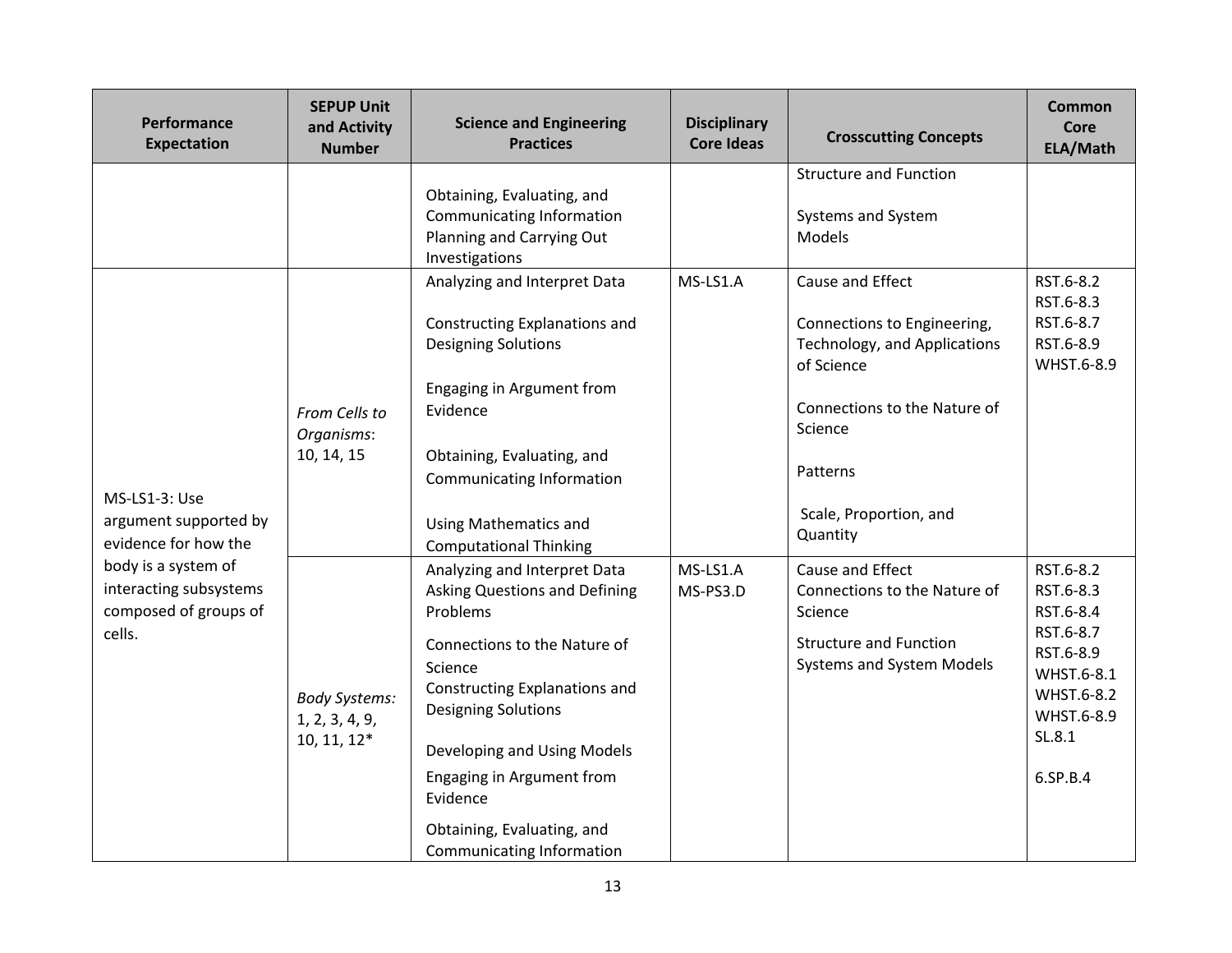| <b>Performance</b><br><b>Expectation</b>                                                                                                                                                   | <b>SEPUP Unit</b><br>and Activity<br><b>Number</b> | <b>Science and Engineering</b><br><b>Practices</b>                                                                                          | <b>Disciplinary</b><br>Core Ideas | <b>Crosscutting Concepts</b> | <b>Common</b><br>Core<br>ELA/Math |
|--------------------------------------------------------------------------------------------------------------------------------------------------------------------------------------------|----------------------------------------------------|---------------------------------------------------------------------------------------------------------------------------------------------|-----------------------------------|------------------------------|-----------------------------------|
|                                                                                                                                                                                            |                                                    | Planning and Carrying Out<br>Investigations<br>Using Mathematics and<br><b>Computational Thinking</b>                                       |                                   |                              |                                   |
| MS-LS1-8: Gather and<br>synthesize information<br>that sensory receptors<br>respond to stimuli by<br>sending messages to<br>the brain for immediate<br>behavior or<br>storage as memories. | <b>Body Systems:</b><br>$6, 7, 8^*$                | Analyzing and Interpreting Data<br>Obtaining, Evaluating, and<br>Communicating Information<br>Planning and Carrying Out an<br>Investigation | $MS-LS1.D$                        | Cause and Effect             | RST.6-8.4<br>6.SP.B.4             |

## **Interdependent Relationships in Ecosystems**

| <b>Performance</b><br><b>Expectation</b> | <b>SEPUP Unit</b><br>and Activity<br><b>Number</b> | <b>Science and Engineering</b><br><b>Practices</b> | <b>Disciplinary</b><br><b>Core Ideas</b> | <b>Crosscutting Concepts</b>      | <b>Common</b><br>Core<br>ELA/Math |
|------------------------------------------|----------------------------------------------------|----------------------------------------------------|------------------------------------------|-----------------------------------|-----------------------------------|
|                                          |                                                    | Analyzing and Interpreting Data                    | MS-LS2.A                                 | Cause and Effect                  | RST.6-8.1                         |
|                                          |                                                    |                                                    |                                          |                                   | RST.6-8.3                         |
|                                          |                                                    | Constructing Explanations and                      |                                          | Connections to the Nature of      | RST.6-8.8                         |
|                                          |                                                    | <b>Designing Solutions</b>                         |                                          | Science                           | SL.8.4                            |
|                                          |                                                    |                                                    |                                          |                                   | SL.8.5                            |
| MS-LS2-2: Construct an                   |                                                    | Developing and Using Models                        |                                          | <b>Energy and Matter Patterns</b> | WHST.6-8.9                        |
| explanation that predicts                | Ecology:                                           |                                                    |                                          |                                   |                                   |
| patterns of interactions                 | $2, 8, 10*$                                        | Engaging in Argument from                          |                                          | <b>Stability and Change</b>       | 6.RP.A.1                          |
| among organisms across                   |                                                    | Evidence                                           |                                          |                                   | 6.RP.A.3                          |
| multiple ecosystems.                     |                                                    |                                                    |                                          | Systems and System Models         | <b>MP.2 MP.4</b>                  |
|                                          |                                                    | Obtaining, Evaluating, and                         |                                          |                                   |                                   |
|                                          |                                                    | Communicating Information                          |                                          |                                   |                                   |
|                                          |                                                    | Planning and Carrying Out                          |                                          |                                   |                                   |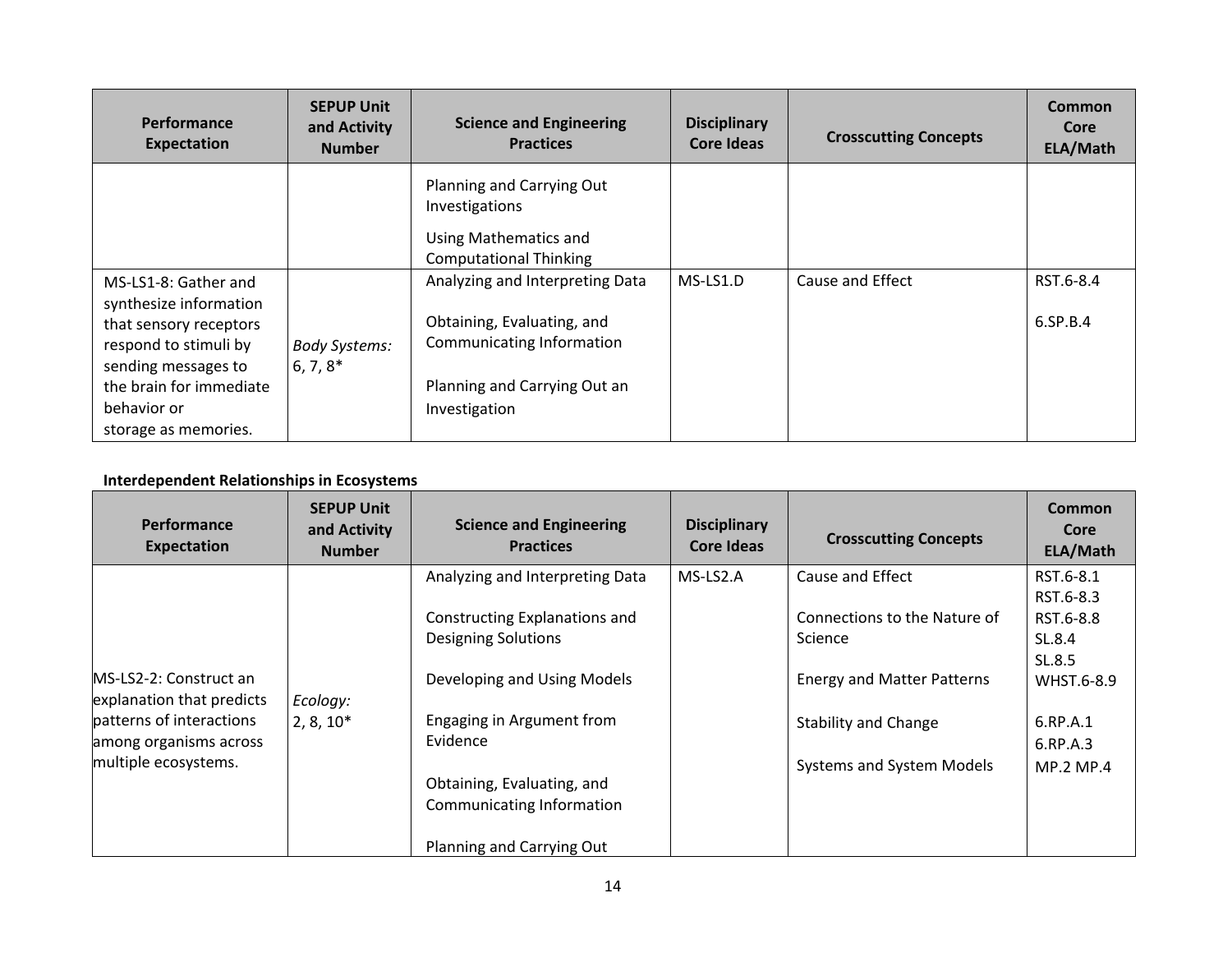| Performance<br><b>Expectation</b>                                      | <b>SEPUP Unit</b><br>and Activity<br><b>Number</b> | <b>Science and Engineering</b><br><b>Practices</b>                                                     | <b>Disciplinary</b><br><b>Core Ideas</b> | <b>Crosscutting Concepts</b>                     | Common<br>Core<br>ELA/Math          |
|------------------------------------------------------------------------|----------------------------------------------------|--------------------------------------------------------------------------------------------------------|------------------------------------------|--------------------------------------------------|-------------------------------------|
|                                                                        |                                                    | Investigations<br>Analyzing and Interpreting Data<br>Asking Questions and Defining                     | MS-ETS1.B<br>MS-LS2.C<br>MS-LS4.D        | Cause and Effect<br>Connections to the Nature of | RST.6-8.1<br>RST.6-8.3<br>RST.6-8.8 |
|                                                                        | Ecology:<br>$2, 4, 15*$                            | Problems<br>Connections to the Nature of<br>Science                                                    |                                          | Science<br><b>Energy and Matter</b>              | SL.8.5<br>WHST.6-8.1<br>WHST.6-8.9  |
| MS-LS2-5: Evaluate<br>competing design<br>solutions for<br>maintaining |                                                    | Constructing Explanations and<br><b>Designing Solutions</b><br>Engaging in Argument from<br>Evidence   |                                          | Patterns<br><b>Stability and Change</b>          | 6.SP.B.5                            |
| biodiversity and<br>ecosystem services.                                |                                                    | Obtaining, Evaluating, and<br>Communicating Information<br>Planning and Carrying Out<br>Investigations |                                          |                                                  |                                     |
|                                                                        |                                                    | Using Mathematics and<br><b>Computational Thinking</b>                                                 |                                          |                                                  |                                     |

## **Growth, Development, and Reproduction of Organisms**

| Performance<br>Expectation                                                              | <b>SEPUP Unit</b><br>and Activity<br><b>Number</b> | <b>Science and Engineering</b><br><b>Practices</b>                                         | <b>Disciplinary</b><br><b>Core Ideas</b> | <b>Crosscutting Concepts</b> | <b>Common</b><br>Core<br>ELA/Math               |
|-----------------------------------------------------------------------------------------|----------------------------------------------------|--------------------------------------------------------------------------------------------|------------------------------------------|------------------------------|-------------------------------------------------|
| MS-LS1-4: Use<br>argument based on<br>empirical evidence and<br>scientific reasoning to | Reproduction:<br>$10^*$ , $11^*$                   | Constructing Explanations and<br><b>Designing Solutions</b><br>Developing and Using Models | MS-LS1.B<br>MS-LS3.A<br>MS-LS3.B         | Cause and Effect Patterns    | RI.6.8 RST.6-<br>8.1<br>RST.6-8.4<br>WHST.6-8.1 |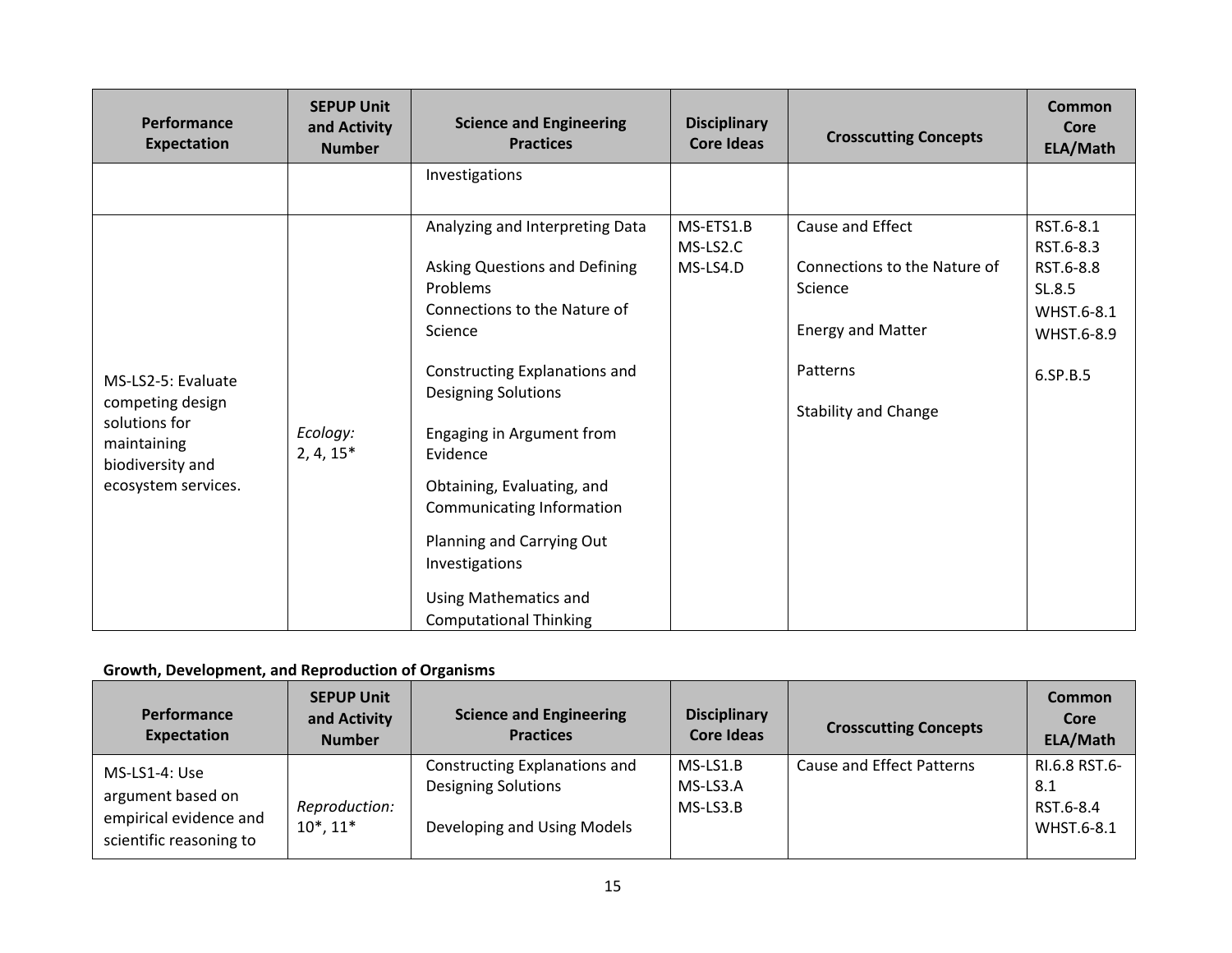| <b>Performance</b><br><b>Expectation</b> | <b>SEPUP Unit</b><br>and Activity<br><b>Number</b> | <b>Science and Engineering</b><br><b>Practices</b> | <b>Disciplinary</b><br><b>Core Ideas</b> | <b>Crosscutting Concepts</b>            | Common<br>Core<br>ELA/Math |
|------------------------------------------|----------------------------------------------------|----------------------------------------------------|------------------------------------------|-----------------------------------------|----------------------------|
| support an explanation                   |                                                    |                                                    |                                          |                                         | 6.SP.A.2                   |
| for how characteristic                   |                                                    |                                                    |                                          |                                         | 6.SP.B.4                   |
| animal behaviors and                     |                                                    |                                                    |                                          |                                         | 6.SP.B.5                   |
| specialized plant                        |                                                    |                                                    |                                          |                                         |                            |
| structures affect the                    |                                                    |                                                    |                                          |                                         |                            |
| probability of                           |                                                    |                                                    |                                          |                                         |                            |
| successful reproduction                  |                                                    |                                                    |                                          |                                         |                            |
| of animals and plants                    |                                                    |                                                    |                                          |                                         |                            |
| respectively.                            |                                                    |                                                    |                                          |                                         |                            |
| MS-LS1-5: Construct a                    |                                                    | <b>Asking Questions and Defining</b>               | MS-LS3.A                                 | Cause and Effect                        | RST.6-8.2                  |
| scientific explanation                   |                                                    | Problems                                           | MS-LS1.B                                 |                                         | SL.8.1                     |
| based on evidence for                    | Reproduction:                                      | Obtaining, Evaluating, and                         |                                          | Connections to the Nature of<br>Science | WHST.6-8.9                 |
| how environmental and                    | $1, 7^*$                                           | <b>Communicating Information</b>                   |                                          |                                         | 6.RP.A.1                   |
| genetic factors                          |                                                    |                                                    |                                          | <b>Structure and Function</b>           | 6.SP.B.5                   |
| influence the growth of                  |                                                    |                                                    |                                          |                                         |                            |
| organisms.                               |                                                    |                                                    |                                          |                                         |                            |
|                                          |                                                    | Analyzing and Interpreting Data                    | MS-LS1.B<br>MS-LS3.A                     | Cause and Effect                        | RST.6-8.1                  |
|                                          |                                                    | Asking Questions and Defining                      | MS-LS3.B                                 |                                         | RST.6-8.2<br>RST.6-8.4     |
|                                          |                                                    | Problems                                           |                                          | Connections to the Nature of<br>Science | RST.6-8.7                  |
|                                          |                                                    |                                                    |                                          |                                         | SL.8.1                     |
|                                          |                                                    | Connections to the Nature of                       |                                          | Patterns                                | WHST.6-8.2                 |
| MS-LS3-1: Develop and                    |                                                    | Science                                            |                                          |                                         | WHST.6-8.9                 |
| use a model to describe                  | Reproduction:                                      |                                                    |                                          | Scale, Proportion, and                  |                            |
| why structural changes                   | 1, 3, 8, 12, 13*                                   | Constructing Explanations and                      |                                          | Quantity                                | 6.SP.B.5                   |
| to genes (mutations)                     |                                                    | <b>Designing Solutions</b>                         |                                          |                                         | 6.RP.A.1                   |
| located on                               |                                                    |                                                    |                                          | <b>Structure and Function</b>           |                            |
| chromosomes may                          |                                                    | Developing and Using Models                        |                                          |                                         |                            |
| affect proteins and may                  |                                                    |                                                    |                                          |                                         |                            |
| result in harmful,                       |                                                    | Obtaining, Evaluating, and                         |                                          |                                         |                            |
| beneficial, or neutral                   |                                                    | Communicating Information                          |                                          |                                         |                            |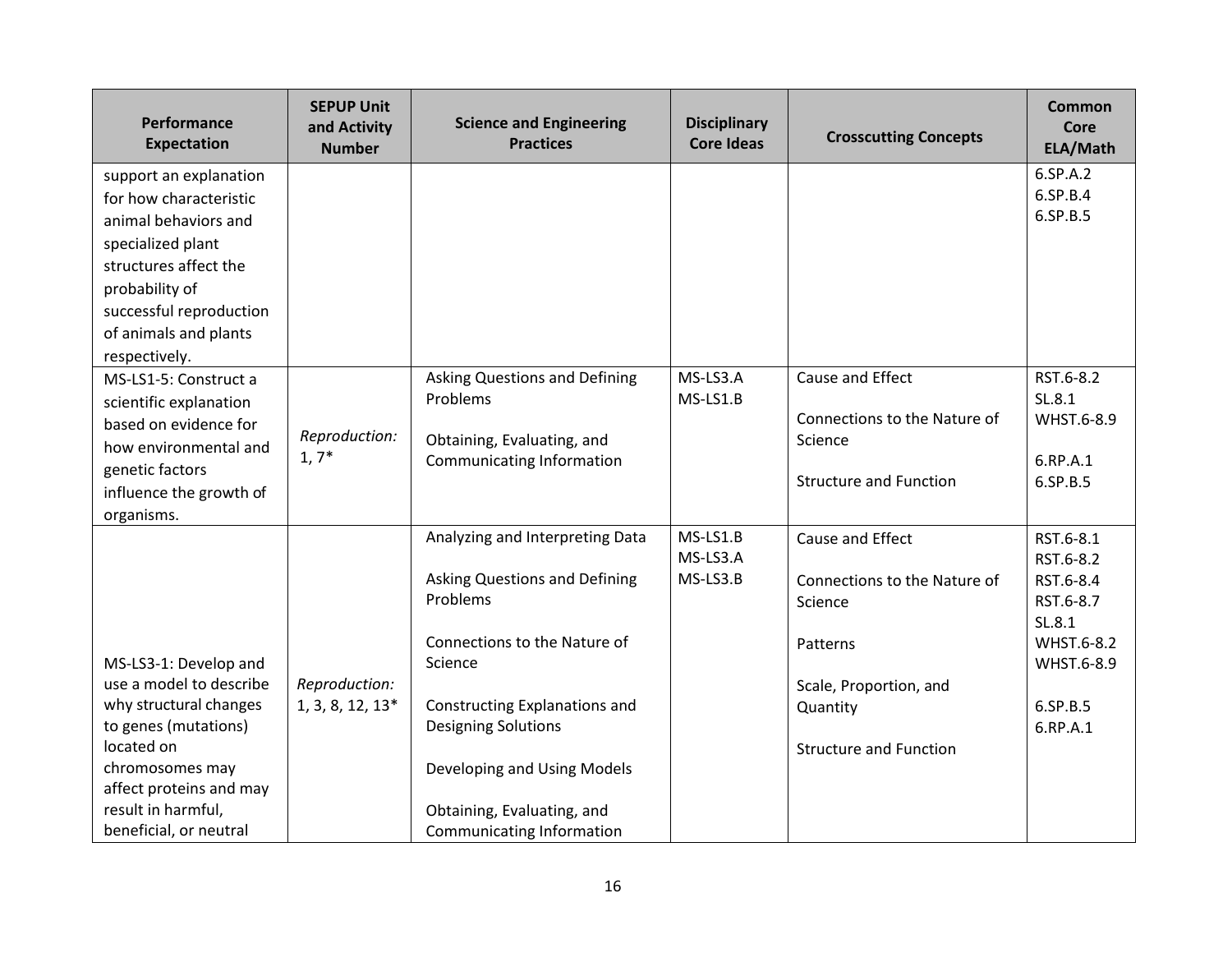| Performance<br><b>Expectation</b>                               | <b>SEPUP Unit</b><br>and Activity<br><b>Number</b> | <b>Science and Engineering</b><br><b>Practices</b>            | <b>Disciplinary</b><br><b>Core Ideas</b> | <b>Crosscutting Concepts</b>       | Common<br>Core<br>ELA/Math |
|-----------------------------------------------------------------|----------------------------------------------------|---------------------------------------------------------------|------------------------------------------|------------------------------------|----------------------------|
| effects to the structure                                        |                                                    |                                                               |                                          |                                    |                            |
| and function of the<br>organism.                                |                                                    | Planning and Carrying Out<br>Investigations                   |                                          |                                    |                            |
|                                                                 |                                                    | Analyzing and Interpreting Data                               | MS-LS2.A<br>MS-LS3.A                     | <b>Cause and Effect Patterns</b>   | RST.6-8.2<br>RST.6-8.3     |
|                                                                 |                                                    | Constructing Explanations and<br><b>Designing Solutions</b>   | MS-LS3.B<br>MS-LS4.B                     | <b>Structure and Function</b>      | SL.8.1<br>SL.8.4           |
|                                                                 |                                                    | Developing and Using Models                                   | MS-LS4.C                                 |                                    | WHST.6-8.2                 |
|                                                                 | Evolution:<br>$3, 4, 5*$                           |                                                               |                                          |                                    | WHST.6-8.9                 |
|                                                                 |                                                    | Engaging in Argument from<br>Evidence                         |                                          |                                    | 6.SP.B.5<br>6.RP.A.1       |
|                                                                 |                                                    | <b>Using Mathematics and</b><br><b>Computational Thinking</b> |                                          |                                    |                            |
|                                                                 |                                                    | <b>Asking Questions and Defining</b>                          | MS-LS1.B                                 | Cause and Effect                   | RST.6-8.1                  |
|                                                                 |                                                    | Problems                                                      | MS-LS3.A                                 |                                    | RST.6-8.2                  |
|                                                                 |                                                    |                                                               | MS-LS3.B                                 | Connections to the Nature of       | RST.6-8.4                  |
| MS-LS3-2: Develop and                                           |                                                    | Connections to the Nature of<br>Science                       |                                          | Science                            | RST.6-8.7<br>RST.6-8.9     |
| use a model to describe                                         |                                                    |                                                               |                                          | Patterns                           | SL.8.1                     |
| why asexual                                                     |                                                    | Constructing Explanations and                                 |                                          |                                    | WHST.6-8.2                 |
| reproduction results in<br>offspring with identical             | Reproduction:                                      | <b>Designing Solutions</b>                                    |                                          | Scale, Proportion, and<br>Quantity | WHST.6-8.9                 |
| genetic information                                             | 1, 2, 3, 4, 5, 6,<br>$8,9*$                        | Developing and Using Models                                   |                                          |                                    | 6.RP.A.1                   |
| and sexual                                                      |                                                    |                                                               |                                          | <b>Structure and Function</b>      | 6.SP.B.5                   |
| reproduction results in<br>offspring with genetic<br>variation. |                                                    | Engaging in Argument from<br>Evidence                         |                                          |                                    |                            |
|                                                                 |                                                    | Obtaining, Evaluating, and<br>Communicating Information       |                                          |                                    |                            |
|                                                                 |                                                    | Planning and Carrying Out                                     |                                          |                                    |                            |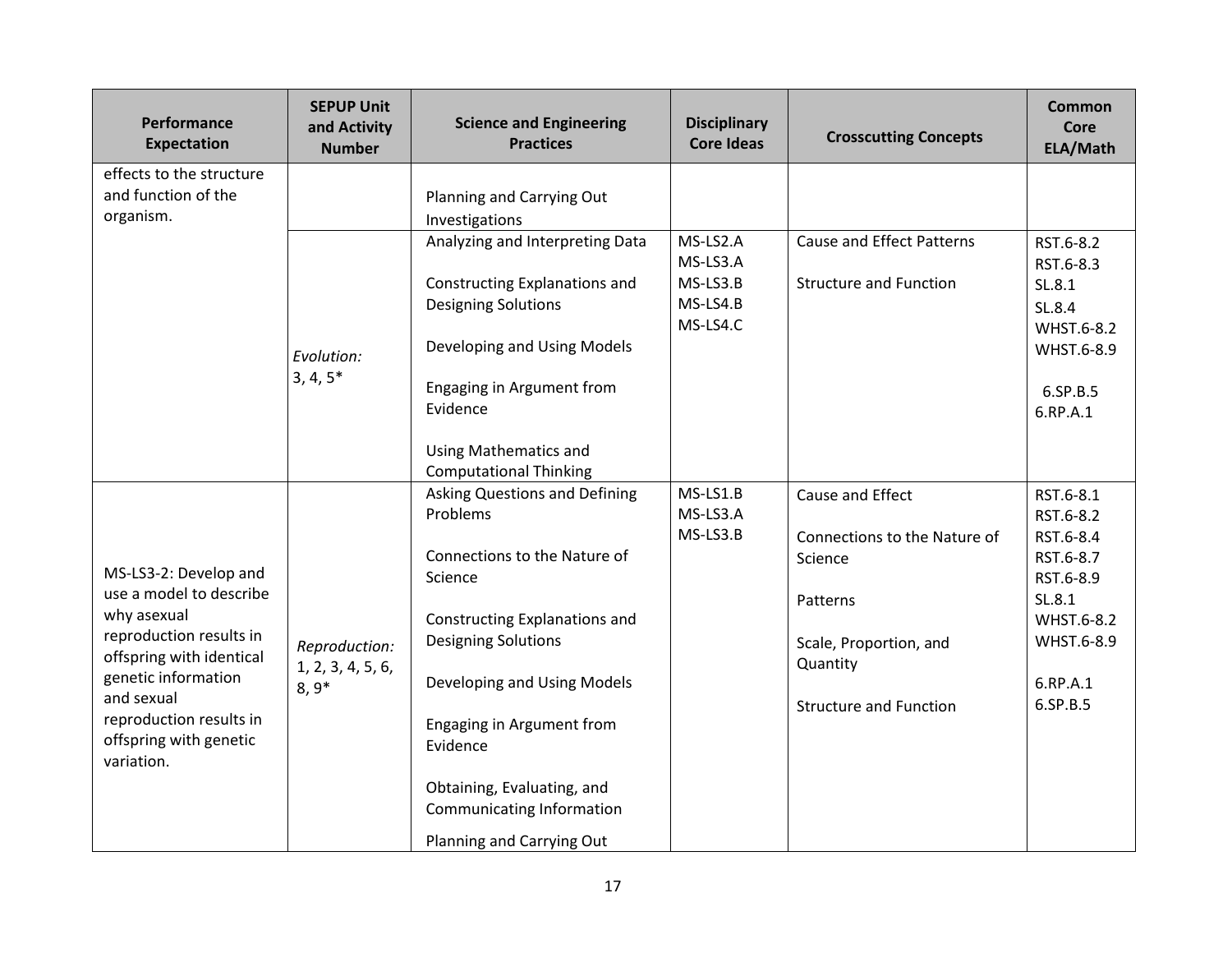| Performance<br><b>Expectation</b>                                                                                                                                                  | <b>SEPUP Unit</b><br>and Activity<br><b>Number</b> | <b>Science and Engineering</b><br><b>Practices</b>                                                                                                                                                    | <b>Disciplinary</b><br>Core Ideas                         | <b>Crosscutting Concepts</b>                                                                                                                                                                                                                                                      | <b>Common</b><br>Core<br>ELA/Math                                |
|------------------------------------------------------------------------------------------------------------------------------------------------------------------------------------|----------------------------------------------------|-------------------------------------------------------------------------------------------------------------------------------------------------------------------------------------------------------|-----------------------------------------------------------|-----------------------------------------------------------------------------------------------------------------------------------------------------------------------------------------------------------------------------------------------------------------------------------|------------------------------------------------------------------|
|                                                                                                                                                                                    |                                                    | Investigations<br>Using Mathematics and<br><b>Computational Thinking</b>                                                                                                                              |                                                           |                                                                                                                                                                                                                                                                                   |                                                                  |
| MS-LS4-5: Gather and<br>synthesize information<br>about the technologies<br>that have changed the<br>way humans influence<br>the inheritance of<br>desired traits in<br>organisms. | Evolution:<br>14, 15, 16*                          | Analyzing and Interpreting<br>Data<br>Constructing Explanations and<br><b>Designing Solutions</b><br>Engaging in Argument from<br>Evidence<br>Obtaining, Evaluating, and<br>Communicating Information | MS-ESS3.C<br>MS-LS4.A<br>MS-LS4.B<br>MS-LS4.C<br>MS-LS4.D | Cause and Effect<br>Connections to the Nature of<br>Science: Science Addresses<br>Questions About the Natural<br>and Material World<br>Connections to the Nature of<br>Science: Scientific Knowledge<br>Assumes an Order and<br><b>Consistency in Natural Systems</b><br>Patterns | RST.6-8.1<br>RST.6-8.7<br>WHST.6-8.2<br>WHST.6-8.8<br>WHST.6-8.9 |

# **Natural Selection and Adaptations**

| Performance<br>Expectation                                                                                                                                                                                                                                                           | <b>SEPUP Unit</b><br>and Activity<br><b>Number</b> | <b>Science and Engineering</b><br><b>Practices</b>                                                                                                                                 | <b>Disciplinary</b><br>Core Ideas                            | <b>Crosscutting Concepts</b>                                                                                                                         | Common<br>Core<br>ELA/Math                                    |
|--------------------------------------------------------------------------------------------------------------------------------------------------------------------------------------------------------------------------------------------------------------------------------------|----------------------------------------------------|------------------------------------------------------------------------------------------------------------------------------------------------------------------------------------|--------------------------------------------------------------|------------------------------------------------------------------------------------------------------------------------------------------------------|---------------------------------------------------------------|
| MS-LS4-1: Analyze and<br>interpret data for<br>patterns in the fossil<br>record that document<br>the existence, diversity,<br>extinction, and change<br>of life forms throughout<br>the history of life on<br>Earth under the<br>assumption that natural<br>laws operate today as in | Evolution:<br>7, 8, 9, 10 11*                      | Analyzing and Interpreting Data<br>Connections to the Nature of<br>Science<br>Constructing Explanations and<br><b>Designing Solutions</b><br>Engaging in Argument from<br>Evidence | MS-ESS1.C<br>$MS$ -LS3.B<br>MS-LS4.A<br>MS-LS4.B<br>MS-LS4.C | Cause and Effect<br>Connections to Engineering,<br>Technology, and Applications<br>of Science<br>Connections to the Nature of<br>Science<br>Patterns | RST.6-8.3<br>RST.6-8.7<br>RST.6-8.9<br>WHST.6-8.2<br>6.SP.B.5 |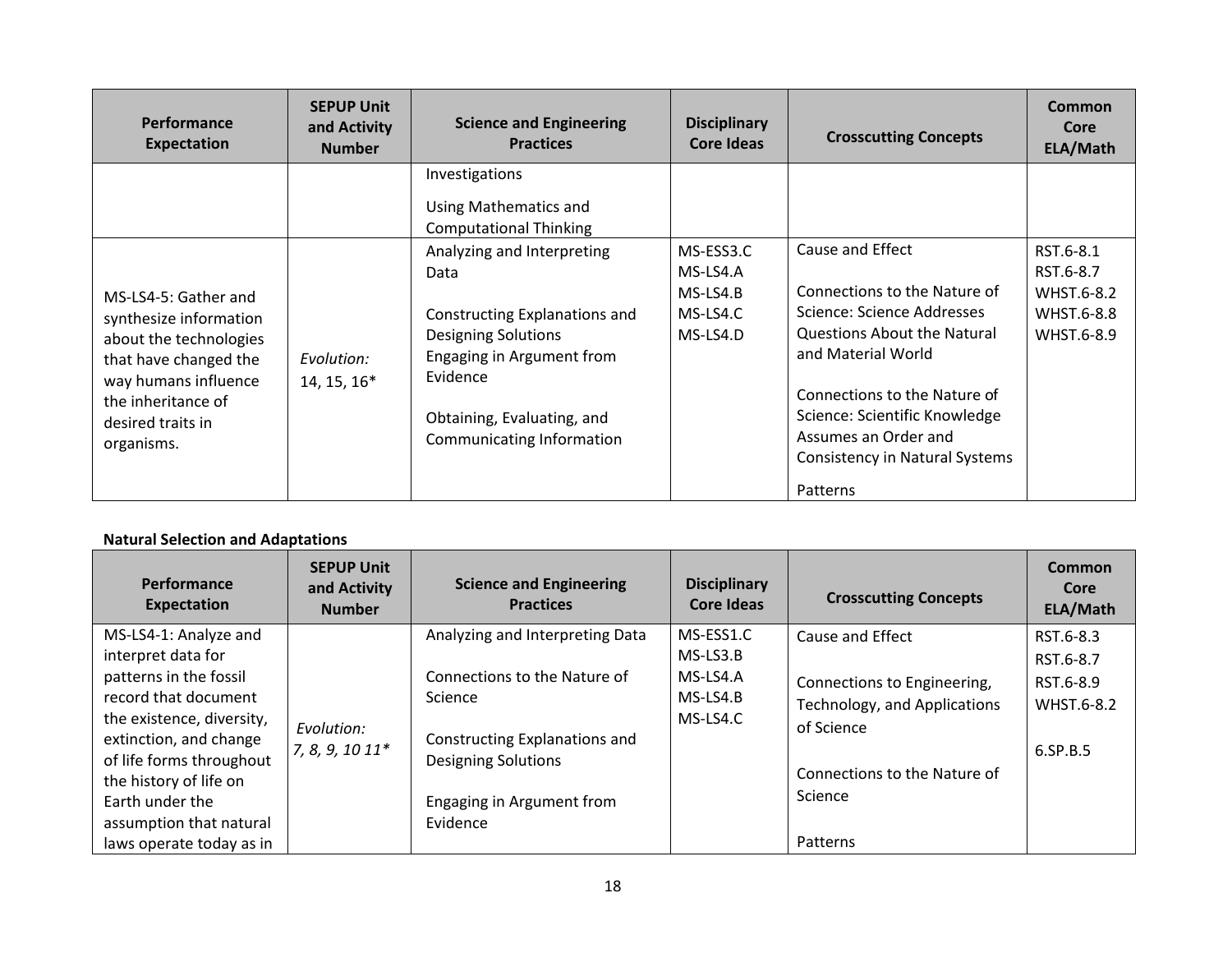| Performance<br><b>Expectation</b>                   | <b>SEPUP Unit</b><br>and Activity<br><b>Number</b> | <b>Science and Engineering</b><br><b>Practices</b>           | <b>Disciplinary</b><br><b>Core Ideas</b> | <b>Crosscutting Concepts</b>     | Common<br>Core<br>ELA/Math |
|-----------------------------------------------------|----------------------------------------------------|--------------------------------------------------------------|------------------------------------------|----------------------------------|----------------------------|
| the past.                                           |                                                    | Obtaining, Evaluating, and                                   |                                          |                                  |                            |
|                                                     |                                                    | Communicating Information<br>Analyzing and Interpreting Data | MS-ESS1.C                                |                                  |                            |
|                                                     |                                                    |                                                              | MS-LS3.B                                 | Cause and Effect                 | RST.6-8.3<br>RST.6-8.7     |
| MS-LS4-2: Apply<br>scientific ideas to              |                                                    | Connections to the Nature of                                 | MS-LS4.A                                 | Connections to Engineering,      | RST.6-8.9                  |
| construct an                                        |                                                    | Science                                                      | MS-LS4.B                                 | Technology, and Applications     | WHST.6-8.2                 |
| explanation for the                                 | Evolution:                                         | Constructing Explanations and                                | MS-LS4.C                                 | of Science                       | 6.SP.B.5                   |
| anatomical similarities                             | 7, 8, 9, 10 11,                                    | <b>Designing Solutions</b>                                   |                                          | Connections to the Nature of     |                            |
| and differences among<br>modern organisms and       | $12*$                                              |                                                              |                                          | Science                          |                            |
| between modern and                                  |                                                    | Engaging in Argument from                                    |                                          | Patterns                         |                            |
| fossil organisms to infer                           |                                                    | Evidence                                                     |                                          |                                  |                            |
| evolutionary<br>relationships.                      |                                                    | Obtaining, Evaluating, and                                   |                                          |                                  |                            |
|                                                     |                                                    | Communicating Information                                    |                                          |                                  |                            |
| MS-LS4-3: Analyze                                   |                                                    | Analyzing and Interpreting Data                              | MS-ESS1.C                                | Connections to the Nature of     | RST.6-8.7                  |
| displays of pictorial<br>data to compare            |                                                    | Constructing Explanations and                                | MS-LS4.A                                 | Science                          | 6.SP.B.5                   |
| patterns of similarities                            |                                                    | <b>Designing Solutions</b>                                   |                                          | Patterns                         |                            |
| in the embryological                                | Evolution:                                         |                                                              |                                          |                                  |                            |
| development across<br>multiple species to           | $12, 13*$                                          | Engaging in Argument from<br>Evidence                        |                                          |                                  |                            |
| identify relationships                              |                                                    |                                                              |                                          |                                  |                            |
| not evident in the fully                            |                                                    |                                                              |                                          |                                  |                            |
| formed anatomy.                                     |                                                    |                                                              |                                          |                                  |                            |
| MS-LS4-4: Construct an                              |                                                    | Analyzing and Interpreting Data                              | MS-LS2.A<br>MS-LS3.B                     | <b>Cause and Effect Patterns</b> | RST.6-8.2<br>RST.6-8.3     |
| explanation based on                                |                                                    | Constructing Explanations and                                | MS-LS4.B                                 |                                  | WHST.6-8.2                 |
| evidence that describes                             | Evolution:                                         | <b>Designing Solutions</b>                                   | MS-LS4.C                                 |                                  | WHST.6-8.9                 |
| how genetic variations<br>of traits in a population | $1, 2, 3, 4*$                                      | Developing and Using Models                                  |                                          |                                  | 6.RP.A.1                   |
| increase some                                       |                                                    |                                                              |                                          |                                  | 6.SP.B.5                   |
| individuals' probability                            |                                                    | Engaging in Argument from                                    |                                          |                                  |                            |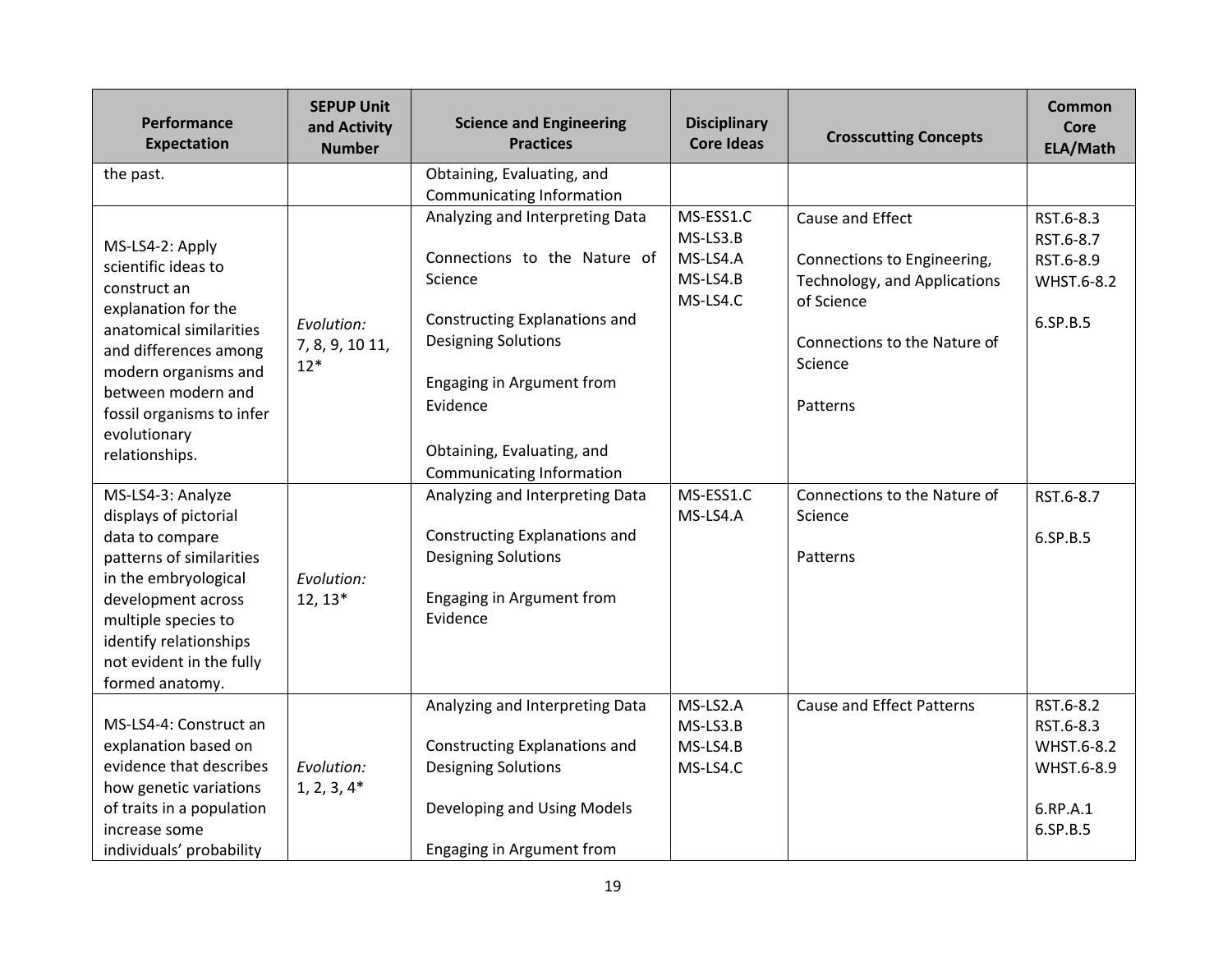| Performance<br><b>Expectation</b> | <b>SEPUP Unit</b><br>and Activity<br><b>Number</b> | <b>Science and Engineering</b><br><b>Practices</b> | <b>Disciplinary</b><br><b>Core Ideas</b> | <b>Crosscutting Concepts</b>  | <b>Common</b><br>Core<br>ELA/Math |
|-----------------------------------|----------------------------------------------------|----------------------------------------------------|------------------------------------------|-------------------------------|-----------------------------------|
| of surviving and                  |                                                    | Evidence                                           |                                          |                               |                                   |
| reproducing in a specific         |                                                    |                                                    |                                          |                               |                                   |
| environment.                      |                                                    | Using Mathematics and                              |                                          |                               |                                   |
|                                   |                                                    | <b>Computational Thinking</b>                      |                                          |                               |                                   |
|                                   |                                                    | Analyzing and Interpreting Data                    | MS-LS2.A                                 | Cause and Effect Patterns     | RST.6-8.2                         |
|                                   |                                                    |                                                    | MS-LS3.A                                 |                               | RST.6-8.3                         |
| MS-LS4-6: Use                     |                                                    | Constructing Explanations and                      | $MS-LS3.B$                               | <b>Structure and Function</b> | SL.8.1                            |
| mathematical                      |                                                    | <b>Designing Solutions</b>                         | MS-LS4.B                                 |                               | SL.8.4                            |
| representations to                |                                                    |                                                    | MS-LS4.C                                 |                               | WHST.6-8.2                        |
| support explanations of           | Evolution:                                         | Developing and Using Models                        |                                          |                               | WHST.6-8.9                        |
| how natural selection             | $1, 2, 3, 4, 5, 6*$                                |                                                    |                                          |                               |                                   |
| may lead to increases             |                                                    | Engaging in Argument from                          |                                          |                               | 6.RP.A.1                          |
| and decreases of                  |                                                    | Evidence                                           |                                          |                               | 6.SP.B.5                          |
| specific traits in                |                                                    |                                                    |                                          |                               |                                   |
| populations over time.            |                                                    | Using Mathematics and                              |                                          |                               |                                   |
|                                   |                                                    | <b>Computational Thinking</b>                      |                                          |                               |                                   |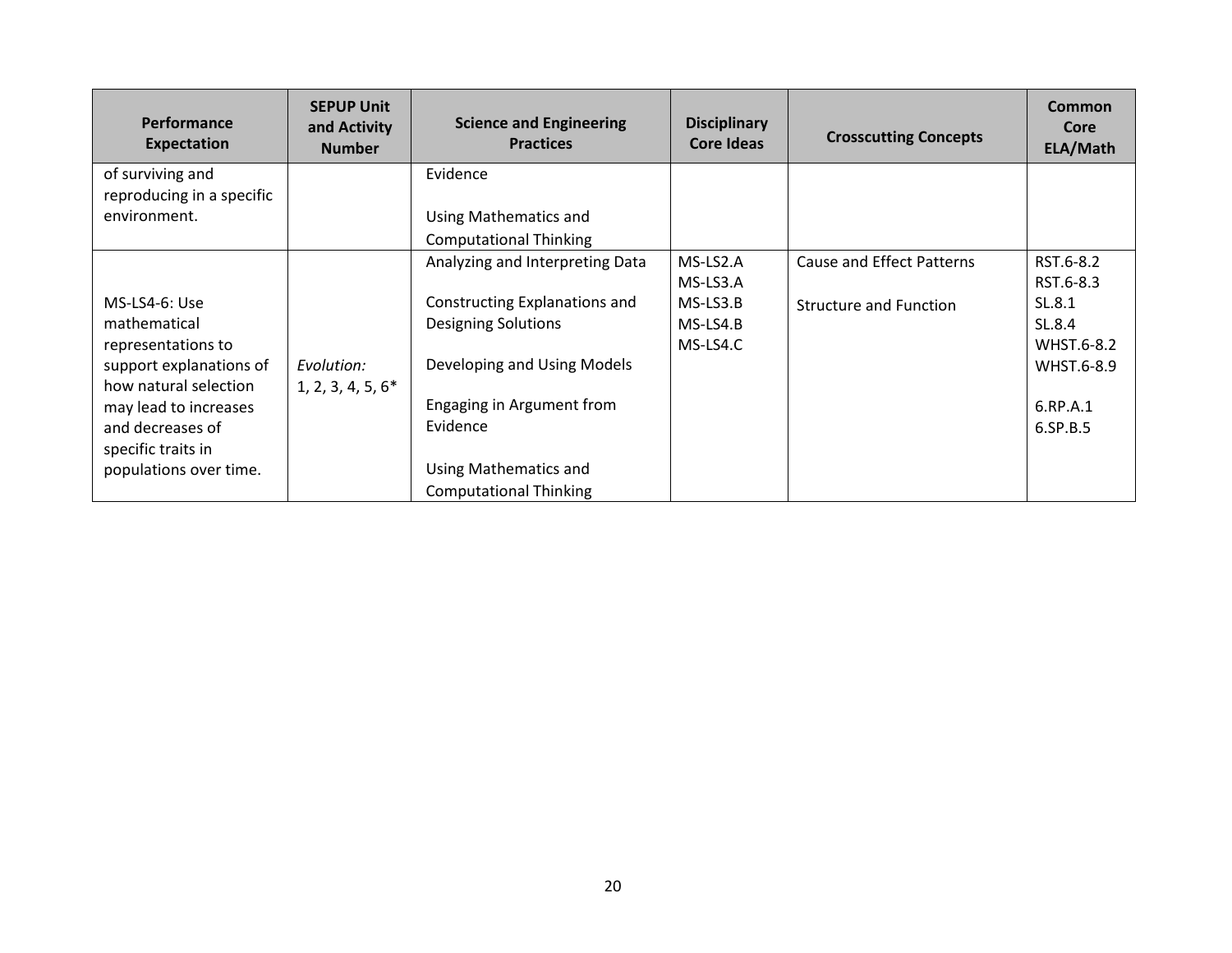## **EARTH AND SPACE SCIENCES**

| <b>Space Systems</b>                                                                                                                                                             |                                                             |                                                                                                                                                                       |                                          |                                                                                                                                                                                                                     |                                                                                      |  |
|----------------------------------------------------------------------------------------------------------------------------------------------------------------------------------|-------------------------------------------------------------|-----------------------------------------------------------------------------------------------------------------------------------------------------------------------|------------------------------------------|---------------------------------------------------------------------------------------------------------------------------------------------------------------------------------------------------------------------|--------------------------------------------------------------------------------------|--|
| Performance<br><b>Expectation</b>                                                                                                                                                | <b>SEPUP Unit</b><br>and Activity<br><b>Number</b>          | <b>Science and Engineering</b><br><b>Practices</b>                                                                                                                    | <b>Disciplinary</b><br><b>Core Ideas</b> | <b>Crosscutting Concepts</b>                                                                                                                                                                                        | <b>Common</b><br>Core<br>ELA/Math                                                    |  |
| MS-ESS1-1: Develop<br>and use a model of the<br>Earth-sun-moon system<br>to describe the cyclic<br>patterns of lunar<br>phases, eclipses of the<br>sun and moon, and<br>seasons. | Solar System<br>and Beyond:<br>2, 3, 4, 5, 6,<br>$7, 8, 9*$ | Analyze and Interpret Data<br>Constructing Explanations and<br><b>Designing Solutions</b><br>Developing and Using Models                                              | MS-ESS1.A<br>MS-ESS1.B                   | Cause and Effect<br>Connections to Engineering,<br>Technology, and Applications<br>of Science<br>Connections to Nature of<br>Science<br>Patterns<br>Scale, Proportion, and<br>Quantity<br>Systems and System Models | RST.6-8.2<br>WHST.6-8.2<br>SL.8.5<br>6.RP.A.1                                        |  |
| MS-ESS1-2: Develop<br>and use a model to<br>describe the role of<br>gravity in the motions<br>within galaxies and the<br>solar system.                                           | Solar System<br>and Beyond:<br>10, 11, 12, 14,<br>$15, 16*$ | Analyze and Interpret Data<br>Connections to the Nature of<br>Science<br>Developing and Using Models<br><b>Using Mathematics and</b><br><b>Computational Thinking</b> | MS-ESS1.A<br>MS-ESS1.B                   | Connections to Engineering,<br>Technology, and Applications<br>of Science<br>Connections to Nature of<br>Science<br>Patterns<br>Scale, Proportion, and<br>Quantity<br>Systems and System Models                     | RST.6-8.1<br>WHST.6-8.2<br>WHST.6-8.9<br>SL.8.4<br>6.RP.A.1<br>6.RP.A.3<br>MP.2 MP.4 |  |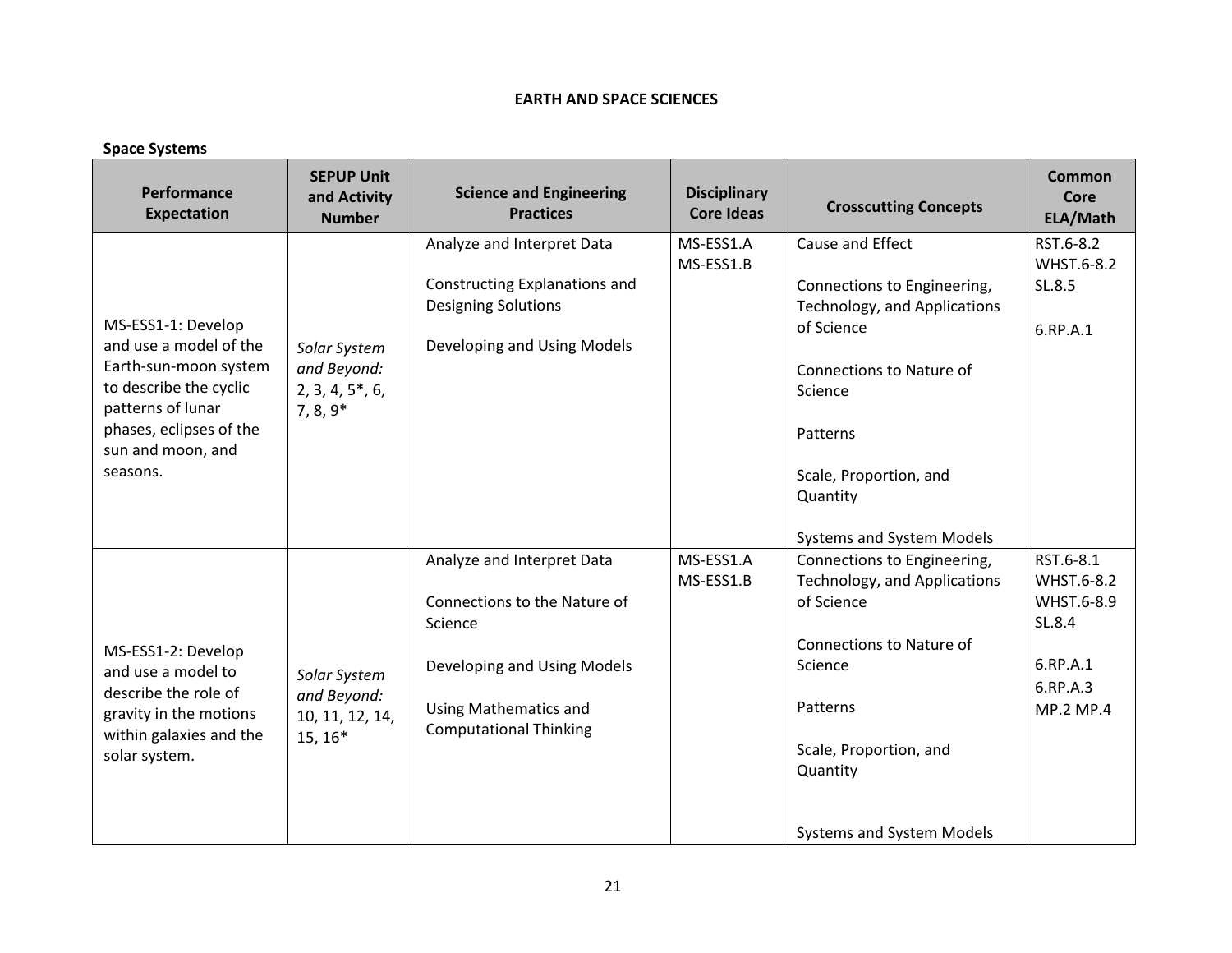| <b>Performance</b><br>Expectation                                                                               | <b>SEPUP Unit</b><br>and Activity<br><b>Number</b>     | <b>Science and Engineering</b><br><b>Practices</b>                                                                  | <b>Disciplinary</b><br>Core Ideas | <b>Crosscutting Concepts</b>                                                                                    | Common<br>Core<br>ELA/Math                                       |
|-----------------------------------------------------------------------------------------------------------------|--------------------------------------------------------|---------------------------------------------------------------------------------------------------------------------|-----------------------------------|-----------------------------------------------------------------------------------------------------------------|------------------------------------------------------------------|
| MS-ESS1-3: Analyze and<br>interpret data to<br>determine scale<br>properties of objects in<br>the solar system. | Solar System<br>and Beyond:<br>1, 10, 11, 12,<br>$13*$ | Analyze and Interpret Data<br>Developing and Using Models<br>Using Mathematics and<br><b>Computational Thinking</b> | MS-ESS1.A<br>MS-ESS1.B            | Connections to Engineering,<br>Technology, and Applications<br>of Science<br>Scale, Proportion, and<br>Quantity | WHST.6-8.2<br>SL.8.4<br>6.RP.A.1<br>6.RP.A.3<br><b>MP.2 MP.4</b> |
|                                                                                                                 |                                                        |                                                                                                                     |                                   | Systems and System Models                                                                                       |                                                                  |

## **History of Earth**

| Performance<br><b>Expectation</b>                                                                                                                                                                | <b>SEPUP Unit</b><br>and Activity<br><b>Number</b>                       | <b>Science and Engineering</b><br><b>Practices</b>                                                                                                                                   | <b>Disciplinary</b><br><b>Core Ideas</b>                                   | <b>Crosscutting Concepts</b>                                                                                                  | <b>Common</b><br>Core<br>ELA/Math                                                       |
|--------------------------------------------------------------------------------------------------------------------------------------------------------------------------------------------------|--------------------------------------------------------------------------|--------------------------------------------------------------------------------------------------------------------------------------------------------------------------------------|----------------------------------------------------------------------------|-------------------------------------------------------------------------------------------------------------------------------|-----------------------------------------------------------------------------------------|
| MS-ESS1-4: Construct a<br>scientific explanation<br>based on evidence<br>from rock strata for<br>how the geologic time<br>scale is used to<br>organize Earth's 4.6-<br>billion-year-old history. | Earth's<br>Resources:<br>9, 10, 11, 12*                                  | Constructing Explanations and<br><b>Designing Solutions</b><br>Developing and Using Models<br>Planning and Carrying Out<br>Investigations<br>Connections to the Nature of<br>Science | MS-ESS1.C                                                                  | Patterns<br>Scale, Proportion, and<br>Quantity<br><b>Stability and Change</b>                                                 | RST.6-8.3<br>WHST.6-8.1<br>WHST.6-8.9                                                   |
| MS-ESS2-2: Construct<br>an explanation based<br>on evidence for how<br>geoscience processes<br>have changed Earth's<br>surface at varying time                                                   | Geological<br>Processes:<br>2, 3, 4, 5, 6, 7,<br>9, 10, 11, 12,<br>$13*$ | Analyze and Interpret Data<br><b>Asking Questions and Defining</b><br>Problems<br>Connections to the Nature of<br>Science                                                            | MS-ESS1.C<br>MS-ESS2.A<br>MS-ESS2.B<br>MS-ESS2.C<br>MS-ESS3.A<br>MS-ESS3.B | Cause and Effect<br>Connections to Engineering,<br>Technology, and Applications<br>of Science<br>Connections to the Nature of | RST.6-8.1<br>RST.6-8.2<br>RST.6-8.3<br>WHST.6-8.1<br>WHST.6-8.2<br>WHST.6-8.9<br>SL.8.1 |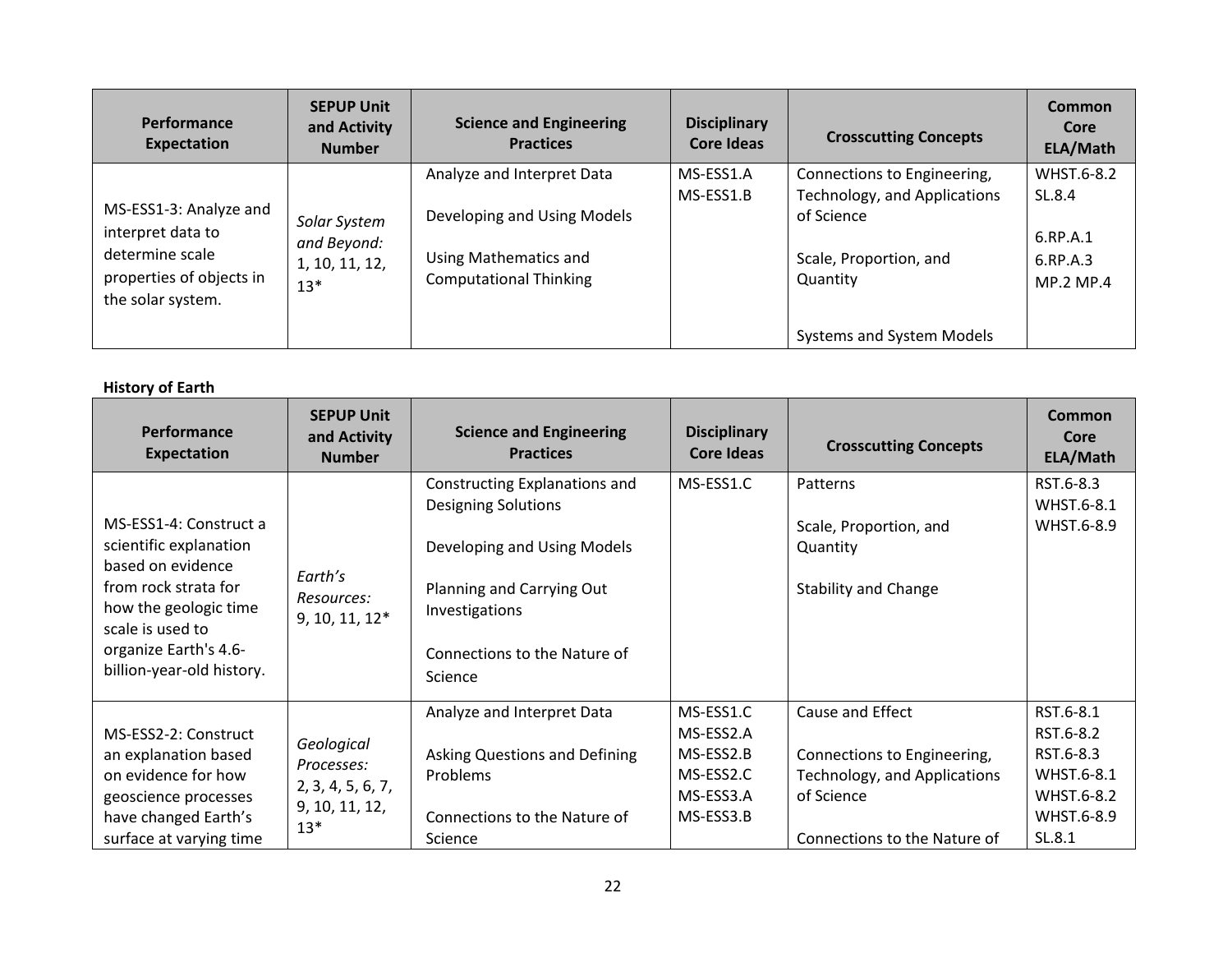| Performance<br><b>Expectation</b> | <b>SEPUP Unit</b><br>and Activity<br><b>Number</b>                                  | <b>Science and Engineering</b><br><b>Practices</b>                                                                                                                                                                                                                                                             | <b>Disciplinary</b><br><b>Core Ideas</b>                                              | <b>Crosscutting Concepts</b>                                                                                                                                                                               | Common<br>Core<br>ELA/Math                                                                              |
|-----------------------------------|-------------------------------------------------------------------------------------|----------------------------------------------------------------------------------------------------------------------------------------------------------------------------------------------------------------------------------------------------------------------------------------------------------------|---------------------------------------------------------------------------------------|------------------------------------------------------------------------------------------------------------------------------------------------------------------------------------------------------------|---------------------------------------------------------------------------------------------------------|
| and spatial scales.               |                                                                                     | Constructing Explanations and<br><b>Designing Solutions</b><br>Developing and Using Models<br>Engaging in Argument from<br>Evidence<br>Obtaining, Evaluating, and<br>Communicating Information<br>Planning and Carrying Out<br>Investigations<br><b>Using Mathematics and</b><br><b>Computational Thinking</b> |                                                                                       | Science<br><b>Energy and Matter</b><br>Patterns<br>Scale, Proportion, and<br>Quantity<br><b>Stability and Change</b><br><b>Structure and Function</b><br>Systems and System Models                         | 6.RP.A.1<br>6. NS.C.5<br>7. RP.A.2<br>MP.4                                                              |
|                                   | Land, Water,<br>and Human<br>Interactions:<br>3, 4, 6, 7, 8, 10,<br>11, 12, 13, 14* | Analyzing and Interpreting Data<br><b>Asking Questions and Defining</b><br>Problems<br>Connections to the Nature of<br>Science<br>Constructing Explanations and<br><b>Designing Solutions</b><br>Developing and Using Models<br>Engaging in Argument from<br>Evidence                                          | MS-ETS1.A<br>MS-ETS1.B<br>MS-ESS2.A<br>MS-ESS2.C<br>MS-ESS3.C<br>MS-LS2.A<br>MS-LS2.C | Cause and Effect<br>Connections to Engineering,<br>Technology, and Applications<br>of Science<br><b>Energy and Matter</b><br>Patterns<br>Scale, Proportion, and<br>Quantity<br><b>Stability and Change</b> | RST.6-8.1<br>RST.6-8.3<br>RST.6-8.9<br>WHST.6-8.2<br>WHST.6-8.9<br>6.RP.A.1<br>6.SP.B.5<br>MP.2<br>MP.4 |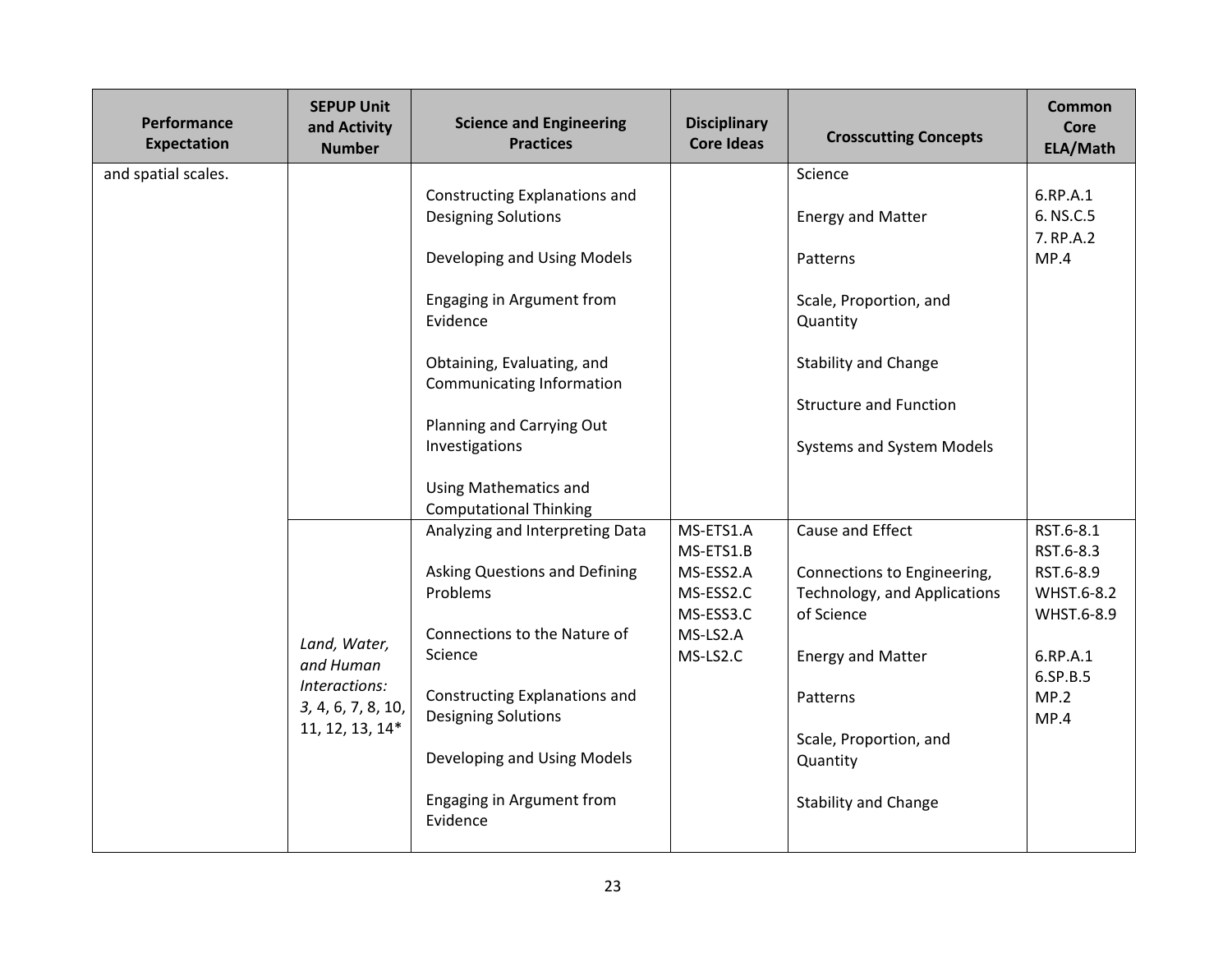| Performance<br><b>Expectation</b>                                                                                                                                                               | <b>SEPUP Unit</b><br>and Activity<br><b>Number</b>   | <b>Science and Engineering</b><br><b>Practices</b>                                                                                                                                                                                                          | <b>Disciplinary</b><br><b>Core Ideas</b>         | <b>Crosscutting Concepts</b>                                                                                                                                             | <b>Common</b><br>Core<br>ELA/Math                                               |
|-------------------------------------------------------------------------------------------------------------------------------------------------------------------------------------------------|------------------------------------------------------|-------------------------------------------------------------------------------------------------------------------------------------------------------------------------------------------------------------------------------------------------------------|--------------------------------------------------|--------------------------------------------------------------------------------------------------------------------------------------------------------------------------|---------------------------------------------------------------------------------|
|                                                                                                                                                                                                 |                                                      | Obtaining, Evaluating, and<br>Communicating Information<br>Planning and Carrying Out<br>Investigations                                                                                                                                                      |                                                  |                                                                                                                                                                          |                                                                                 |
| MS-ESS2-3: Analyze and<br>interpret data on the<br>distribution of fossils<br>and rocks, continental<br>shapes, and seafloor<br>structures to provide<br>evidence of the past<br>plate motions. | Geological<br>Processes:<br>10, 11, 12, 13,<br>$14*$ | Analyze and Interpret Data<br>Connections to the Nature of<br>Science<br>Constructing Explanations and<br><b>Designing Solutions</b><br>Developing and Using Models<br>Engaging in Argument from<br>Evidence<br>Planning and Carrying Out<br>Investigations | MS-ESS1.C<br>MS-ESS2.A<br>MS-ESS2.B<br>MS-ESS3.B | Cause and Effect<br>Connections to the Nature of<br>Science<br>Patterns<br>Scale, Proportion, and<br>Quantity<br><b>Stability and Change</b><br>System and System Models | RST.6-8.2<br>WHST.6-8.1<br>WHST.6-8.2<br>SL.8.1<br>6.RP.A.1<br>7.RP.A.2<br>MP.2 |
|                                                                                                                                                                                                 |                                                      | Obtaining, Evaluating, and<br><b>Communicating Information</b>                                                                                                                                                                                              |                                                  |                                                                                                                                                                          |                                                                                 |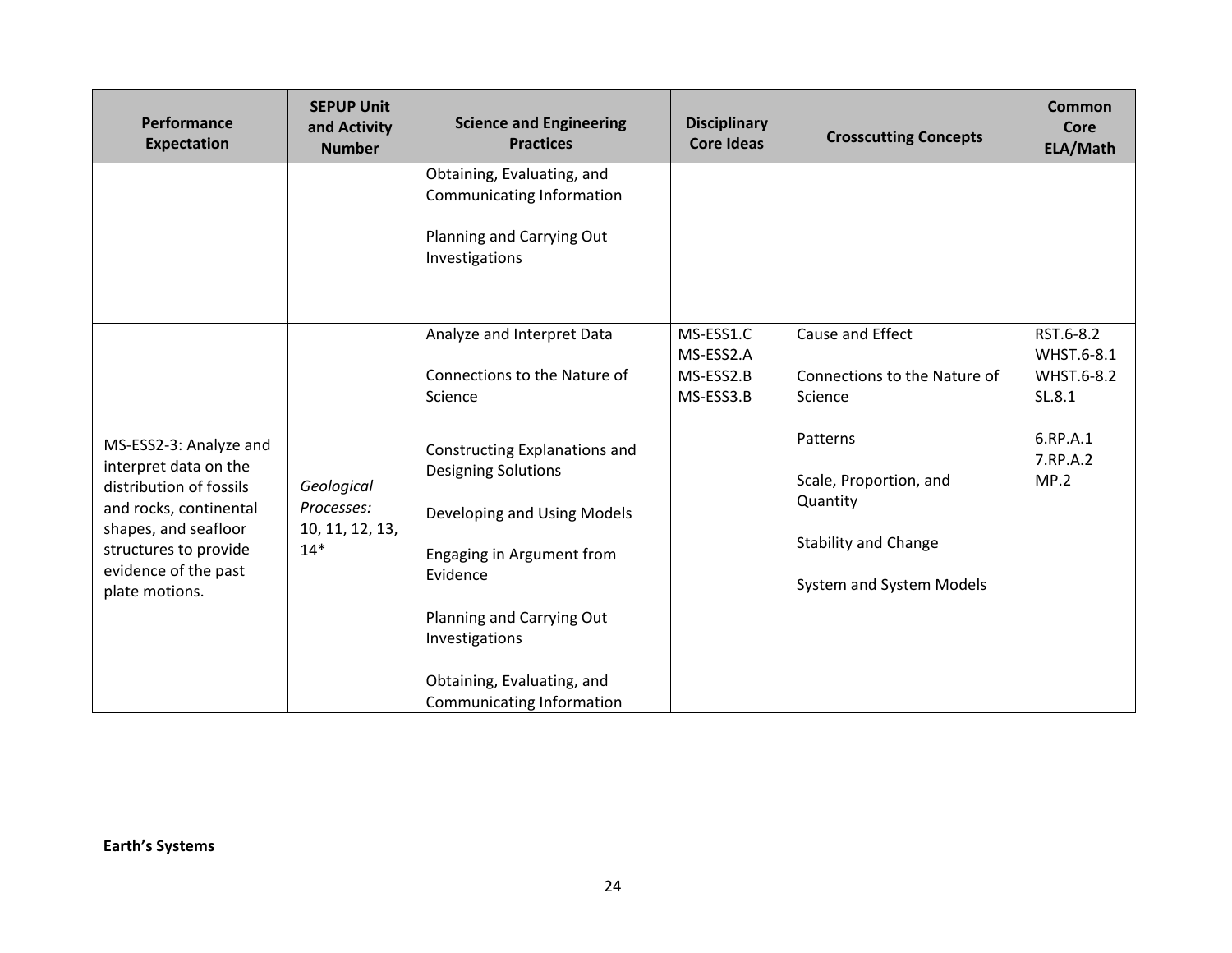| Performance<br><b>Expectation</b>                                                                                                                             | <b>SEPUP Unit</b><br>and Activity<br><b>Number</b>             | <b>Science and Engineering</b><br><b>Practices</b>                                                                                                                                                                                                                                                                                                                                                                                          | <b>Disciplinary</b><br><b>Core Ideas</b>                                   | <b>Crosscutting Concepts</b>                                                                                                                                                                                                                                                                                        | Common<br>Core<br>ELA/Math                                                                    |
|---------------------------------------------------------------------------------------------------------------------------------------------------------------|----------------------------------------------------------------|---------------------------------------------------------------------------------------------------------------------------------------------------------------------------------------------------------------------------------------------------------------------------------------------------------------------------------------------------------------------------------------------------------------------------------------------|----------------------------------------------------------------------------|---------------------------------------------------------------------------------------------------------------------------------------------------------------------------------------------------------------------------------------------------------------------------------------------------------------------|-----------------------------------------------------------------------------------------------|
| MS-ESS2-1: Develop a<br>model to describe the<br>cycling of Earth's<br>materials and the flow<br>of energy that drives<br>this process.                       | Geological<br>Processes:<br>2, 5, 8, 9, 10,<br>11, 13, 14, 15* | Analyze and Interpret Data<br><b>Asking Questions and Defining</b><br>Problems<br>Connections to the Nature of<br>Science<br>Constructing Explanations and<br><b>Designing Solutions</b><br>Developing and Using Models<br>Engaging in Argument from<br>Evidence<br>Obtaining, Evaluating, and<br>Communicating Information<br>Planning and Carrying Out<br>Investigations<br><b>Using Mathematics and</b><br><b>Computational Thinking</b> | MS-ESS1.C<br>MS-ESS2.A<br>MS-ESS2.B<br>MS-ESS2.C<br>MS-ESS3.A<br>MS-ESS3.B | Cause and Effect<br>Connections to Engineering,<br>Technology, and Applications<br>of Science<br>Connections to the Nature of<br>Science<br><b>Energy and Matter</b><br>Patterns<br>Scale, Proportion, and<br>Quantity<br><b>Stability and Change</b><br><b>Structure and Function</b><br>Systems and System Models | RST.6-8.2<br>RST.6-8.3<br>RST.6-8.4<br>WHST.6-8.1<br>WHST.6-8.2<br>SL.8.1<br>6.RP.A.1<br>MP.2 |
| MS-ESS2-4: Develop a<br>model to describe the<br>cycling of water<br>through Earth's systems<br>driven by energy from<br>the sun and the force of<br>gravity. | Land, Water,<br>and Human<br>Interactions:<br>$2, 5, 7, 8, 9*$ | Asking Questions and Defining<br>Problems<br>Constructing Explanations and<br><b>Designing Solutions</b><br>Developing and Using Models                                                                                                                                                                                                                                                                                                     | MS-ETS1.A<br>MS-ESS2.A<br>MS-ESS2.C<br>MS-ESS3.C<br>MS-PS2.A               | Cause and Effect<br>Connections to Engineering,<br>Technology, and Applications<br>of Science<br><b>Energy and Matter</b>                                                                                                                                                                                           | RST.6-8.1<br>RST.6-8.3<br>RST.6-8.9<br>WHST.6-8.2                                             |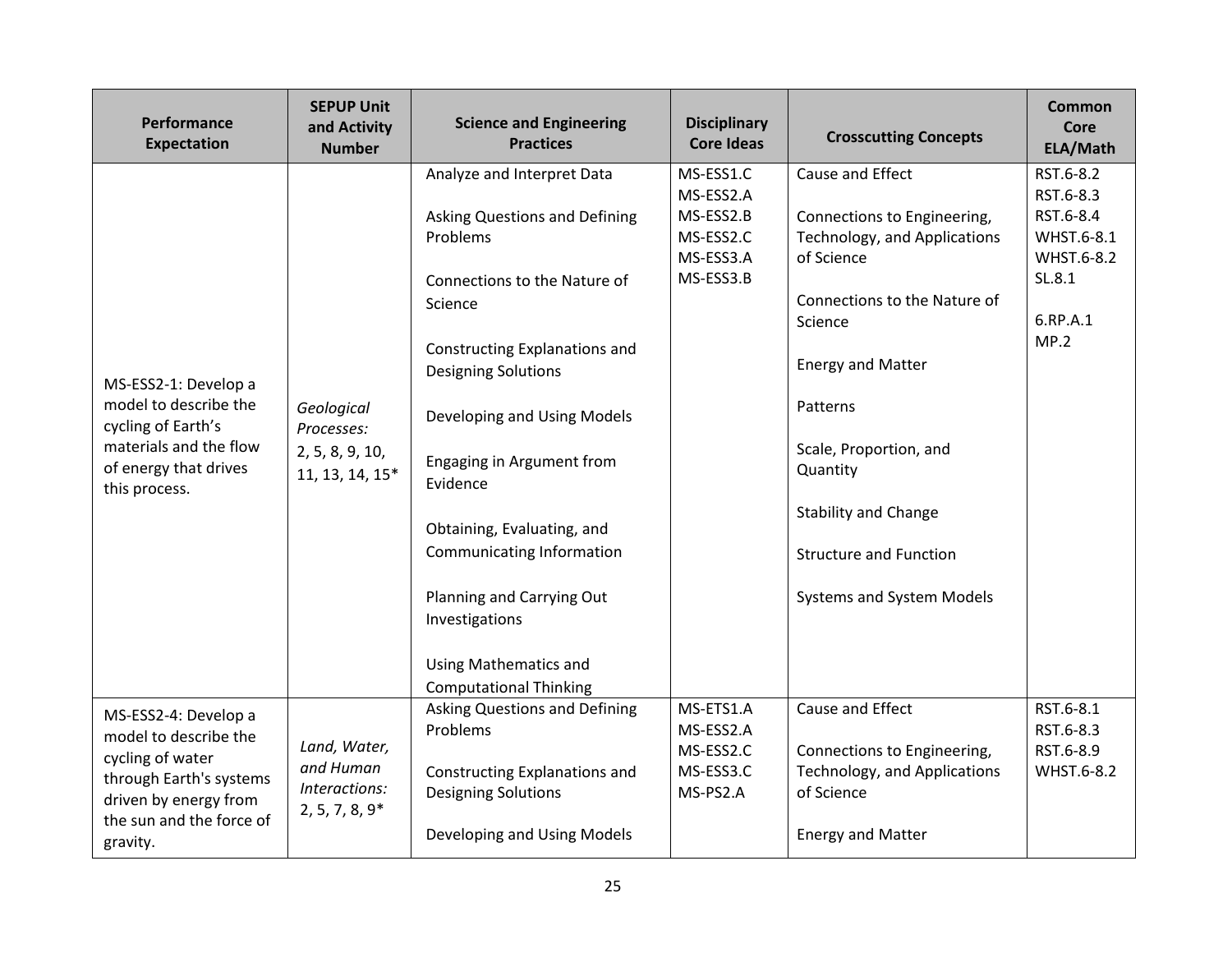| Performance<br><b>Expectation</b>                                                                                                                                                                                            | <b>SEPUP Unit</b><br>and Activity<br><b>Number</b>  | <b>Science and Engineering</b><br><b>Practices</b>                                                                                                                                                                                                                                 | <b>Disciplinary</b><br><b>Core Ideas</b> | <b>Crosscutting Concepts</b>                                                                                                                                                                                                                                    | Common<br>Core<br>ELA/Math                                                   |
|------------------------------------------------------------------------------------------------------------------------------------------------------------------------------------------------------------------------------|-----------------------------------------------------|------------------------------------------------------------------------------------------------------------------------------------------------------------------------------------------------------------------------------------------------------------------------------------|------------------------------------------|-----------------------------------------------------------------------------------------------------------------------------------------------------------------------------------------------------------------------------------------------------------------|------------------------------------------------------------------------------|
|                                                                                                                                                                                                                              |                                                     | Planning and Carrying Out<br>Investigations                                                                                                                                                                                                                                        |                                          | Scale, Proportion, and<br>Quantity<br><b>Stability and Change</b>                                                                                                                                                                                               |                                                                              |
| MS-ESS3-1: Construct a<br>scientific explanation<br>based on evidence for<br>how the uneven<br>distributions of Earth's<br>mineral, energy, and<br>groundwater resources<br>are the result of past<br>and current geoscience | Geological<br>Processes:<br>$2, 16^*, 17^*$         | Analyzing and Interpreting Data<br>Connections to the Nature of<br>Science<br>Constructing Explanations and<br><b>Designing Solutions</b><br>Developing and Using Models<br>Obtaining, Evaluating, and<br>Communicating Information<br>Planning and Carrying Out<br>Investigations | MS-ESS2.A<br>MS-ESS2.C<br>MS-ESS3.A      | Cause and Effect<br>Connections to Engineering,<br>Technology, and Applications<br>of Science<br>Connections to the Nature of<br>Science<br>Patterns<br>Scale, Proportion, and<br>Quantity<br><b>Structure and Function</b><br><b>Systems and System Models</b> | RST.6-8.2<br>RST.6-8.3<br>WHST.6-8.1<br>WHST.6-8.7<br>SL.8.1                 |
| processes.                                                                                                                                                                                                                   | Earth's<br>Resources:<br>1, 2, 3, 5, 7, 8,<br>$14*$ | Analyzing and Interpreting Data<br>Asking Questions and Defining<br>Problems<br>Constructing Explanations and<br><b>Designing Solutions</b>                                                                                                                                        | MS-ESS3.A<br>MS-ESS3.C                   | Cause and Effect<br>Connections to Engineering,<br>Technology, and Applications<br>of Science<br>Connections to the Nature of<br>Science                                                                                                                        | RST.6-8.1<br>RST.6-8.3<br>WHST.6-8.1<br>WHST.6-8.2<br>WHST.6-8.9<br>7.RP.A.2 |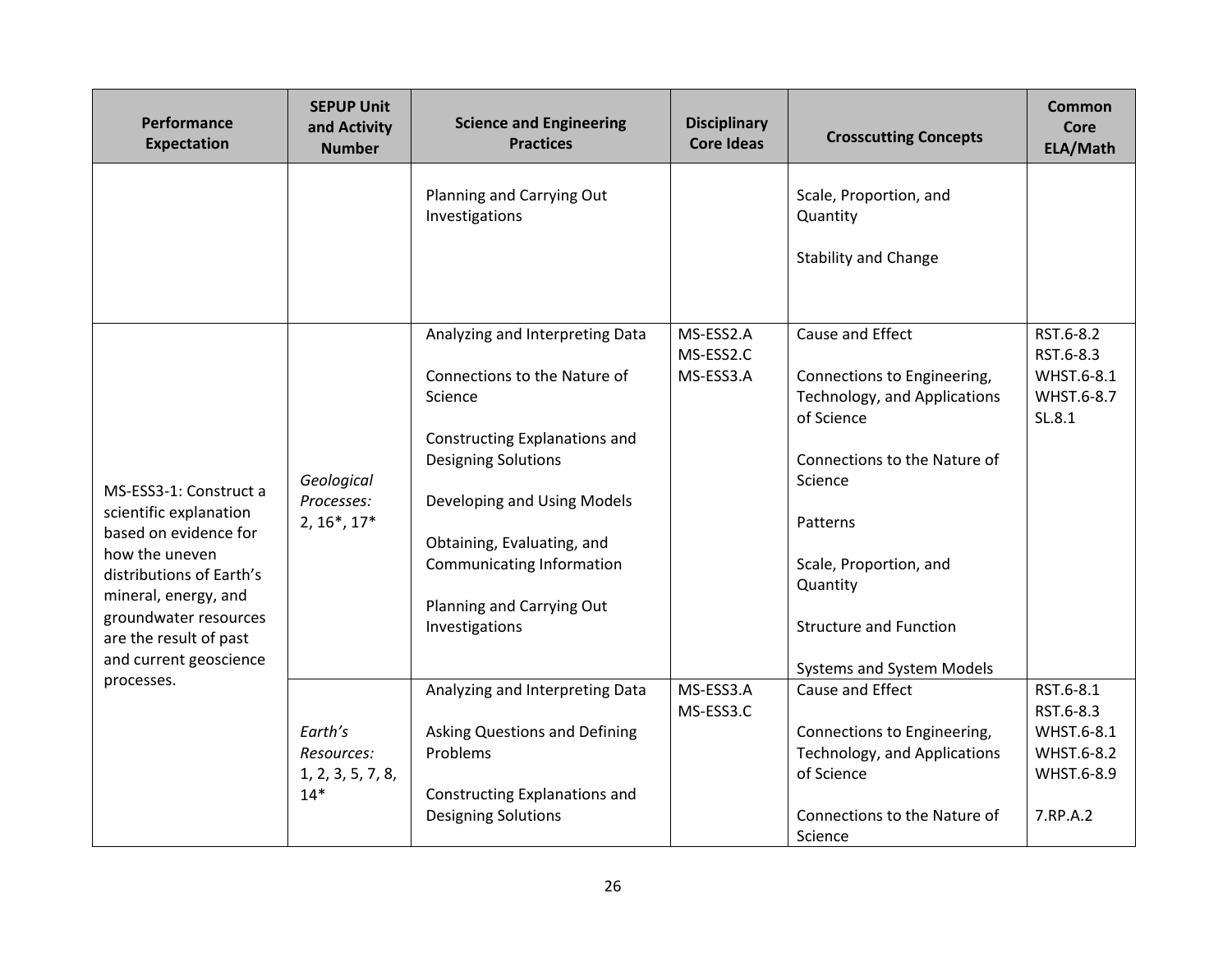| <b>Performance</b><br>Expectation | <b>SEPUP Unit</b><br>and Activity<br><b>Number</b> | <b>Science and Engineering</b><br><b>Practices</b> | <b>Disciplinary</b><br>Core Ideas | <b>Crosscutting Concepts</b>  | Common<br>Core<br>ELA/Math |
|-----------------------------------|----------------------------------------------------|----------------------------------------------------|-----------------------------------|-------------------------------|----------------------------|
|                                   |                                                    | Developing and Using Models                        |                                   |                               |                            |
|                                   |                                                    |                                                    |                                   | Scale, Proportion, and        |                            |
|                                   |                                                    | Engaging in Argument from<br>Evidence              |                                   | Quantity                      |                            |
|                                   |                                                    |                                                    |                                   | <b>Stability and Change</b>   |                            |
|                                   |                                                    | Obtaining, Evaluating, and                         |                                   |                               |                            |
|                                   |                                                    | Communicating Information                          |                                   | <b>Structure and Function</b> |                            |

## **Weather and Climate**

| Performance<br><b>Expectation</b>                                                                                                                                 | <b>SEPUP Unit</b><br>and Activity<br><b>Number</b>          | <b>Science and Engineering</b><br><b>Practices</b>                                                                                                                                                                                                                                                                   | <b>Disciplinary</b><br>Core Ideas                                         | <b>Crosscutting Concepts</b>                                                                                                                                                                                                                  | Common<br>Core<br>ELA/Math                                                    |
|-------------------------------------------------------------------------------------------------------------------------------------------------------------------|-------------------------------------------------------------|----------------------------------------------------------------------------------------------------------------------------------------------------------------------------------------------------------------------------------------------------------------------------------------------------------------------|---------------------------------------------------------------------------|-----------------------------------------------------------------------------------------------------------------------------------------------------------------------------------------------------------------------------------------------|-------------------------------------------------------------------------------|
| MS-ESS2-5: Collect data<br>to provide evidence for<br>how the motions and<br>complex interactions of<br>air masses result in<br>changes in weather<br>conditions. | Weather and<br>Climate:<br>2, 3, 7, 9, 10,<br>$11, 12, 13*$ | Analyzing and Interpreting Data<br>Asking Questions and Defining<br><b>Problems</b><br>Connections to the Nature of<br>Science<br>Constructing Explanations and<br><b>Designing Solutions</b><br>Developing and Using Models<br>Engaging in Argument from<br>Evidence<br>Planning and Carrying Out<br>Investigations | MS-ETS1.B<br>MS-ETS1.C<br>MS-ESS2.C<br>MS-ESS2.D<br>MS-ESS3.D<br>MS-LS4.C | Cause and Effect<br>Connections to Engineering,<br>Technology, and Applications<br>of Science<br>Connections to the Nature of<br>Science<br><b>Energy and Matter</b><br>Patterns<br><b>Structure and Function</b><br>System and System Models | RST.6-8.3<br>RST.6-8.7<br>RST.6-8.9<br>WHST.6-8.7<br>SL.8.1<br>SL.8.4<br>MP.2 |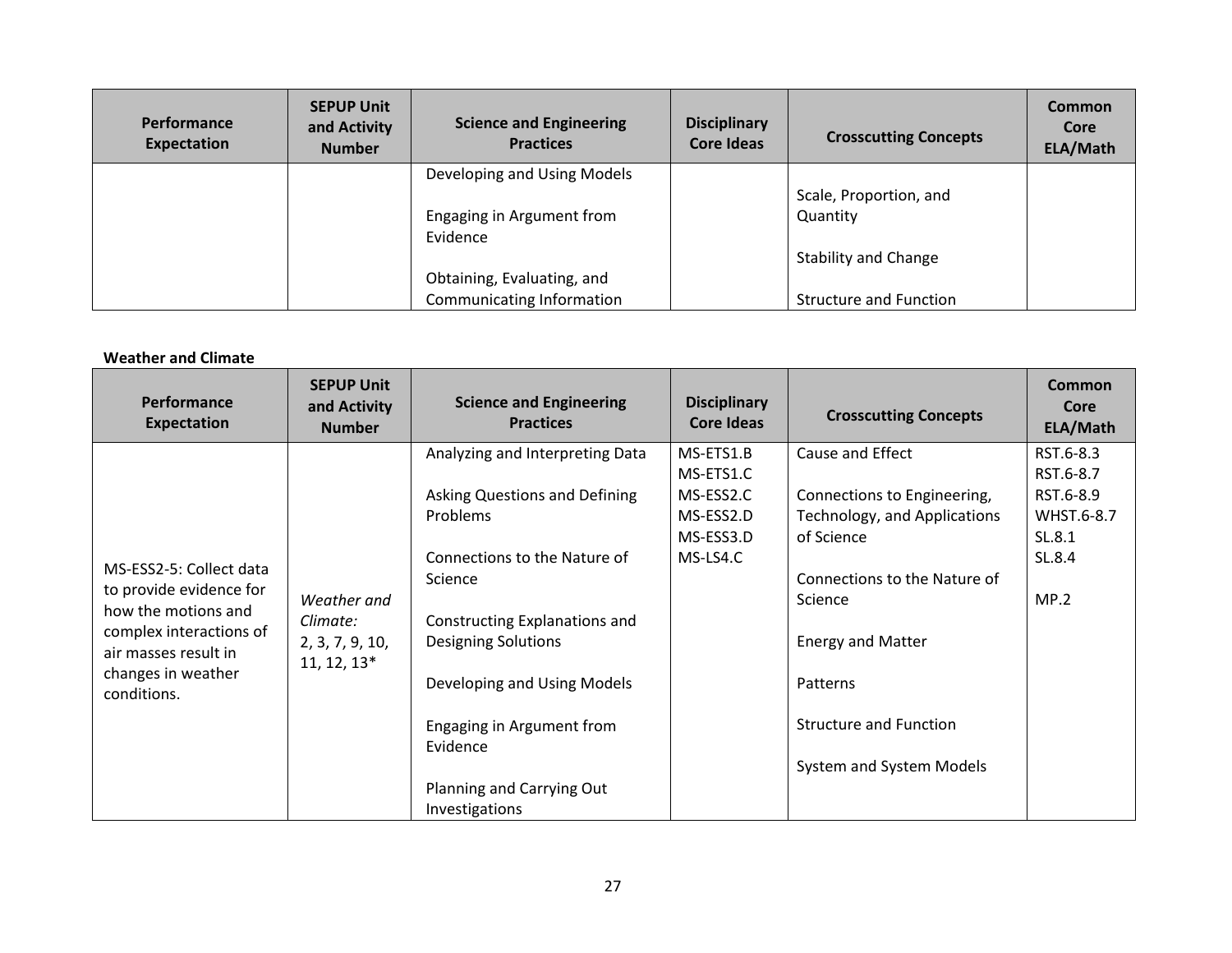| Performance<br><b>Expectation</b>                                                                                                                                                                               | <b>SEPUP Unit</b><br>and Activity<br><b>Number</b>                         | <b>Science and Engineering</b><br><b>Practices</b>                                                                                                                                                                                                                                                            | <b>Disciplinary</b><br><b>Core Ideas</b>                    | <b>Crosscutting Concepts</b>                                                                                                                                                                                  | Common<br>Core<br>ELA/Math                                       |
|-----------------------------------------------------------------------------------------------------------------------------------------------------------------------------------------------------------------|----------------------------------------------------------------------------|---------------------------------------------------------------------------------------------------------------------------------------------------------------------------------------------------------------------------------------------------------------------------------------------------------------|-------------------------------------------------------------|---------------------------------------------------------------------------------------------------------------------------------------------------------------------------------------------------------------|------------------------------------------------------------------|
| MS-ESS2-6: Develop<br>and use a model to<br>describe how unequal<br>heating and rotation of<br>the Earth cause<br>patterns of<br>atmospheric and<br>oceanic circulation that<br>determine regional<br>climates. | Weather and<br>Climate:<br>2, 3, 4, 5, 6, 7,<br>8, 9, 10, 11,<br>$13, 14*$ | Analyzing and Interpreting Data<br>Asking Questions and Defining<br>Problems<br>Connections to the Nature of<br>Science<br>Constructing Explanations and<br><b>Designing Solutions</b><br>Developing and Using Models<br>Engaging in Argument from<br>Evidence<br>Planning and Carrying Out<br>Investigations | MS-ESS2.C<br>MS-ESS2.D<br>MS-ESS3.D<br>MS-LS4.C<br>MS-PS3.B | Cause and Effect<br>Connections to Engineering,<br>Technology, and Applications<br>of Science<br>Connections to the Nature of<br>Science<br><b>Energy and Matter</b><br>Patterns<br>Systems and System Models | RST.6-8.3<br>RST.6-8.7<br>WHST.6-8.7<br>SL.8.1<br>SL.8.4<br>MP.2 |
| MS-ESS3-5: Ask<br>questions to clarify<br>evidence of the factors<br>that have caused the<br>rise in global<br>temperatures over the<br>past century.                                                           | Weather and<br>Climate:<br>1, 10, 14, 15,<br>$16*$                         | Analyzing and Interpreting<br>Data<br>Asking Questions and Defining<br>Problems<br>Connections to the Nature of<br>Science<br>Developing and Using Models<br>Planning and Carrying Out<br>Investigations                                                                                                      | MS-ESS2.C<br>MS-ESS2.D<br>MS-ESS3.C<br>MS-ESS3.D            | Connections to the Nature of<br>Science<br><b>Energy and Matter</b><br>Scale, Proportion, and<br>Quantity<br><b>Stability and Change</b><br>Systems and System Models                                         | RST.6-8.7<br>WHST.6-8.1<br>SL.8.1<br>MP.4                        |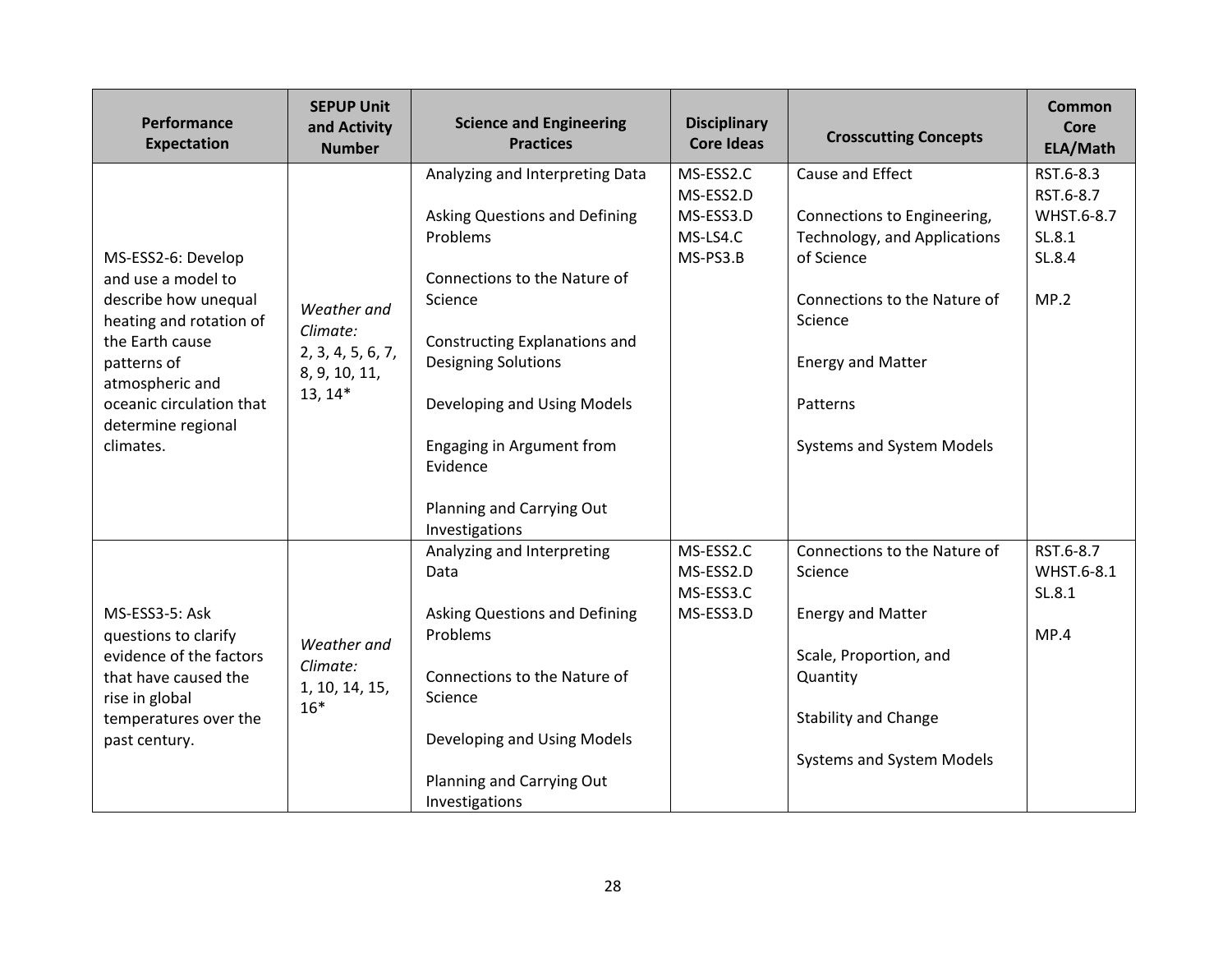| Performance<br><b>Expectation</b>                                                                                                                                                             | <b>SEPUP Unit</b><br>and Activity<br><b>Number</b>                                      | <b>Science and Engineering</b><br><b>Practices</b>                                                                                                                                                                                                                                                                                                               | <b>Disciplinary</b><br><b>Core Ideas</b>                    | <b>Crosscutting Concepts</b>                                                                                                                                                                                                                                                            | <b>Common</b><br>Core<br>ELA/Math                                                                                                |
|-----------------------------------------------------------------------------------------------------------------------------------------------------------------------------------------------|-----------------------------------------------------------------------------------------|------------------------------------------------------------------------------------------------------------------------------------------------------------------------------------------------------------------------------------------------------------------------------------------------------------------------------------------------------------------|-------------------------------------------------------------|-----------------------------------------------------------------------------------------------------------------------------------------------------------------------------------------------------------------------------------------------------------------------------------------|----------------------------------------------------------------------------------------------------------------------------------|
| MS-ESS3-2: Analyze and<br>interpret data on<br>natural hazards to<br>forecast future<br>catastrophic events and<br>inform the<br>development of<br>technologies to<br>mitigate their effects. | Geological<br>Processes:<br>1, 3, 4, 6, 7, 8,<br>$11, 18*$                              | Analyzing and Interpreting Data<br><b>Asking Questions and Defining</b><br>Problems<br>Connections to the Nature of<br>Science<br>Constructing Explanations and<br><b>Designing Solutions</b><br>Developing and Using Models<br>Engaging in Argument from<br>Evidence<br>Obtaining, Evaluating, and<br>Communicating Information<br><b>Using Mathematics and</b> | MS-ESS1.C<br>MS-ESS2.A<br>MS-ESS2.C<br>MS-ESS3.B            | Cause and Effect<br>Connections to Engineering,<br>Technology, and Applications<br>of Science<br>Connections to the Nature of<br>Science<br>Patterns<br>Scale, Proportion, and<br>Quantity<br><b>Stability and Change</b><br><b>Structure and Function</b><br>Systems and System Models | RST.6-8.1<br>RST.6-8.2<br>RST.6-8.3<br>RST.6-8.4<br>WHST.6-8.1<br>WHST.6-8.2<br>WHST.6-8.9<br>SL.8.1<br>6.NS.C.5<br>MP.2<br>MP.4 |
| MS-ESS3-3: Apply<br>scientific principles to<br>design a method for<br>monitoring and<br>minimizing a human<br>impact on the<br>environment.                                                  | Land, Water,<br>and Human<br>Interactions:<br>1, 3, 4, 5, 6, 9,<br>13, 14, 15,<br>$16*$ | <b>Computational Thinking</b><br>Analyzing and Interpreting Data<br><b>Asking Questions and Defining</b><br>Problems<br>Connections to the Nature of<br>Science<br><b>Constructing Explanations and</b><br><b>Designing Solutions</b><br>Developing and Using Models                                                                                             | MS-ESS2.A<br>MS-ESS2.C<br>MS-ESS3.C<br>MS-LS2.A<br>MS-LS2.C | Cause and Effect<br>Connections to Engineering,<br>Technology, and Applications<br>of Science<br>Connections to the Nature of<br>Science<br><b>Energy and Matter</b>                                                                                                                    | RST.6-8.1<br>RST.6-8.3<br>RST.6-8.9<br>WHST.6-8.2<br>WHST.6-8.9<br>SL.8.4<br>6.RP.A.1<br>6.SP.B.5<br>MP.4                        |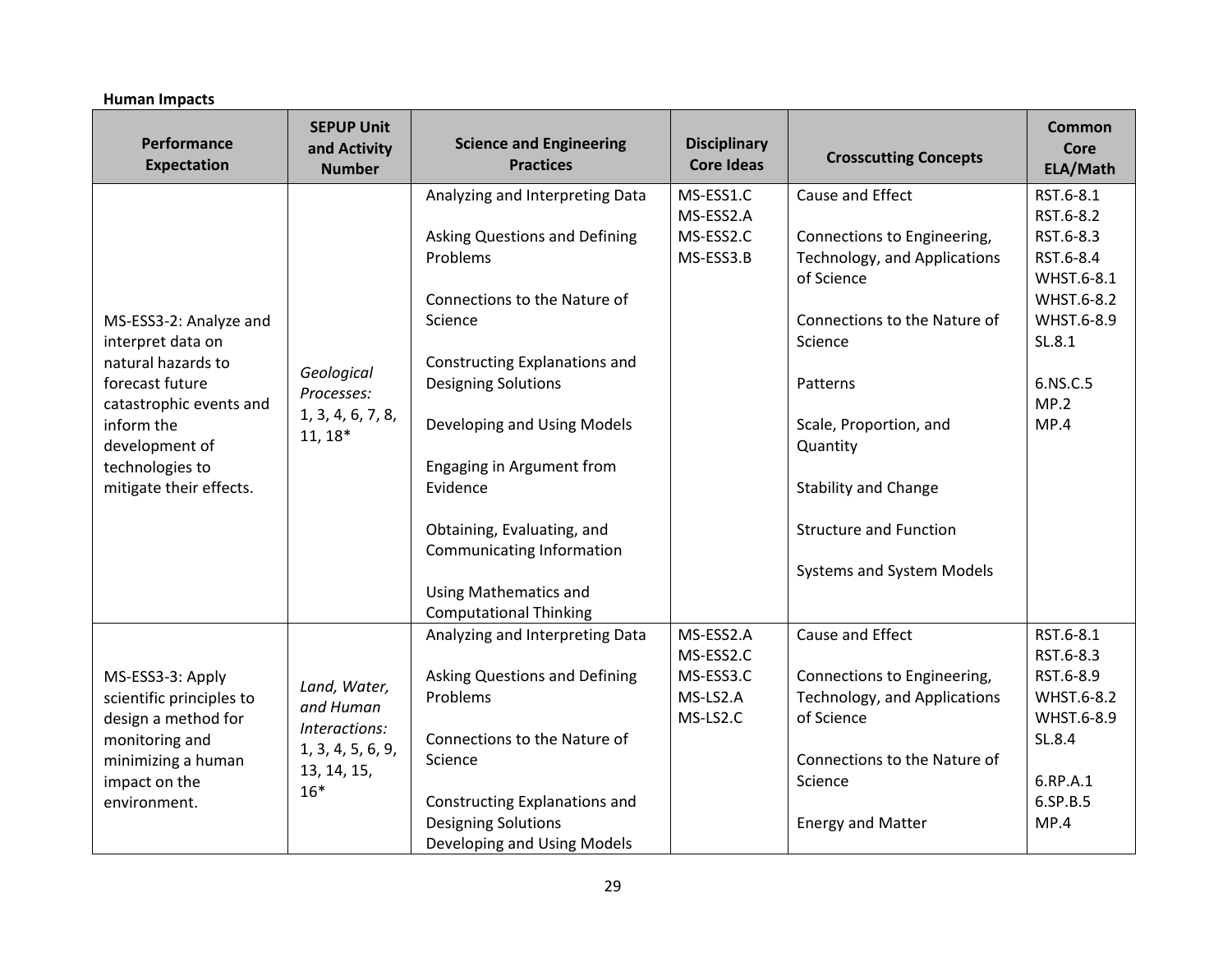| Performance<br><b>Expectation</b>            | <b>SEPUP Unit</b><br>and Activity<br><b>Number</b> | <b>Science and Engineering</b><br><b>Practices</b>          | <b>Disciplinary</b><br><b>Core Ideas</b> | <b>Crosscutting Concepts</b>                                              | <b>Common</b><br>Core<br>ELA/Math |
|----------------------------------------------|----------------------------------------------------|-------------------------------------------------------------|------------------------------------------|---------------------------------------------------------------------------|-----------------------------------|
|                                              |                                                    | Engaging in Argument from<br>Evidence                       |                                          | Patterns<br>Scale, Proportion, and                                        |                                   |
|                                              |                                                    |                                                             |                                          | Quantity                                                                  |                                   |
|                                              |                                                    | Obtaining, Evaluating, and<br>Communicating Information     |                                          | <b>Stability and Change</b>                                               |                                   |
|                                              |                                                    |                                                             |                                          |                                                                           |                                   |
|                                              |                                                    | Planning and Carrying Out<br>Investigations                 |                                          |                                                                           |                                   |
|                                              |                                                    | Constructing Explanations and<br><b>Designing Solutions</b> | MS-ESS3.A<br>MS-ESS3.C                   | Cause and Effect                                                          | RST.6-8.1<br>RST.6-8.3            |
| MS-ESS3-4: Construct                         | Earth's                                            | Developing and Using Models                                 |                                          | Connections to Engineering,<br>Technology, and Applications<br>of Science | WHST.6-8.1<br>WHST.6-8.9          |
| an argument supported                        | Resources:<br>$2, 4, 6, 13*$                       | Engaging in Argument from                                   |                                          |                                                                           | 6.SP.B.5                          |
| by evidence for how<br>increases in human    |                                                    | Evidence                                                    |                                          | Connections to the Nature of<br>Science                                   | 7.RP.A.2                          |
| population and per-<br>capita consumption of |                                                    | Obtaining, Evaluating, and                                  |                                          |                                                                           |                                   |
|                                              |                                                    | Communicating Information                                   |                                          | Systems and System Models                                                 |                                   |
| natural resources                            |                                                    | Analyzing and Interpreting                                  | MS-ESS3.C                                | Cause and Effect                                                          | RST.6-8.7                         |
| impact Earth's systems.                      |                                                    | Data                                                        | MS.LS4.A                                 |                                                                           | WHST.6-8.9                        |
|                                              | Evolution:                                         |                                                             | MS.LS4.B                                 | Connections to the Nature of                                              |                                   |
|                                              | 14                                                 | Engaging in Argument from<br>Evidence                       | MS.LS4.D                                 | Science                                                                   |                                   |
|                                              |                                                    |                                                             |                                          | Patterns                                                                  |                                   |

### **ENGINEERING DESIGN**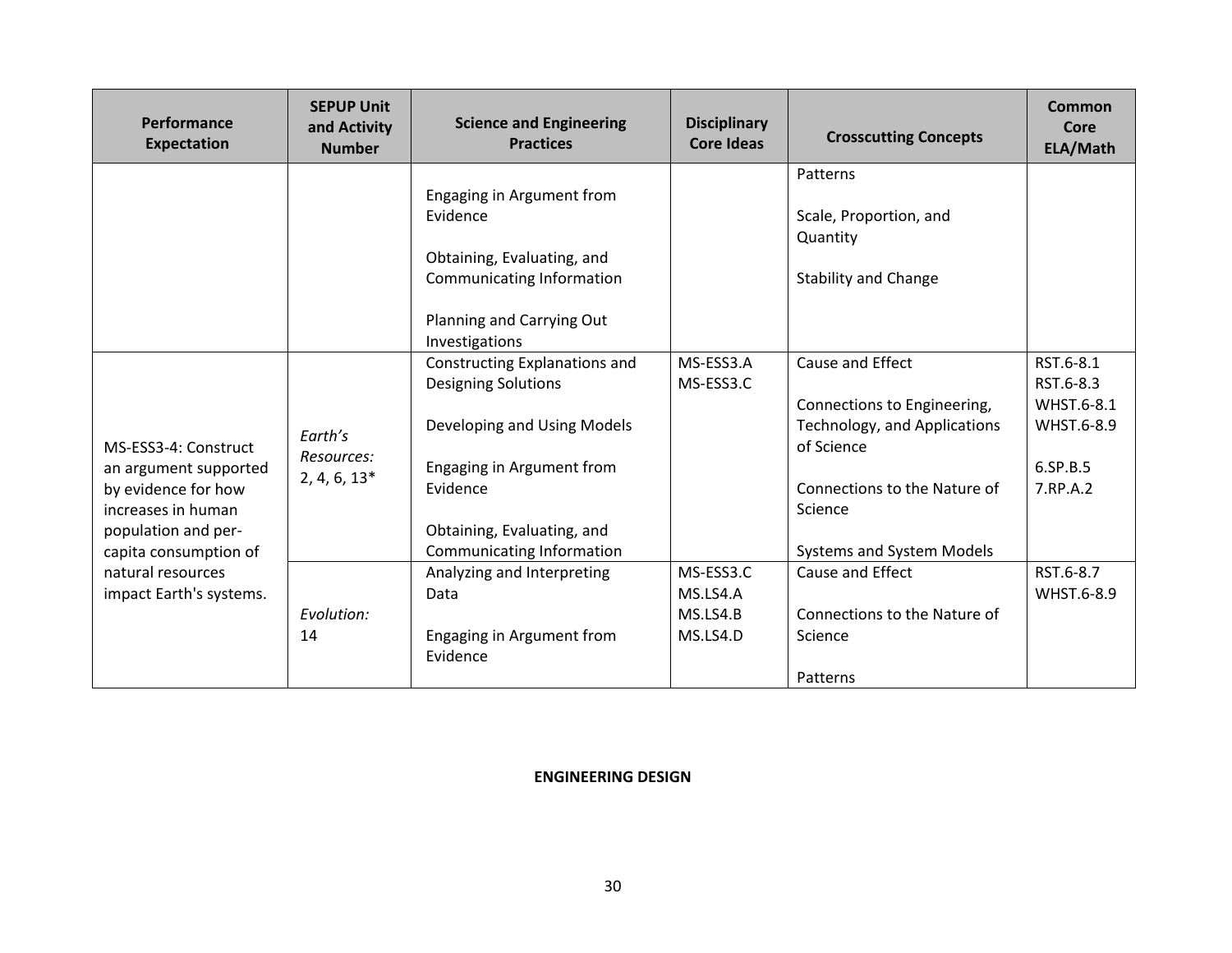| Performance<br><b>Expectation</b>                                                                                                                                                                                                                                                                                | <b>SEPUP Unit</b><br>and Activity<br><b>Number</b>  | <b>Science and Engineering</b><br><b>Practices</b>                                                                                                                                                                                                                                                                                   | <b>Disciplinary</b><br><b>Core Ideas</b>                    | <b>Crosscutting Concepts</b>                                                                                                                                                               | <b>Common</b><br>Core<br>ELA/Math              |
|------------------------------------------------------------------------------------------------------------------------------------------------------------------------------------------------------------------------------------------------------------------------------------------------------------------|-----------------------------------------------------|--------------------------------------------------------------------------------------------------------------------------------------------------------------------------------------------------------------------------------------------------------------------------------------------------------------------------------------|-------------------------------------------------------------|--------------------------------------------------------------------------------------------------------------------------------------------------------------------------------------------|------------------------------------------------|
|                                                                                                                                                                                                                                                                                                                  | <b>Biomedical</b><br>Engineering:<br>$1, 2, 3^*$    | <b>Asking Questions and Defining</b><br>Problems                                                                                                                                                                                                                                                                                     | MS-ETS1.A<br>MS-ETS1.B<br>MS-ETS1.C                         | <b>Structure and Function</b><br>Interdependence of Science,<br>Engineering, and Technology<br>Influence of Science,<br>Engineering, and Technology<br>on Society and the Natural<br>World | RST.6-8.1<br>RST.6-8.2<br>RST.6-8.9            |
| MS-ETS1-1: Define the<br>criteria and constraints<br>of a design problem<br>with sufficient precision<br>to ensure a successful<br>solution, taking into<br>account relevant<br>scientific principles and<br>potential impacts on<br>people and the natural<br>environment that may<br>limit possible solutions. | Force and<br>Motion:<br>1, 10, 11, 13, 14,<br>$15*$ | Analyzing and Interpreting Data<br><b>Asking Questions and Defining</b><br>Problems<br>Constructing Explanations and<br><b>Designing Solutions</b><br>Developing and Using Models<br>Engaging in Argument from<br>Evidence<br>Obtaining, Evaluating, and<br>Communicating Information<br>Planning and Carrying Out<br>Investigations | MS-ETS1.A<br>MS-PS2.A<br>MS-PS3.A<br>MS-PS3.C               | Cause and Effect<br>Connections to Engineering,<br>Technology, and Applications<br>of Science<br>Patterns<br><b>Stability and Change</b><br>Systems and System Models                      | RST.6-8.1<br>RST.6-8.3<br>RST.6-8.7<br>MP.2    |
|                                                                                                                                                                                                                                                                                                                  | Fields and<br>Interactions:<br>$2, 3, 6*$           | Analyzing and Interpreting Data<br><b>Asking Questions and Defining</b><br>Problems<br>Connections to Nature of                                                                                                                                                                                                                      | MS-ETS1.A<br>MS-ETS1.B<br>MS-ETS1.C<br>MS-PS3.A<br>MS-PS2.B | Connections to Nature of<br>Science: Influence of Science,<br>Engineering, and Technology<br>on Society and the Natural<br>World                                                           | RST.6-8.1<br>RST.6-8.7<br><b>SL8.5</b><br>MP.2 |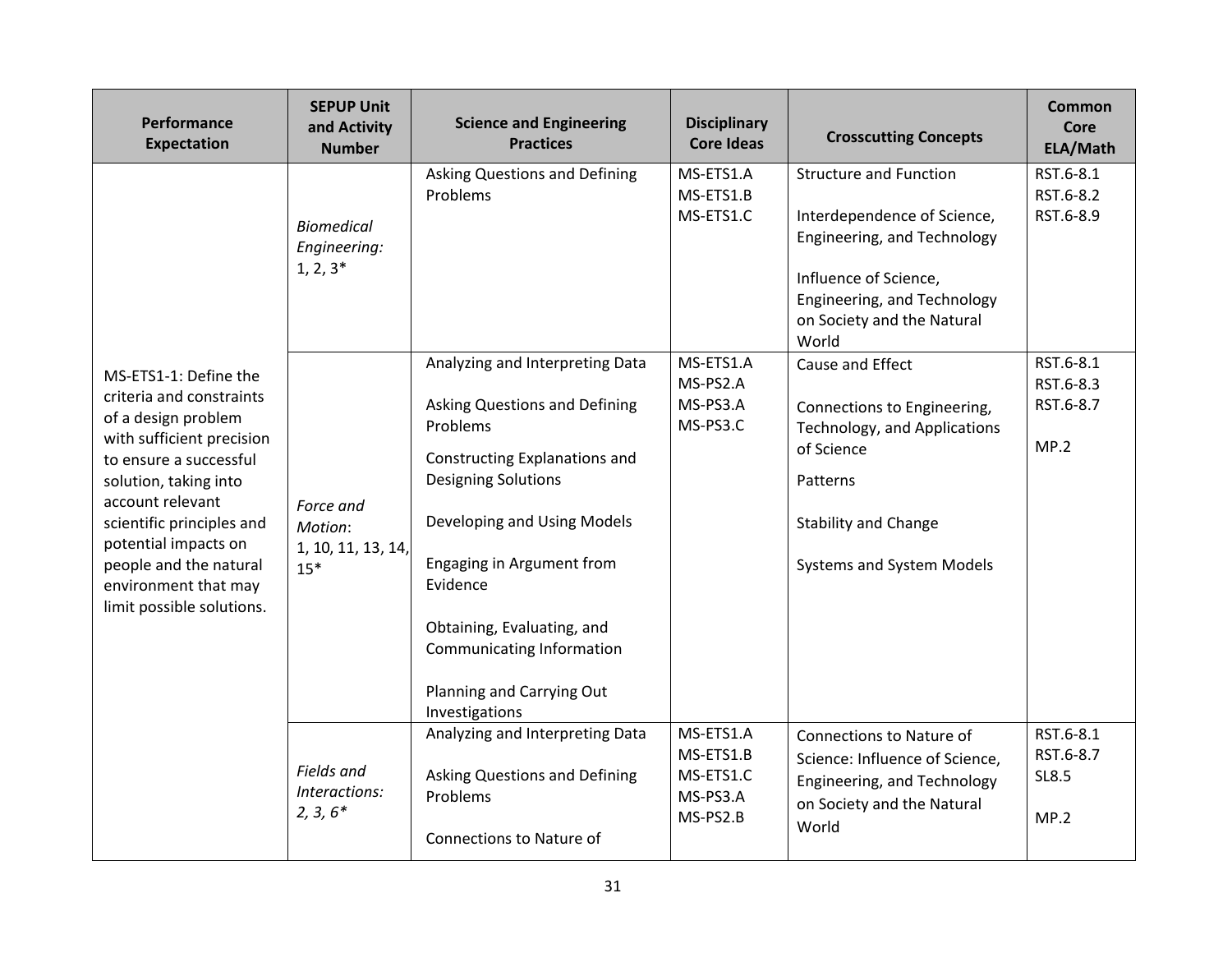| Performance<br><b>Expectation</b>                                                                                                                                           | <b>SEPUP Unit</b><br>and Activity<br><b>Number</b>     | <b>Science and Engineering</b><br><b>Practices</b>                                                                                                                                                                                                                                   | <b>Disciplinary</b><br><b>Core Ideas</b> | <b>Crosscutting Concepts</b>                                                                                                                                                                         | Common<br>Core<br>ELA/Math             |
|-----------------------------------------------------------------------------------------------------------------------------------------------------------------------------|--------------------------------------------------------|--------------------------------------------------------------------------------------------------------------------------------------------------------------------------------------------------------------------------------------------------------------------------------------|------------------------------------------|------------------------------------------------------------------------------------------------------------------------------------------------------------------------------------------------------|----------------------------------------|
|                                                                                                                                                                             | Land, Water,<br>and Human<br>Interactions:<br>$7, 12*$ | Science<br>Developing and Using Models<br>Engaging in Argument from<br>Evidence<br><b>Asking Questions and Defining</b><br>Problems<br>Constructing Explanations and<br><b>Designing Solutions</b><br>Developing and Using Models                                                    | MS-ETS1.A<br>MS-ETS2.A<br>MS-ETS2.C      | Systems and System Models<br>Connections to Engineering,<br>Technology, and Applications<br>of Science<br><b>Energy and Matter</b><br>Scale, Proportion, and Quantity<br><b>Stability and Change</b> | RST.6-8.3                              |
| MS-ETS1-2: Evaluate<br>competing design<br>solutions using a<br>systematic process to<br>determine how well<br>they meet the criteria<br>and constraints of the<br>problem. | <b>Biomedical</b><br>Engineering:<br>$4, 5, 7*$        | Analyzing and Interpreting Data<br>Asking Questions and Defining<br>Problems<br>Constructing Explanations and<br><b>Designing Solutions</b><br>Developing and Using Models<br>Engaging in Argument from<br>Evidence<br><b>Using Mathematics and</b><br><b>Computational Thinking</b> | MS-ETS1.B<br>MS-ETS1.C<br>MS-LS1.A       | Connections to Engineering,<br>Technology, and Applications<br>of Science<br><b>Structure and Function</b>                                                                                           | SL.8.4<br>6.RP.A.1<br>6.RP.A.3<br>MP.2 |
|                                                                                                                                                                             | Fields and<br>Interactions:<br>6, 13, 15               | Analyzing and Interpreting Data<br>Asking Questions and Defining                                                                                                                                                                                                                     | MS-PS2.B<br>MS-PS3.A<br>MS-ETS1.A        | Cause and Effect<br>Connections to Nature of                                                                                                                                                         | RST.6-8.1<br>RST.6-8.7<br>SL.8.5       |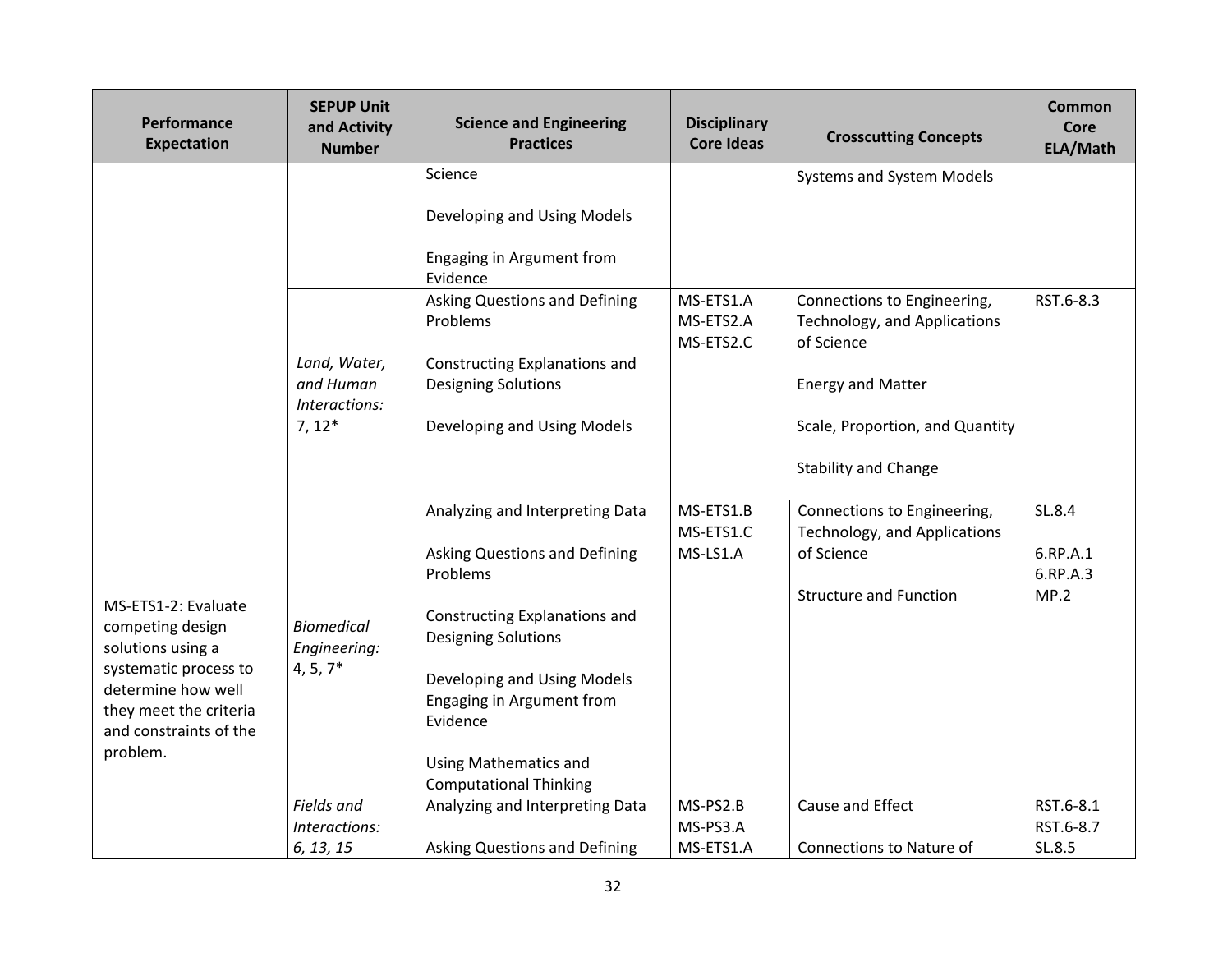| Performance<br><b>Expectation</b>                                                                                                                                                                                                                                        | <b>SEPUP Unit</b><br>and Activity<br><b>Number</b> | <b>Science and Engineering</b><br><b>Practices</b>            | <b>Disciplinary</b><br><b>Core Ideas</b> | <b>Crosscutting Concepts</b>                                | <b>Common</b><br><b>Core</b><br>ELA/Math |
|--------------------------------------------------------------------------------------------------------------------------------------------------------------------------------------------------------------------------------------------------------------------------|----------------------------------------------------|---------------------------------------------------------------|------------------------------------------|-------------------------------------------------------------|------------------------------------------|
|                                                                                                                                                                                                                                                                          |                                                    | Problems                                                      | MS-ETS1.B                                | Science                                                     | WHST.6-8.9                               |
|                                                                                                                                                                                                                                                                          |                                                    | Constructing Explanations and<br><b>Designing Solutions</b>   | MS-ETS1.C                                | Systems and System Models                                   | MP.2                                     |
|                                                                                                                                                                                                                                                                          |                                                    | Developing and Using Models                                   |                                          |                                                             |                                          |
|                                                                                                                                                                                                                                                                          |                                                    | Engaging in Argument from<br>Evidence                         |                                          |                                                             |                                          |
|                                                                                                                                                                                                                                                                          | Land, Water,<br>and Human                          | Constructing Explanations and<br><b>Designing Solutions</b>   | MS-ESS2.C<br>MS-ESS3.C<br>MS-ETS1.B      | Cause and Effect<br>Connections to Nature of                | WHST.6-8.2<br>SL.8.4                     |
|                                                                                                                                                                                                                                                                          | Interactions:<br>$12, 16*$                         | Engaging in Argument from<br>Evidence                         |                                          | Science                                                     |                                          |
|                                                                                                                                                                                                                                                                          |                                                    | Analyzing and Interpreting Data                               | MS-ETS1.A<br>MS-ETS1.B                   | Connections to Engineering,<br>Technology, and Applications | SL.8.4                                   |
| MS-ETS1-3: Analyze<br>data from tests to<br>determine similarities<br>and differences among<br>several design solutions<br>to identify the best<br>characteristics of each<br>that can be combined<br>into a new solution to<br>better meet the criteria<br>for success. | <b>Biomedical</b><br>Engineering:                  | Asking Questions and Defining<br>Problems                     | MS-ETS1.C<br>MS-LS1.A                    | of Science                                                  | 6.RP.A.1<br>6.RP.A.3                     |
|                                                                                                                                                                                                                                                                          |                                                    | Developing and Using Models                                   |                                          | <b>Structure and Function</b>                               | MP.2                                     |
|                                                                                                                                                                                                                                                                          | $1, 2, 4, 5*$                                      | Constructing Explanations and<br><b>Designing Solutions</b>   |                                          |                                                             |                                          |
|                                                                                                                                                                                                                                                                          |                                                    | <b>Using Mathematics and</b><br><b>Computational Thinking</b> |                                          |                                                             |                                          |
|                                                                                                                                                                                                                                                                          | Chemical                                           | Analyzing and Interpreting Data                               | MS-ETS1.B                                | <b>Energy and Matter</b>                                    | RST.6-8.3                                |
|                                                                                                                                                                                                                                                                          | Reactions:<br>8, 9, 10, 11                         | Constructing Explanations and<br><b>Designing Solutions</b>   | MS-ETS1.C<br>MS-PS1.B<br>MS-PS3.A        |                                                             |                                          |
|                                                                                                                                                                                                                                                                          | Weather and                                        | Analyzing and Interpreting Data                               | MS-ETS1.B                                | Connections to Engineering,                                 | RST.6-8.3                                |
|                                                                                                                                                                                                                                                                          | Climate:                                           |                                                               | MS-ESS1.C                                | <b>Technology and Applications</b>                          | SL.8.1                                   |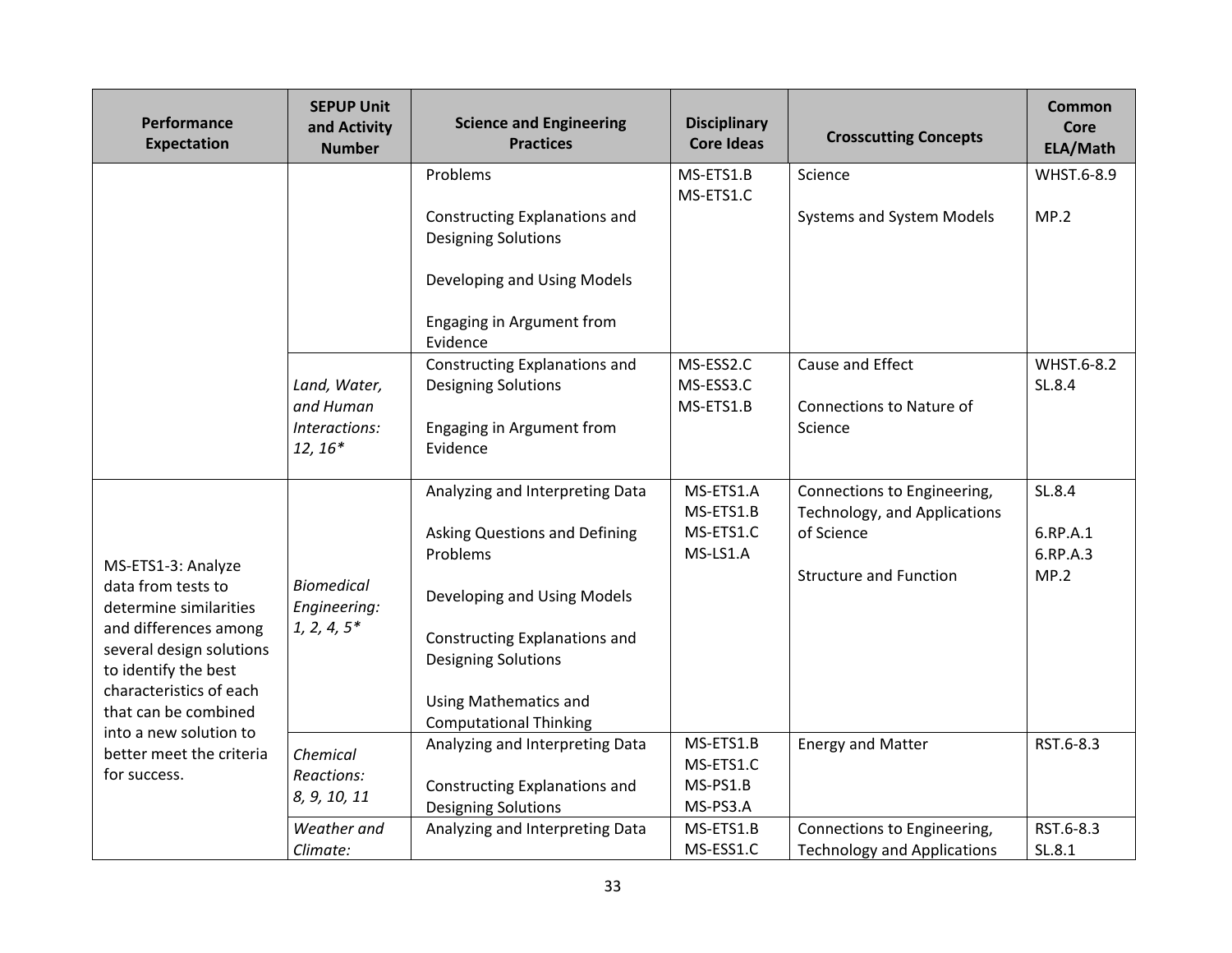| Performance<br><b>Expectation</b>                                                                                                                                                           | <b>SEPUP Unit</b><br>and Activity<br><b>Number</b>    | <b>Science and Engineering</b><br><b>Practices</b>                                                                                                                                                                                                        | <b>Disciplinary</b><br><b>Core Ideas</b>                                | <b>Crosscutting Concepts</b>                                                                                               | <b>Common</b><br>Core<br>ELA/Math                     |
|---------------------------------------------------------------------------------------------------------------------------------------------------------------------------------------------|-------------------------------------------------------|-----------------------------------------------------------------------------------------------------------------------------------------------------------------------------------------------------------------------------------------------------------|-------------------------------------------------------------------------|----------------------------------------------------------------------------------------------------------------------------|-------------------------------------------------------|
|                                                                                                                                                                                             | $12*$                                                 | Developing and Using Models<br>Engaging in Argument from<br>Evidence<br>Planning and Carrying Out<br>Investigations                                                                                                                                       | MS-ESS2.C                                                               | of Science<br><b>Structure and Function</b>                                                                                | SL.8.4                                                |
|                                                                                                                                                                                             | <b>Fields</b> and<br>Interactions:<br>6, 11, 13, 15*  | Analyzing and Interpreting Data<br><b>Asking Questions and Defining</b><br>Problems<br>Constructing Explanations and<br><b>Designing Solutions</b><br>Developing and Using Models<br>Engaging in Argument from<br>Evidence                                | MS-ETS1.A<br>MS-ETS1.B<br>MS-ETS1.C<br>MS-PS3.A<br>MS-PS3.C<br>MS-PS2.B | Cause and Effect<br>Connections to Nature of<br>Science<br>Scale, Proportion, and<br>Quantity<br>Systems and System Models | RST.6-8.1<br>RST.6-8.7<br>SL8.5<br>WHST.6-8.9<br>MP.2 |
| MS-ETS1-4: Develop a<br>model to generate data<br>for iterative testing and<br>modification of a<br>proposed object, tool,<br>or process such that an<br>optimal design can be<br>achieved. | <b>Biomedical</b><br>Engineering:<br>$2, 4, 5, 8, 9*$ | Analyzing and Interpreting Data<br><b>Asking Questions and Defining</b><br>Problems<br>Connections to the Nature of<br>Science<br>Constructing Explanations and<br><b>Designing Solutions</b><br>Developing and Using Models<br>Engaging in Argument from | MS-ETS1.A<br>MS-ETS1.B<br>MS-ETS1.C<br>MS-LS1.A                         | Connections to Engineering,<br>Technology, and Applications<br>of Science<br><b>Structure and Function</b>                 | SL.8.4<br>6.RP.A.1<br>6.RP.A.3<br>MP.2                |